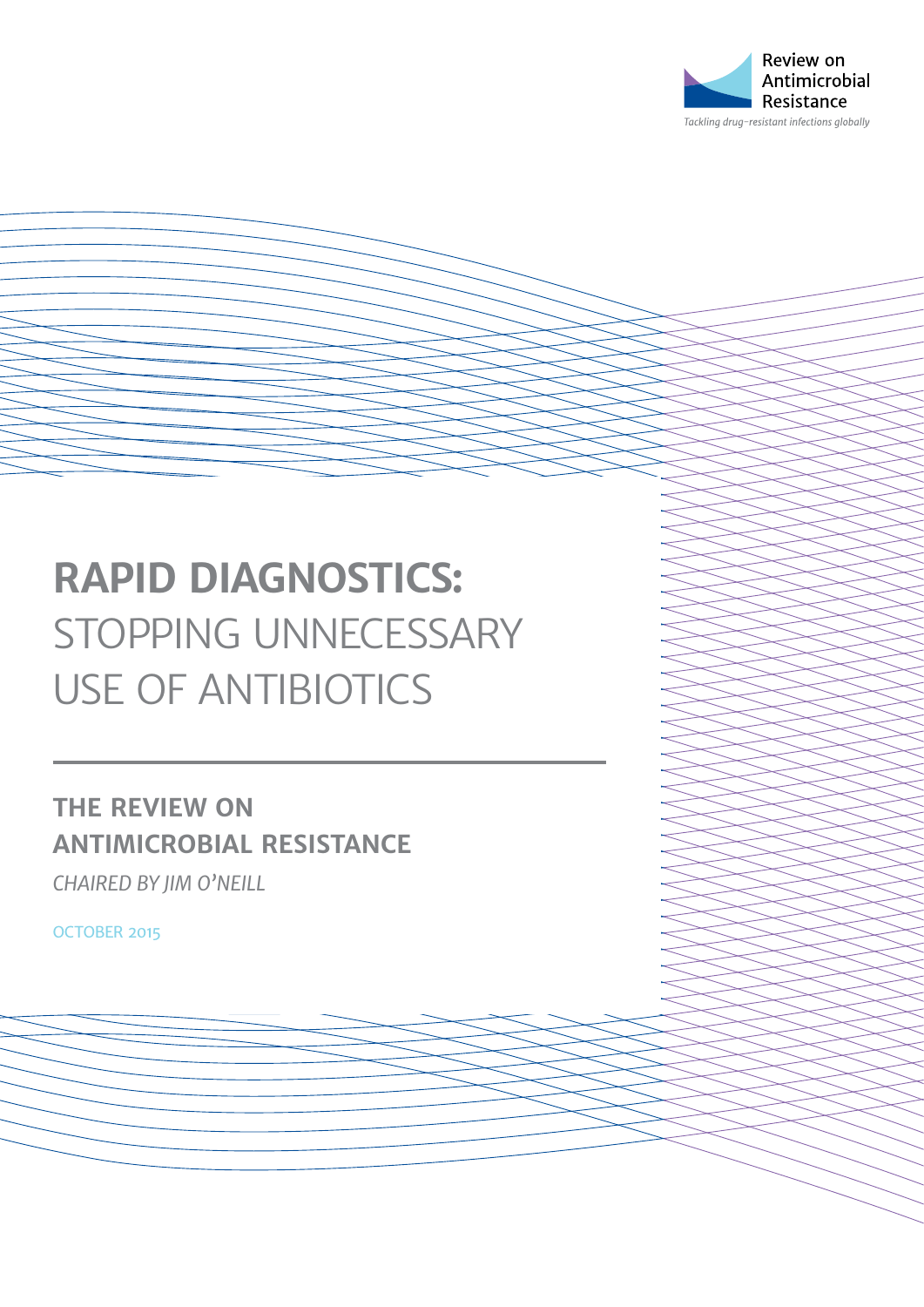## **CONTENTS**

| 1.              | OUR GLOBAL UNNECESSARY USE OF ANTIBIOTICS IS WASTEFUL AND BUILDS UP     |
|-----------------|-------------------------------------------------------------------------|
| 2.              | RAPID DIAGNOSTICS CAN TRANSFORM THE FIGHT AGAINST SUPERBUGS BY CHANGING |
| 3.              | WHY HAS INNOVATION AND TAKE UP OF NEW DIAGNOSTICS BEEN SO SLOW?17       |
| 4.              | THREE POLICY INTERVENTIONS TO ENCOURAGE INNOVATION AND IMPROVE          |
| 5.              | WE CAN IMPROVE OUR USE OF ANTIBIOTICS TODAY BASED ON                    |
| 6.              |                                                                         |
| <b>APPENDIX</b> |                                                                         |
| $\mathbf{A}$    |                                                                         |
| В.              |                                                                         |
| $\mathsf{C}$    | WHY THE INVESTMENT CASE FOR FIRMS TO DEVELOP RAPID DIAGNOSTICS          |
| D.              | THE CASE FOR SUPPORTING FASTER AND CHEAPER CLINICAL TRIAL NETWORKS FOR  |
| Е.              | OTHER MECHANISMS TO SUPPORT INNOVATION THAT WE HAVE CONSIDERED          |
|                 |                                                                         |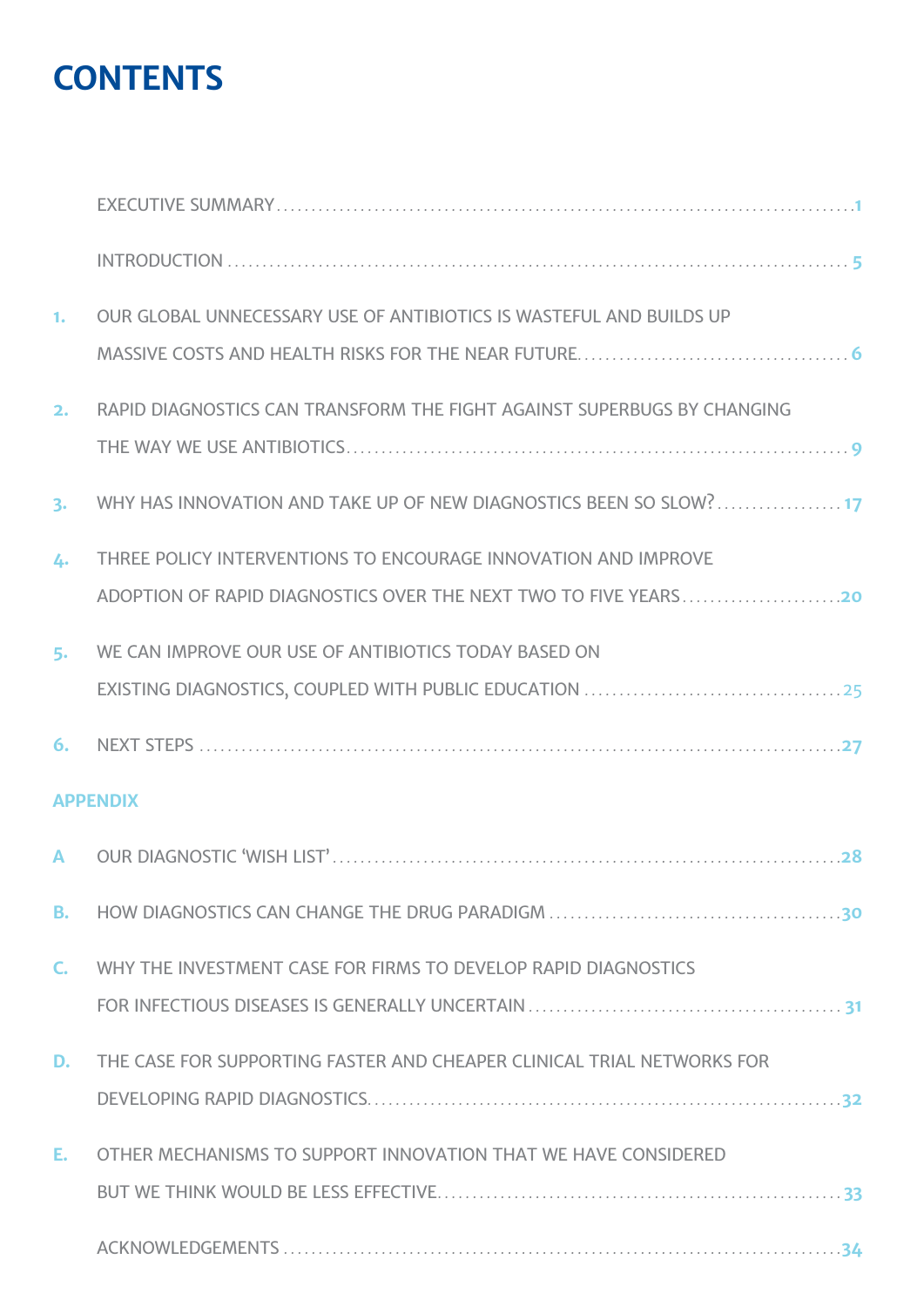## **EXECUTIVE SUMMARY**

At the heart of the global rise of drug-resistant infections, or 'antimicrobial resistance' (AMR), there is a fundamental supply and demand problem that needs to be fixed.

The supply of new medicines is insufficient to keep up with the increase in drug resistance as older medicines are used more widely and microbes evolve to resist them. In May 2015, we outlined specific proposals to address this supply problem, which have been echoed most recently by the governments of the G7 group of countries in October 2015.

At the same time, the demand for these medicines is very badly managed: huge quantities of antimicrobials, in particular antibiotics, are wasted globally on patients who do not need them, while others who need them do not have access. Fundamental change is required in the way that antibiotics are consumed and prescribed, to preserve the usefulness of existing products for longer and to reduce the urgency of discovering new ones.

Rapid point-of-care diagnostic tests are a central part of the solution to this demand problem, which results currently in enormous unnecessary antibiotic use.

Take, for instance, a modern health system such as that in the United States. Looking at adult patients visiting the doctor to treat respiratory problems, a study found that more than two-thirds of courses of antibiotics were likely to have been inappropriately prescribed for conditions that were not infections at all, or infections caused by viruses – for which an antibiotic would do nothing. That amounts to 27 million courses of antibiotics wasted a year in just one set of indications, in the United States alone.

Another worrying example is when patients are given powerful antibiotics that should ideally be kept in reserve, just in case their infection is caused by a drug-resistant strain that would not be cured by older medicines. This is seen for example in the treatment of gonorrhoea, where the world's 'last line' treatment is given on a precautionary basis to almost all patients, even though 70-80 percent of cases in the UK would be expected to respond to older, abandoned 'first line' treatments. As a result, cases of multi drug-resistant gonorrhoea are increasing, for which treatment options are severely limited – presenting the very real risk that untreatable cases will emerge.

Stewardship programmes to change the prescribing habits of doctors and the expectations of patients can go some way

towards addressing the issues of overuse. Countries like Sweden and The Netherlands have shown how it is possible to keep antibiotic use low with current technology. More recently other countries like China and Brazil have made progress in reducing over-the-counter sales of antibiotics in large urban centres.

But to solve the problem of unnecessary use, and to get the right drug to the right patient at the right time, regulation and stewardship programmes will not be enough: we need new rapid diagnostics too. The world needs a step change in the way that technology is incorporated into the decision-making process around antibiotic use  $-$  whether that be in the home, the pharmacy, a doctor's surgery or hospital.

The vast majority of antibiotic prescriptions are made outside the hospital setting, either by doctors without using a diagnostic tool, or in some cases by pharmacists or self-medicating patients buying antibiotics over-the-counter. When doctors decide whether to prescribe an antibiotic, they usually use so-called 'empirical' diagnosis: they will use their expertise, intuition and professional judgement to 'guess' whether an infection is present and what is likely to be causing it, and thus the most appropriate treatment. In some instances, diagnostic tools are used later to confirm or change that prescription. This is a process that has remained basically unchanged in decades: most of these tests will be lab-based, and would look familiar to a doctor trained in the 1950s, using processes that originated in the 1860s. Bacteria must be cultured for 36 hours or more to confirm the type of infection and the drugs to which it is susceptible. An acutely ill patient cannot wait for this long for treatment, and even when the health risks are not that high, most doctors' surgeries and pharmacies are under time, patient and financial pressure, and must address patients' needs much faster.

Empirical decision-making will often result in the patient getting the treatment that they need, and quickly – but it is also a major driver of the problems of unnecessary antibiotic use. Furthermore, as the prevalence of resistant infections rises, so too do the chances that the choice of treatment will prove to be wrong.

This needs to change totally if we are to tackle our chronic over-consumption of antibiotics. Rapid diagnostic tools for bacterial infections, which allow doctors to identify the nature of an infection in minutes instead of hours or days, have the potential to transform the diagnosis and treatment process from an empirical one to a precise one. What seems to the lay person to be a simple question like distinguishing between a viral and a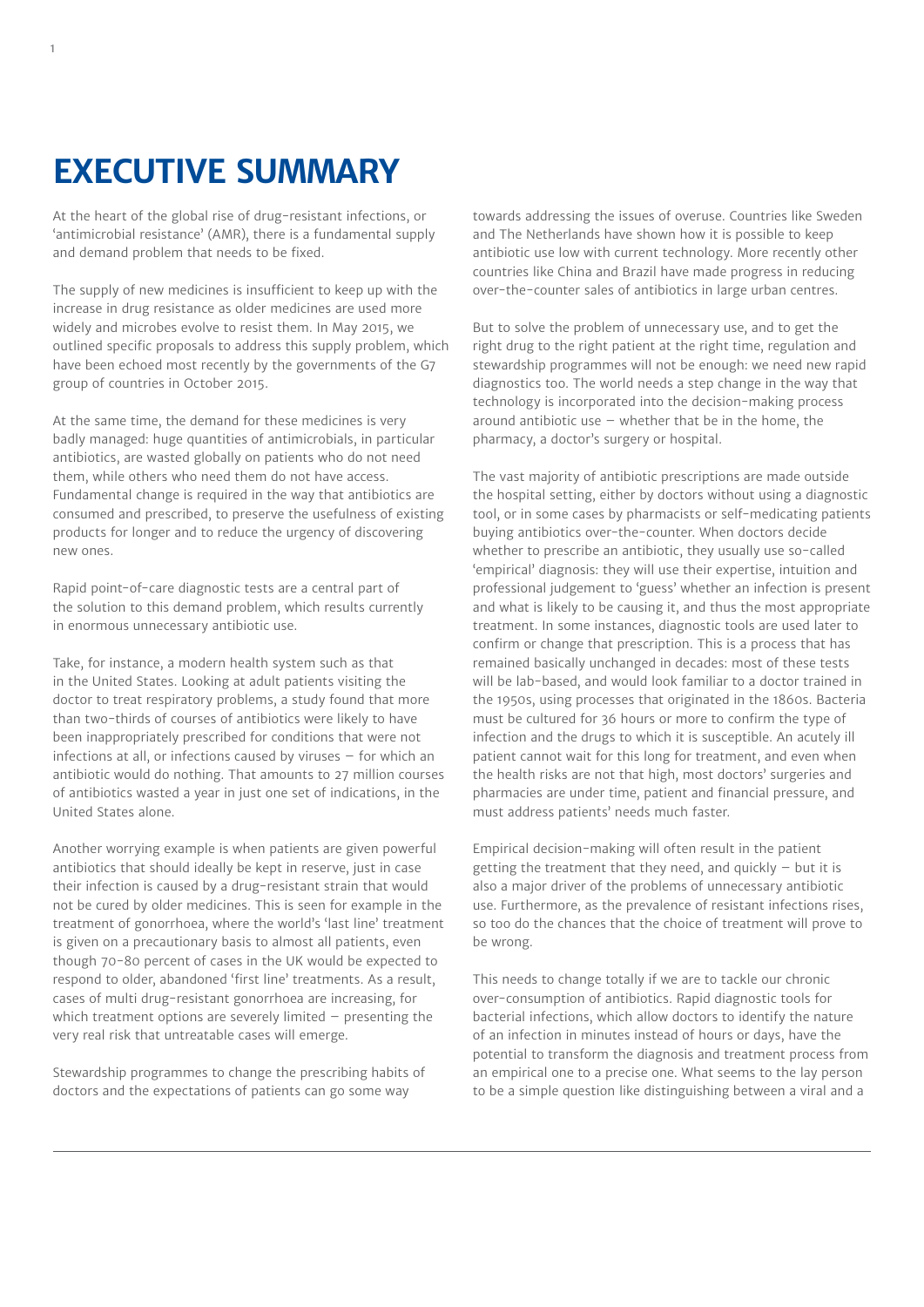bacterial infection has proved a very difficult technical challenge, with no perfect tool to answer it rapidly and conclusively to date. Yet this is what is needed to make a dent in the very large number of antibiotic prescriptions given mistakenly for viral infections. More refined tests, able to identify the strain of bacterial infection and the antibiotics to which it is resistant or susceptible, will allow more precise prescribing of narrowspectrum antibiotics. This in turn reduces our dependence on broad-spectrum products, slowing the development of resistance and improving the treatment that patients receive.

Behind the scenes, the rapidly-advancing boundaries of computer learning and artificial intelligence could be put to good use in changing antibiotic prescribing – something that is already being done in other areas of medical practice, analysing and interpreting vast quantities of clinical data to support better clinical decision-making in real time.

We can be encouraged that some technology that could improve antibiotic use exists already, and more is within reach in a matter of years. But even where such technology is available, it is used too little; and where it is under development, the lack of viable commercial markets and reimbursement mechanisms for the end product means the innovation risks dying on the vine.

In this paper we have set out three policy interventions to support the development of game-changing new rapid diagnostics and their widespread adoption over the next five years. These three interventions do not just consider the needs of the richest health systems, but instead seek to be useful to the largest number of patients, in the widest possible range of settings globally.

We do not underestimate the scale of the behaviour changes needed to alter long-established ways of using antibiotics. But we need new technology to support these new behaviours and a viable financial proposition to make that innovation happen. Even if it were possible, it would not be good enough to make the standard of antibiotic prescription in the BRICs reach a similar level to that of the United States. For material progress to happen over the next five years healthcare systems need to leapfrog to using rapid diagnostics wherever possible, before using an antibiotic.

*"Even if it were possible, it would not be good enough to make the standard of antibiotic prescription in the BRICs reach a similar level to that of the United States. For material progress to happen over the next five years healthcare systems need to leapfrog to using rapid diagnostics wherever possible, before using an antibiotic."*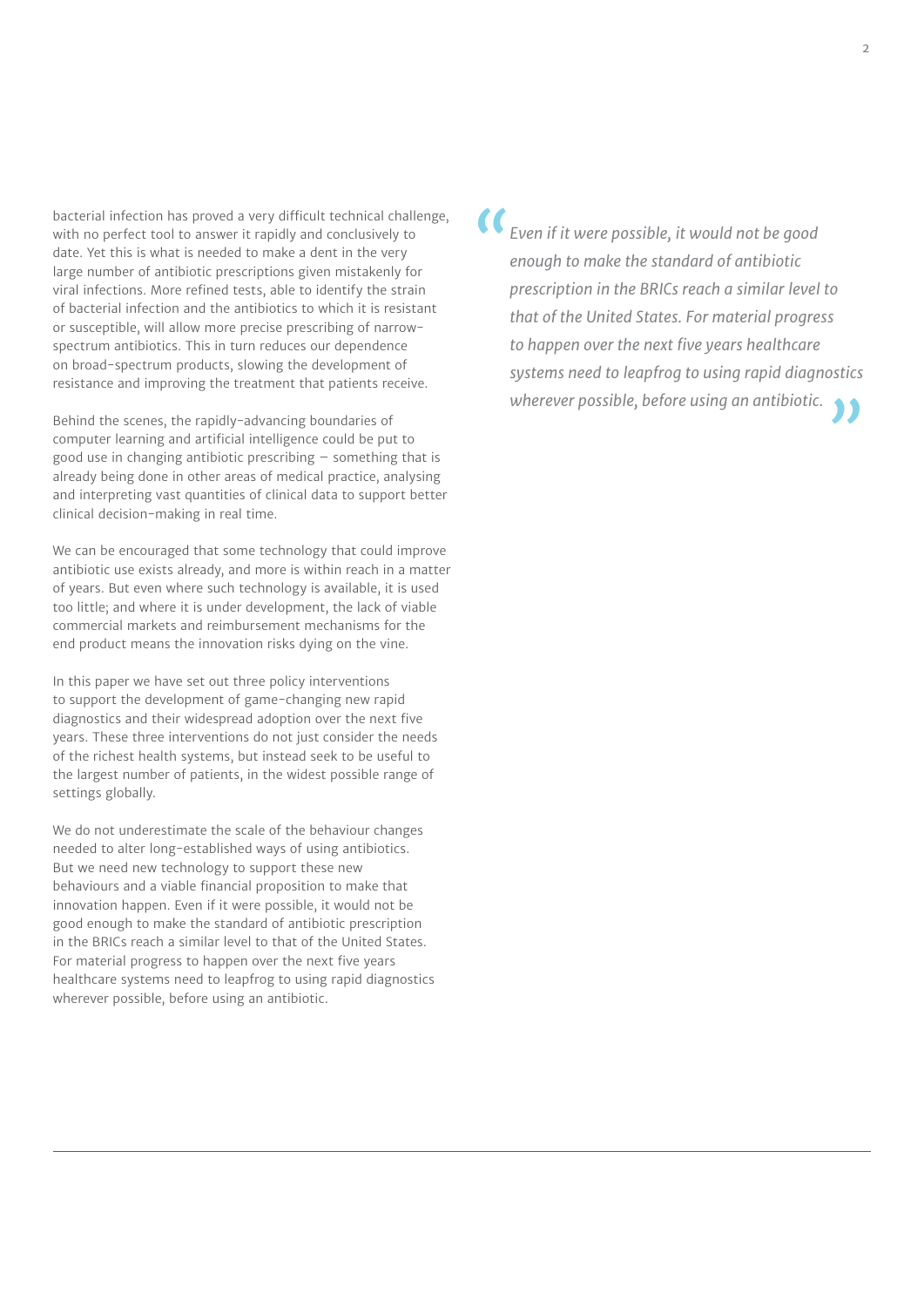#### **Diagnostic Market Stimulus pots to support a viable market for what is a classic 'public good'**

The use of diagnostics represents a classic example of a 'public good': the benefits are better antibiotic conservation and slower development of resistance and accrue to society at large over time, while the near-term costs are incurred by individual doctors or patients. It is simply more expensive and more time-consuming for a doctor or a patient to use a diagnostic than simply to use a drug 'just in case' it is needed, even if a test could help save costs and reduce waste at a health system-wide level, and help preserve the usefulness of antibiotics for all, over the longer term.

Many drug companies, meanwhile, including those producing affordable generic antibiotics, have no commercial interest in the advent of rapid diagnostics, which would act to limit the number of antibiotics prescribed. So it is not hard to see why diagnostic innovation has been so slow, with limited financial incentives to sell or buy these innovative products. Prize initiatives in the UK, the US and the EU have been important catalysts in raising attention for the need for rapid point-of-care diagnostics. But to sustain innovation in the medium and long term, and to encourage uptake of the resultant technology, further and more sustained intervention is needed.

To overcome this mismatch between the costs and benefits of diagnostics, we propose a bold, globally-coordinated Diagnostic Market Stimulus pots (DMS), which would ensure a marketbased revenue stream for developers of products that match a recognised area of need. DMS would not pre-judge which diagnostics are best, rather they would follow the success of actual products bought by healthcare providers, by topping up the payments to developers to make sure the commercial benefits and the needs of society are better aligned.

We envisage this support would come from the same global payer we proposed in our last paper on incentivising new antibiotics, but that the funding needed would be on a scale far less than what is necessary to stimulate the antibiotic market. As such, it could be incorporated within the same  $16 - 37$  billion USD market intervention that we recommended in May. We envisage that as well as incentivising future innovation, this would also encourage the uptake of relevant products that are already being developed or that are available today. Based on these intitial proposals, we will continue to work on how to structure an effective DMS.

#### **2.**

#### **Funding from a Global Innovation Fund for AMR to jump-start early innovation in the field of rapid diagnostics**

There needs to be greater funding available to product developers to support early-stage R&D activities. Many developers are small or medium-sized companies, which may face difficulties in securing private investment given an uncertain market backdrop. We believe the Global Innovation Fund for AMR, of 2 billion USD over 5 years – described in our February 2015 paper  $-$  has a key role to play in supporting the early-stage development of rapid diagnostics. This support should not be limited, though, to developers of what we classically think of as a diagnostic test to improve antibiotic use. Rather, it should also seek to support other complementary innovative technologies that may guide prescription or improve use – such as advanced computer learning or artificial intelligence-based systems for use by clinicians during diagnosis, guiding them towards optimal treatments.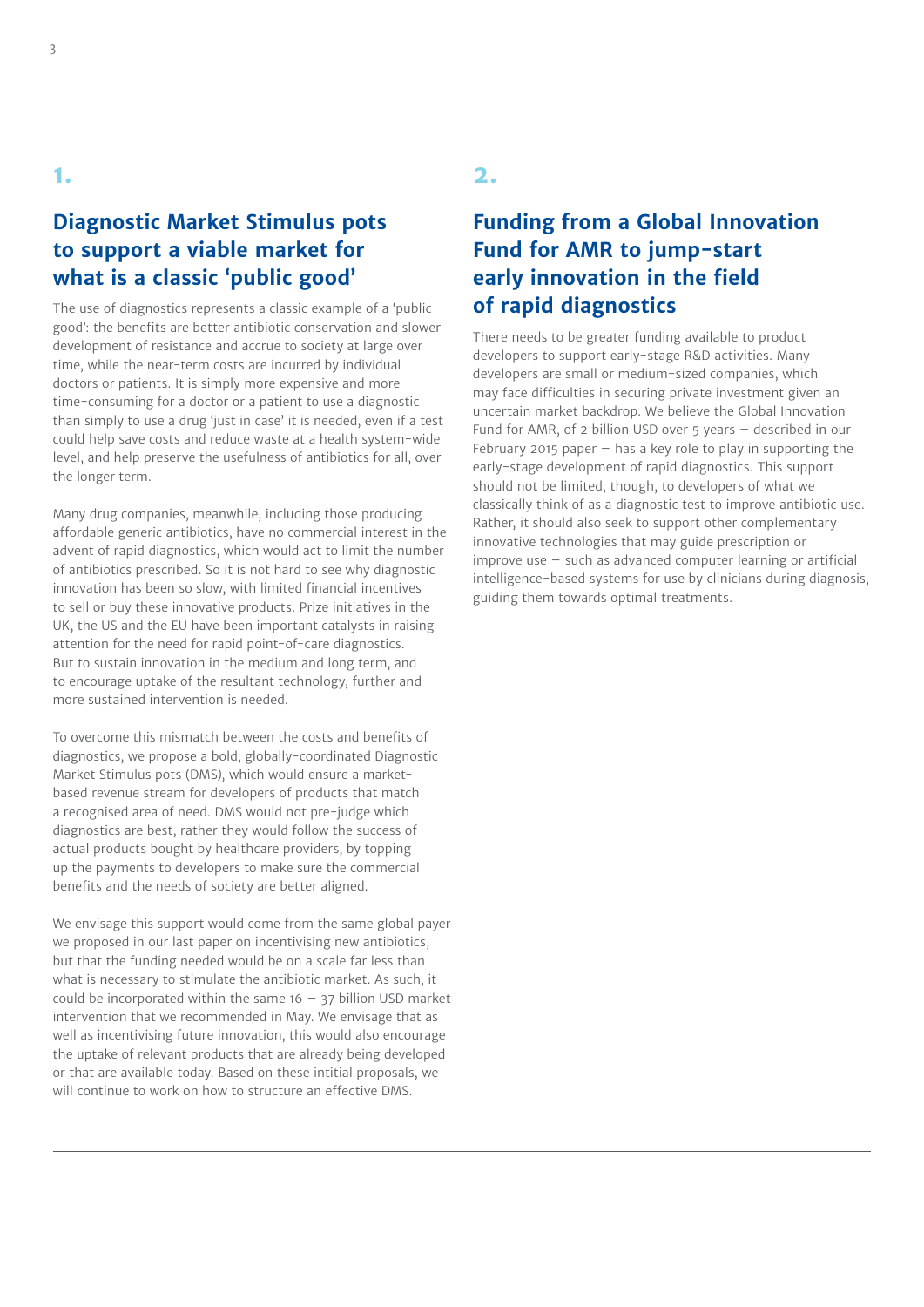### **Help build the long term economic case for rapid diagnostics as a public good in the fight against drug -resistant infections**

For health systems to adopt a new technology, its clinical and cost-effectiveness must both be demonstrated using large, objective studies. The cost of doing this is usually borne by the company developing the technology. This can rise to tens of millions of USD, over and above the R&D costs, to build evidence from large randomised control trials. Given that rapid diagnostic tests for infectious diseases are a public good, with the benefits to society usually larger than the benefits to the individual patient or healthcare provider, there is a particular case for policy makers to support these trial processes. Health systems can play a crucial role in the evidence-building process, and in supporting the health economics studies that are together needed to demonstrate clinical and cost-effectiveness to regulators, purchasers and end users.

If the world is serious about tackling the threat of drug-resistant infections, we need to fully embrace the step-change in technology that rapid point-of-care diagnostics represent. Only by doing this can we fundamentally and sustainably reduce our misuse and overuse of antibiotics. Incremental behaviour change alone will not have a big enough impact, and regulation can only go so far. Through targeted, measured interventions, on a global scale, we can ensure the use of rapid diagnostic tests that allow for a true "right patient, right antibiotic, right time" approach.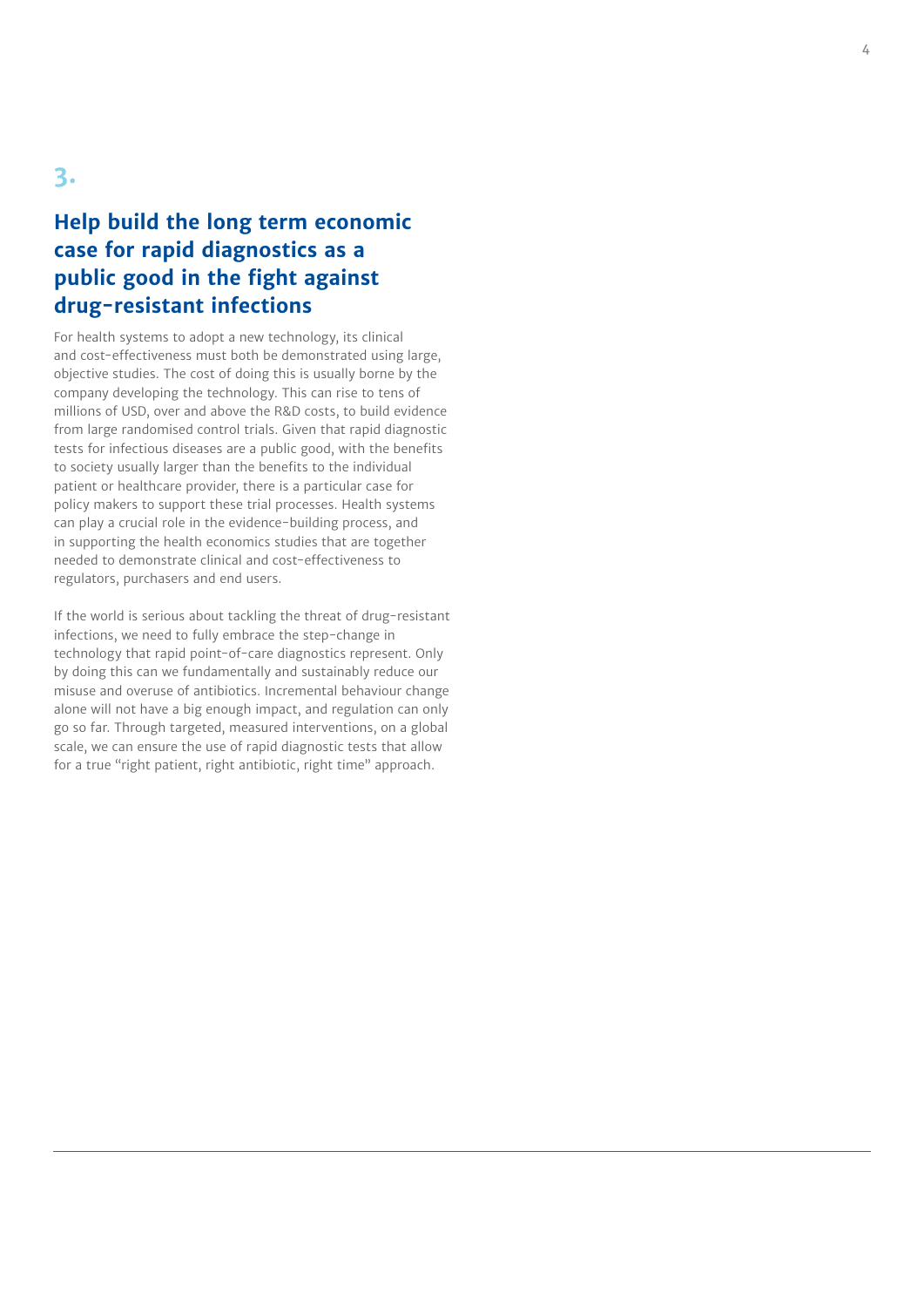## **INTRODUCTION**

In this fourth paper published by the independent Review on Antimicrobial Resistance, we consider the role that rapid diagnostics can play in improving how we can: i) use antimicrobials to better treat infections; ii) slow the rise of drugresistance by reducing the unnecessary use of antimicrobials, in particular antibiotics; and iii) ultimately change our approach to treating bacterial infections through targeted and precise therapies.

This paper follows a four-part outline. First, it shows how our global unnecessary use of antibiotics is wasteful and builds up massive cost and health risks for the near future. Second, it describes how new rapid diagnostic tests could transform the fight against superbugs by changing the way we use antibiotics and other precious drugs. Third, it analyses why innovation and take up of new diagnostic tests has been so slow, despite

great advances in other areas of medical technology. Fourth, it proposes three specific policy interventions with the aim to accelerate practical innovation in the area of rapid diagnostics for bacterial infections over the next two to five years.

This paper considers the human use of antibiotics and the role that diagnostics can play in improving this. We will publish another paper on antibiotics in agriculture and the environment, which will consider, among many issues, the role of diagnostics for animal use, so the focus of this discussion is human health. The Review plans to publish papers on the following, before its final report to the British Prime Minister in mid-2016: agriculture and the environment, preventing and limiting the spread of infections and alternatives to antibiotics.

#### **The work of the Review**

Our Review was commissioned by the British Prime Minister to recommend by the summer of 2016, a comprehensive package of actions to tackle AMR globally. In the meantime, we are publishing a series of papers looking at individual aspects of the wider AMR problem, of which this is the fourth.

*Antimicrobial Resistance: Tackling a Crisis for the Health and Wealth of Nations* was published in December 2014, and set out the findings of rapid economic modelling work to quantify the global human and economic burden of an unchecked rise in drug resistance between now and 2050. We estimated that unless effective action is taken, drug-resistant strains of tuberculosis (TB), malaria, HIV and certain bacterial infections could by 2050 be claiming 10 million lives each year. This would come at an economic cost of 100 trillion USD wiped off global GDP over the next 35 years.

Our second paper, *Tackling a Global Health Crisis: Initial Steps* was published in February 2015, showing the extent to which research on tackling AMR has been neglected over several decades and setting out five areas for immediate action to slow the rise of drug resistance. This included the establishment of a 2 billion USD Global Innovation Fund for AMR; steps to reverse the 'brain drain' that is undermining research efforts in microbiology and other relevant fields of

research; and a greater focus on research into combination therapies, and other means of making existing antibiotics last longer.

In May 2015, *Securing New Drugs for Future Generations* examined the problems of antibiotic development and outlined our initial proposals for bold action by governments around the world to stimulate and incentivise the development of much-needed new antibiotics. This identified key gaps in the antibiotics pipeline, and called for a global system of antibiotic market entry rewards, offering lump-sum payments to successful developers of antibiotics that meet a defined clinical need. This package of action – designed to support a pipeline of 15 new antibiotics over a decade – was costed at between 16billion and 37billion USD over ten years.

After publishing this fourth paper on the role of rapid diagnostics, we will publish a further paper looking at the use of antibiotics in agriculture and the environment (including the use of diagnostics in animal settings). Further reports will come out between now and the spring of 2016 exploring alternatives to conventional antibiotics, and the role of sanitation and infection prevention and control measures in reducing the global burden of drug resistance.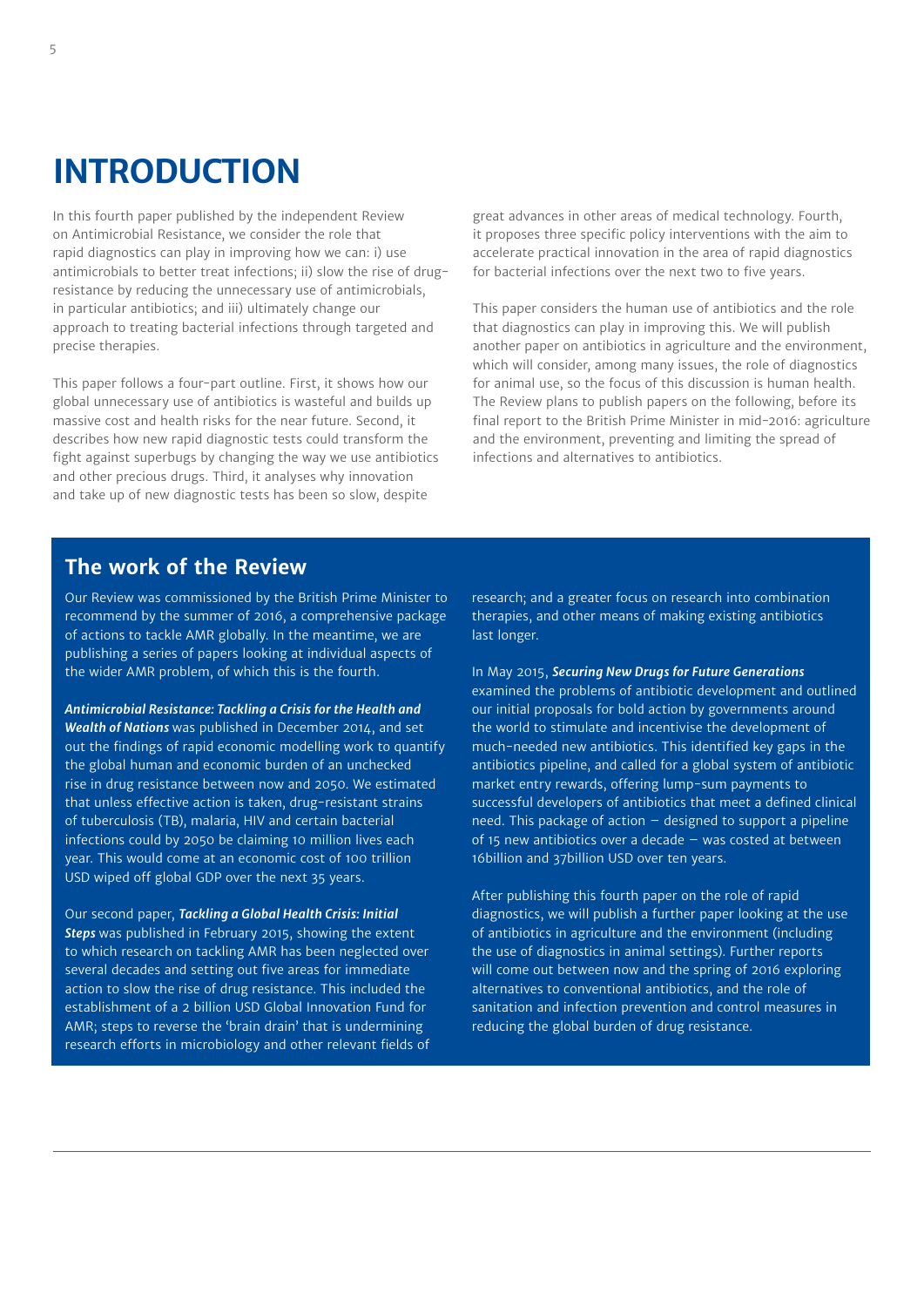# **OUR GLOBAL UNNECESSARY USE OF ANTIBIOTICS IS WASTEFUL AND BUILDS UP MASSIVE COSTS AND HEALTH RISKS FOR THE NEAR FUTURE**

For individual patients with an infection, and to limit the spread of that infection, access to the right antibiotic is crucial. However, any use of antibiotics encourages resistance, so it is vital that we limit the unnecessary use of antibiotics to keep our drugs useful for as long as possible, as well as making sure the right patients get the right drugs.

This is not just a problem for those who regularly take antibiotics because it is the bacteria that become resistant, and they can be transferred from person to person. Therefore, someone living in an area where resistance levels are high might need to use powerful antibiotics with bad side effects, even if they personally have never taken antibiotics in their life before.

Antimicrobial resistance is a global problem that needs a global solution, because drug-resistant infections travel and will not stop at the border of even the best managed healthcare systems. Solving it in one country alone is not an option.

#### **1a.**

### **For lack of rapid diagnostics, the world vastly overuses antibiotics, in rich and poorer countries alike.**

There are no data to show our unnecessary use of antibiotics globally but the scale of the problem is no doubt enormous. The example of respiratory conditions in the United States is telling; these account for 40 percent of antibiotic prescriptions.

An academic study of prescriptions in US primary and outpatient care considered adult patients visiting their doctor with a respiratory problem**1**. It found the following pattern of antibiotic use. For a total of 106 million visits in one year, 86 million patients were thought to have a respiratory issue that antibiotics could not help treat, for example bronchitis or asthma. Of this 86 million group however, 27 million patients still received an antibiotic.

This suggests it is possible that 27 million courses of antibiotics were wasted on patients who did not need them in one year in the United States alone, for respiratory symptoms only.

If the problem is this bad in an advanced healthcare system like the United States, it is hard to imagine that emerging economies with much larger populations and often less tightly regulated systems will manage to control their consumption of antibiotics as they improve access to private and public healthcare for their citizens, without a shift in technology.

Stewardship programmes to change the prescribing habits of doctors and the expectations of patients can go some way towards addressing the issues of overuse. Countries like Sweden and The Netherlands have shown how it is possible to keep antibiotic use low with current technology. More recently other countries like India, China and Brazil have introduced a formal ban on over-the-counter sale of antibiotics and have made progress in enforcing these bans in some large urban centres. Much more must be done however, to implement these regulations and change behaviours. For instance doctors must not have financial incentives to prescribe antibiotics when they are not necessary (in some countries doctors' incomes are a function of the volume of drugs they prescribe).

*"This suggests it is possible that 27 million courses of antibiotics were wasted on patients who didn't need them in one year in the United States alone, for respiratory symptoms only."*

**1** The figures used are from the following article: Shapiro DJ, Hicks L.A., Pavia AT, Hersh AL, 'Antibiotic prescribing for adults in ambulatory care in the USA, 2007-2009', Journal of Antimicrobial Chemotherapy, 2014, doi: 10.1093/jac/dkt301.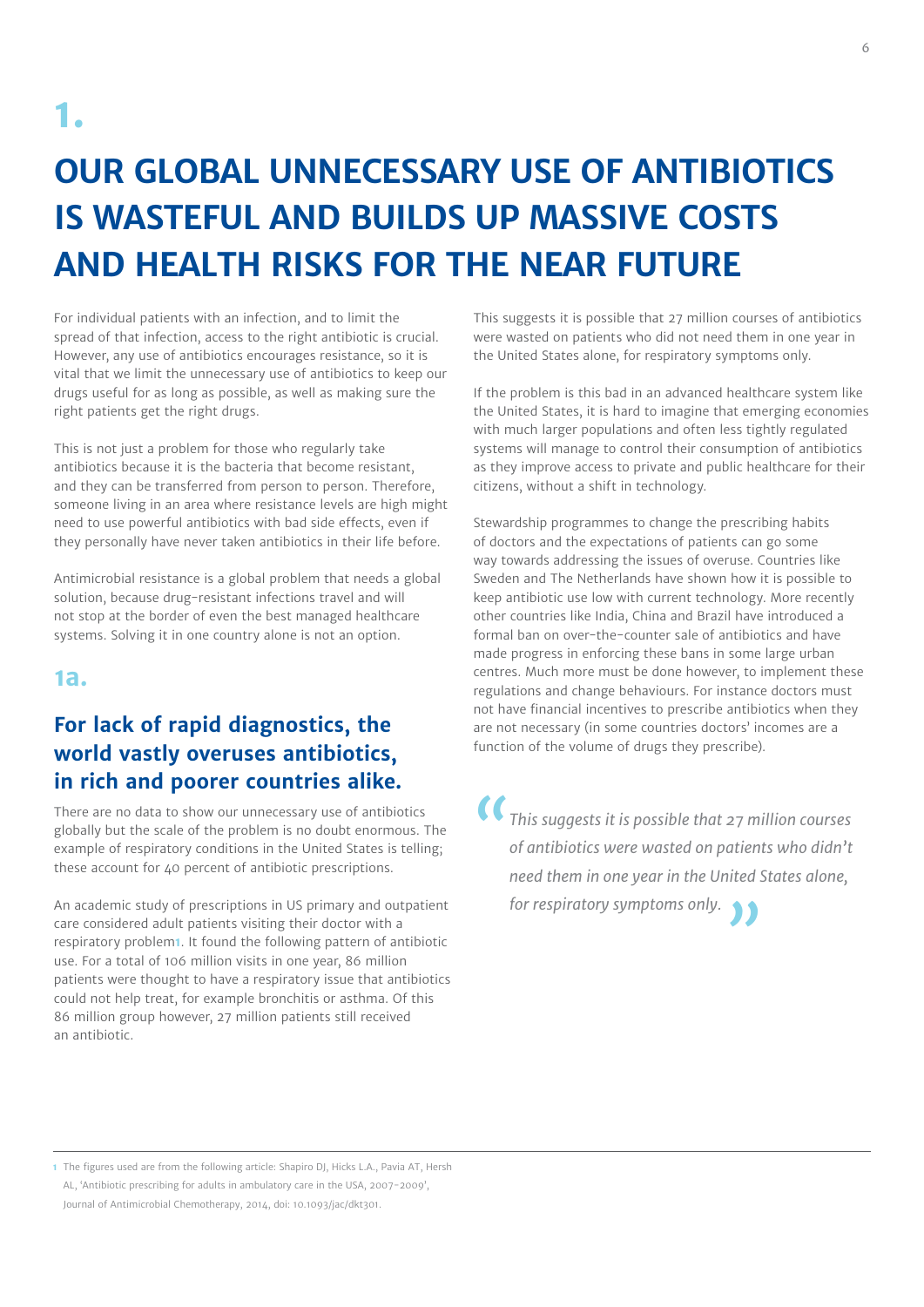# **RAPID DIAGNOSTICS WOULD REDUCE UNNECESSARY PRESCRIPTION**

**Out of 40m people who get given antibiotics for respiratory issues, annually in the US:**



**Data extracted from:** Shapiro D J, Hicks L A, Pavia A T, Hersh A L. *Antibiotic prescribing for adults in ambulatory care in the USA,* 2007–09. Journal of Antimicrobial Chemotherapy 2013. **Review on Antimicrobial** Resistance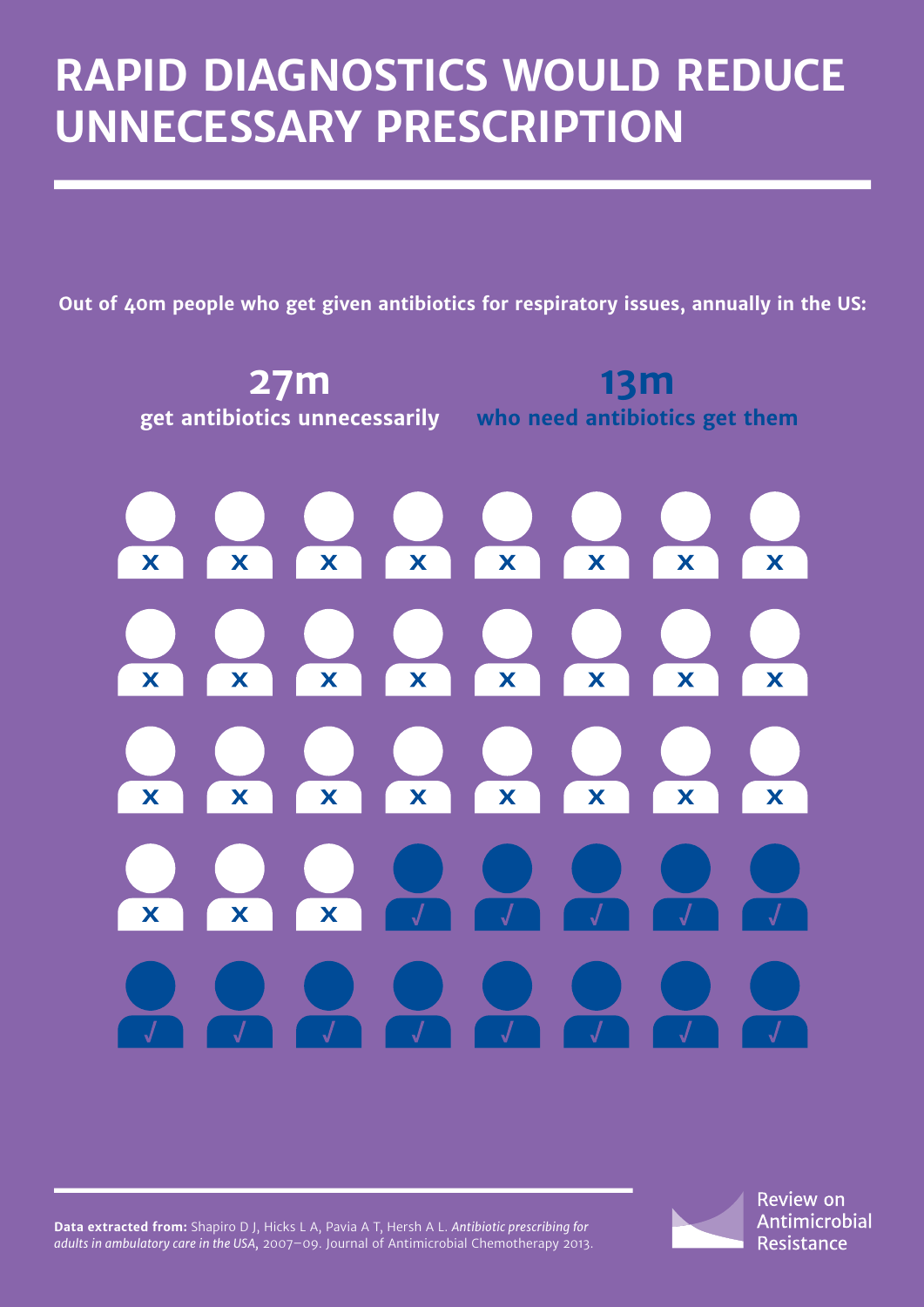### **1b.**

#### **For lack of rapid diagnostics, we do not always use the right drug at the right time.**

Without rapid diagnostics, it is harder for clinicians to give the right drugs to the right patient. This is a well-known and well managed problem for long term infections like tuberculosis or HIV/AIDS where, at least in richer health systems, patients are tested for drug resistance before starting on a specifically tailored drug regimen.

It is surprising, however, how untailored treatments are for bacterial infections, for lack of rapid diagnostics at the point-of-care. Take the example of one of the most common sexually-transmitted diseases: gonorrhoea. Most patients with gonorrhoea are over-treated to prevent under-treating the few.

*"Most patients with gonorrhoea are over-treated to prevent under-treating the few."*

We have taken gonorrhoea treatment for granted since penicillin became the first antibiotic to cure it in 1943. As of 2013 in England, more than 80 percent of gonorrhoea cases were still susceptible to one of our oldest antibiotics, penicillin, and more than 70 percent of cases were still susceptible to ciprofloxacin, both easy to take drugs with few side effects. Yet neither drug is now used to treat this infection. Instead, doctors prescribe the last line of defence available against gonorrhoea, which is a combination of two different drugs from different antibiotic classes, a cephalosporin and a macrolide. This is because doctors cannot take the chance that up to 30 percent of their patients may not be cured if they prescribe anything else. In turn, these antibiotics are put under selective pressure and, as expected, resistance to cephalosporins and macrolides has started to emerge, with the real threat that untreatable gonorrhoea infections will become a reality. Indeed, there has already been an outbreak of highly drug-resistant gonorrhoea in the North of England.

There are currently rapid tests to diagnose gonorrhoea but no rapid tests for drug susceptibility, which would enable doctors to know which drugs will be effective. Without knowing whether the infection is susceptible to specific drugs, the doctor has no choice but to initially use the antibiotic to which the fewest strains are resistant, which is a waste of a precious resource in more than 70 percent of cases. New diagnostic tests could help here and their development should be supported.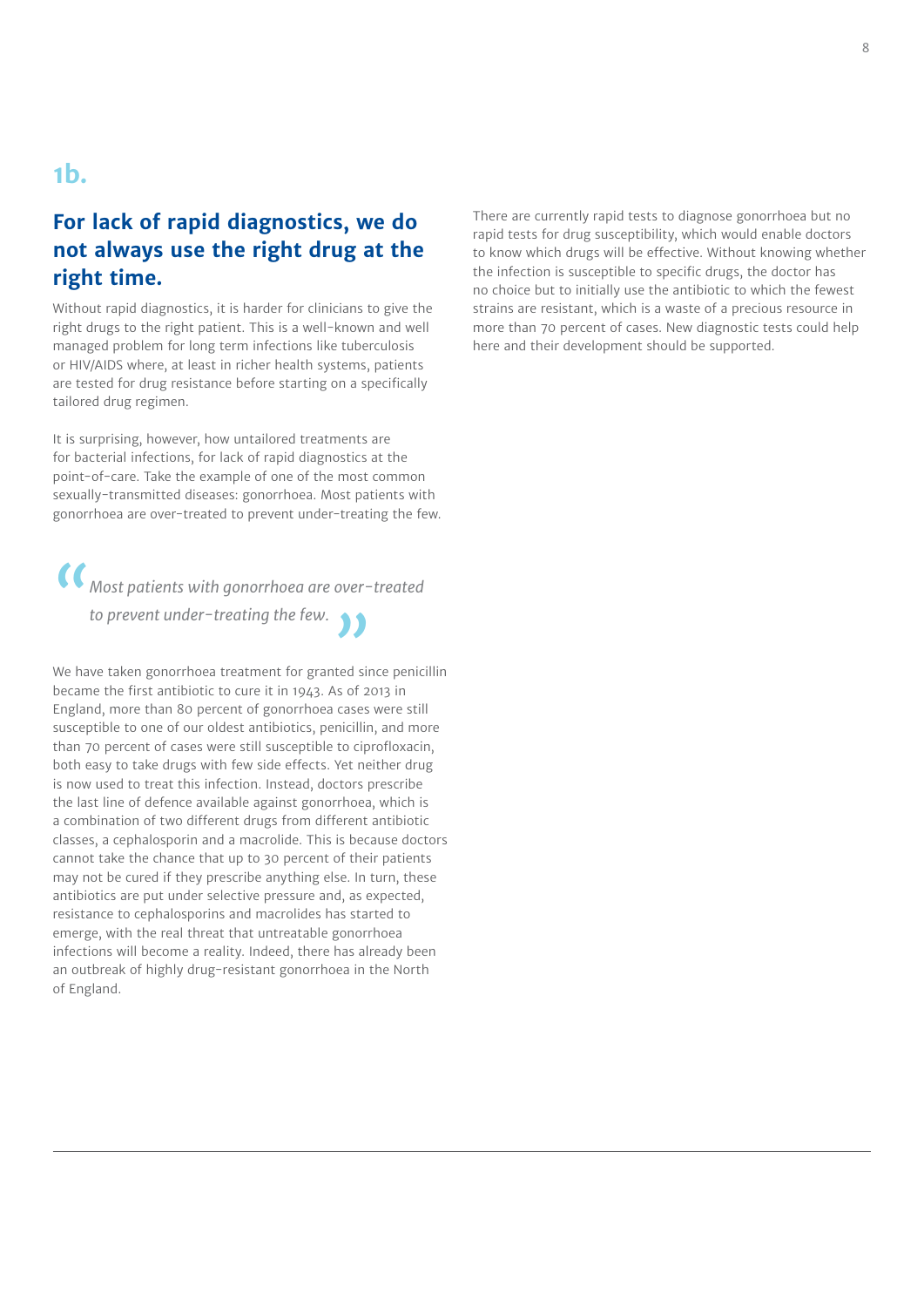# **RAPID DIAGNOSTICS CAN TRANSFORM THE FIGHT AGAINST SUPERBUGS BY CHANGING THE WAY WE USE ANTIBIOTICS**

#### **2a.**

#### **How new tools would transform the way we treat infections:**

Picture the future; you go into your local doctor's surgery and sit down to be assessed. However, instead of simply looking down your throat, or in your ear, for clinical signs or symptoms of an infection, she has a rapid diagnostic tool. This can tell you both within five minutes whether you have an infection, a purely viral infection (which, of course, means no antibiotics are needed) or, if you have a bacterial infection, which antibiotics will be able to treat it. At the same time a computer programme is able in minutes to look through your electronic medical records, the symptoms that you are experiencing, the relevant medical literature and the latest surveillance information about local bacterial resistance, to support the doctor as she recommends the best line of treatment. On a personal level you are already on your way to the most appropriate treatment available. On a societal level the threat of more bacteria developing resistance through unnecessary antibiotic use has been reduced.

The data captured by these processes could feed into a real-time digital surveillance map of the world for infectious disease and resistance. In this future, countries and companies have agreed to share these data to improve patients' health and global health security, and we can spot where resistant infections are emerging in real-time and take swift action to combat them. We no longer have to rely solely on sporadic historical data released by a relatively small number of laboratories and hospitals to track the spread of resistance.

This may sound like distant science-fiction, but it could well be closer than you think. At least some of these technologies are already there and, with the right focus, funders, companies, universities and governments can accelerate their development and adoption.

## **Improving prescription with artificial intelligence**

As well as the opportunities for using new technology with diagnostics that take samples from patients, advanced computers could also aid diagnosis.

Developments in artificial intelligence in recent years have brought many exciting opportunities, including a rapidly expanding interest within the health sector. The concept of "deep learning", whereby computers are taught to become experts in specific areas by analysing, comparing and interpreting vast amounts of information is already being developed for application in oncology**2**. Advanced computer systems are effectively being taught to be cancer specialists, assessing a patient's electronic medical record alongside huge amounts of other, clinical trial data and published evidence, to provide a diagnosis to the doctor.

The process by which most doctors currently prescribe antibiotics, especially in primary care, is referred to as empirical prescription. Based on the patient's symptoms and the doctor's experience they will provide a diagnosis, and potentially an antibiotic if they believe an infection is bacterial. While there are clear differences between diagnosis of cancer and that of infectious disease, developments in artificial intelligence have the potential to provide an "empirical +" form of diagnosis, scanning huge amounts of data and an encyclopaedia of medical knowledge in minutes, and making it available to the doctor and patient.

**2** Fakoor R, Ladhak F, Nazi A, Huber M, Using deep learning to enhance cancer diagnosis and classification, Proceedings of the 30th International Conference on Machine Learning, Atlanta, Georgia, USA, 2013,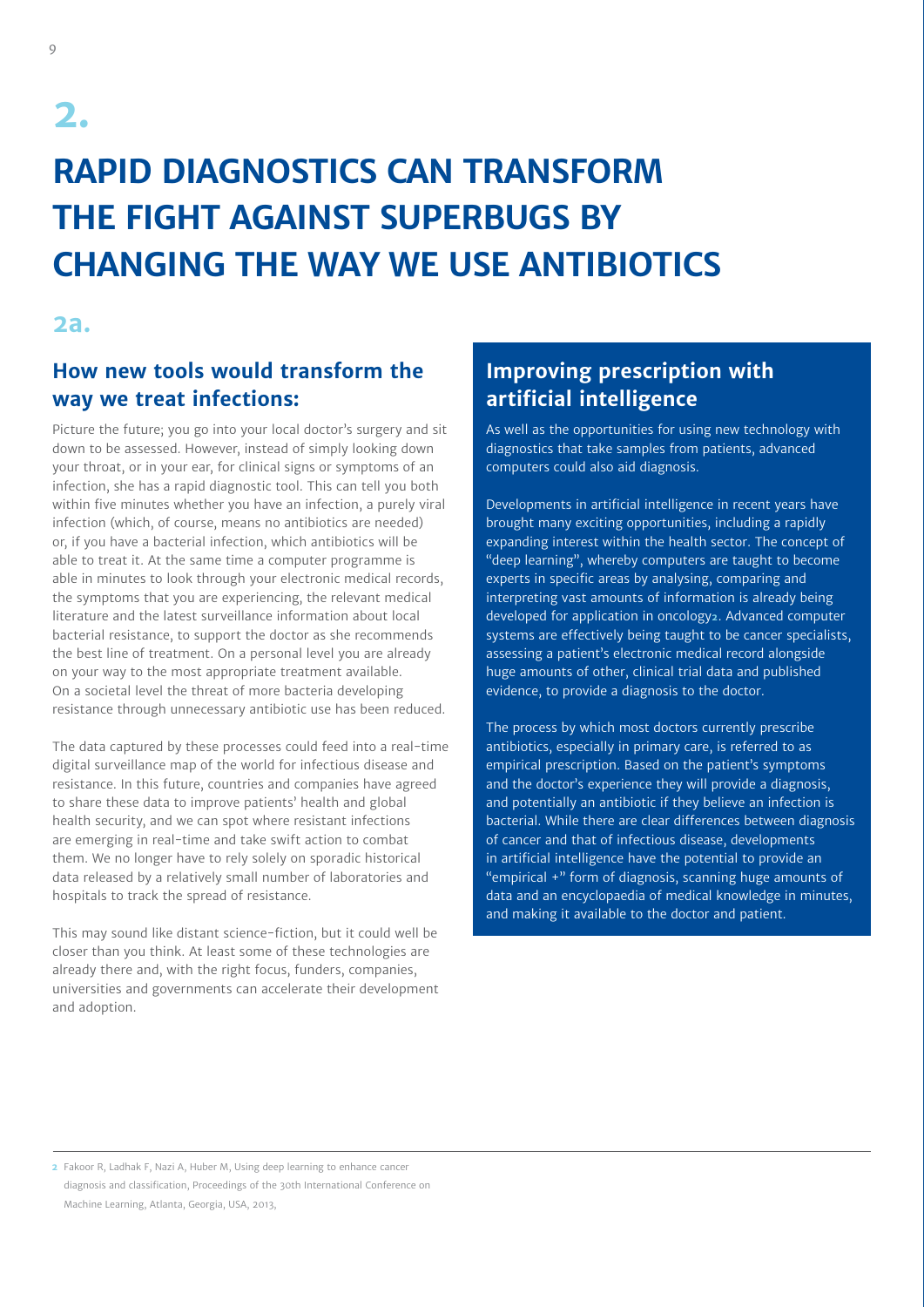# **THERE IS A HIGH CORRELATION BETWEEN ANTIBIOTIC USE AND RESISTANCE**



**Source:** Goossens H, Ferech M, Vander Stichele R, et al. *Outpatient antibiotic use in Europe and association with resistance: a cross-national database study.* Lancet 2005; 365(9459): 579-87.

**Review on** Antimicrobial Resistance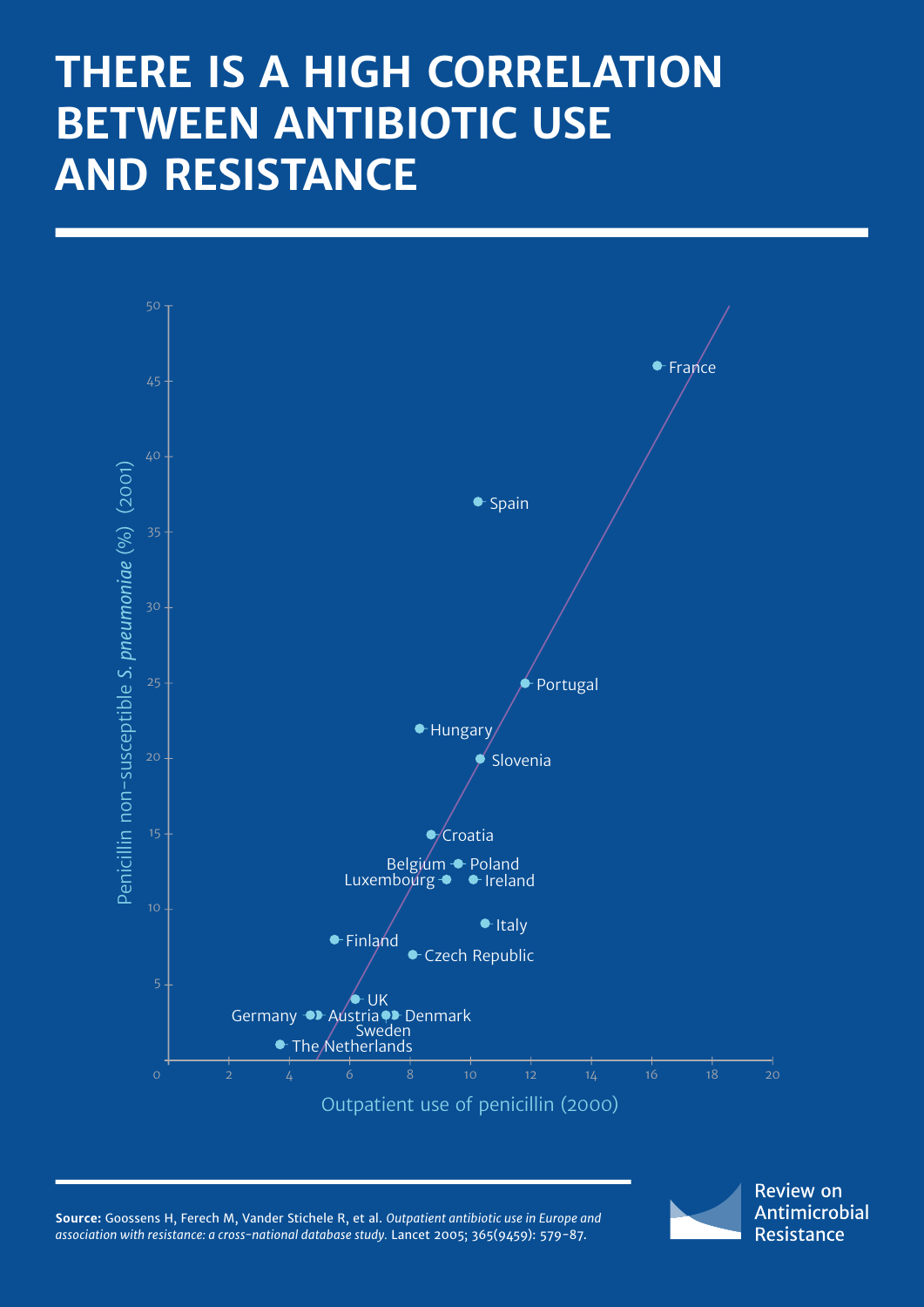### **2b.**

#### **The perfect new rapid diagnostic test would answer four questions.**

The perfect new diagnostic would answer four broad questions rapidly and conclusively enough that it could inform diagnosis and treatment with the correct antibiotic, before any antibiotics are given to the patient. Current diagnostic tests can answer all four questions conclusively, but not quickly: lab tests take at least 36 hours, by which time empirical treatment has started, possibly with the wrong drugs, or with drugs that offer an unnecessarily broad-spectrum, thereby increasing the potential for ecological damage and promoting resistance. Most of our current testing methods are based on the methods developed by Louis Pasteur and Robert Koch in the nineteenth century. The ambition  $-$  as set out by great initiatives such as the Longitude Prize**3**, for example - must be to develop tests that do all of the below within minutes. But on the journey to this perfect rapid diagnostic, tests that give partial answers are useful too and should be supported and used.

*"Most of our current testing methods are based on the methods developed by Louis Pasteur and Robert Koch in the nineteenth century"*

- **1. Is the infection causing the illness bacterial or viral?** A diagnostic test that could indicate clearly whether a patient has a bacterial infection could dramatically reduce unnecessary antibiotic prescription for viral infections, particularly in the primary care setting. In most countries around 80 percent of antibiotics are used in the community, rather than the hospital, and around half of this use is thought to be inappropriate**4**.
- **2.If bacterial, what type of bacteria is causing the infection?**  A diagnostic that could not only detect a bacterial infection, but also quickly confirm the type of bacteria causing it, would enable doctors to tailor treatment, and potentially decrease reliance on broad-spectrum drugs.
- **3. Are the bacteria that are causing the infection resistant to available antibiotics?** Diagnostic tests that detect resistance (or lack thereof) can steer doctors away from potentially inappropriate antibiotics and towards those more likely to be effective. In acute settings, ruling out even one or two therapies – absent a full susceptibility test as described in 4 below - can save a patient's life. Examples of these tests exist now and can be considered as partial surrogates for the tests that confirm susceptibility.
- **4.Are the bacteria that are causing the infection susceptible to existing drugs?** A diagnostic test that could rapidly measure the susceptibility of the infecting bacteria to existing antibiotics would be even better than one that detects resistance, as it gives the doctor greater confidence that the drug they choose should be effective. Rather than ruling out, for example, penicillin, which would empirically push a doctor towards cephalosporins, it would actively rule cephalosporins in on day one. In acute settings this could again save a patient's life. In all settings, it would minimise inappropriate use of antibiotics.

We need diagnostics that can be deployed widely throughout the developed and developing world. These might be used at home, or in pharmacies, primary care clinics, or hospitals. These new generations of diagnostics will do at least three crucial things. First, they will improve patient treatment by getting the right drug to the right patient quickly. Second, they will make our arsenal of existing drugs go further and last longer. Third, they may reduce our need to develop new 'broad-spectrum' drugs, which are often the hardest drugs to find. In order to achieve this, we not only need to have diagnostics available in the right settings, which may differ by country, we also need to ensure that financial rewards, culture and systems support their use.

Ultimately what we want are high quality, affordable rapid diagnostics that can be rolled out as widely as possible.

**3** Longitude Prize, Available from: www.longitudeprize.org, [Accessed: 12th October 2015]

**<sup>4</sup>** Center for Disease Dynamics, Economics & Policy,' State of the World's Antibiotics, 2015' , CDDEP: Washington, D.C, 2015.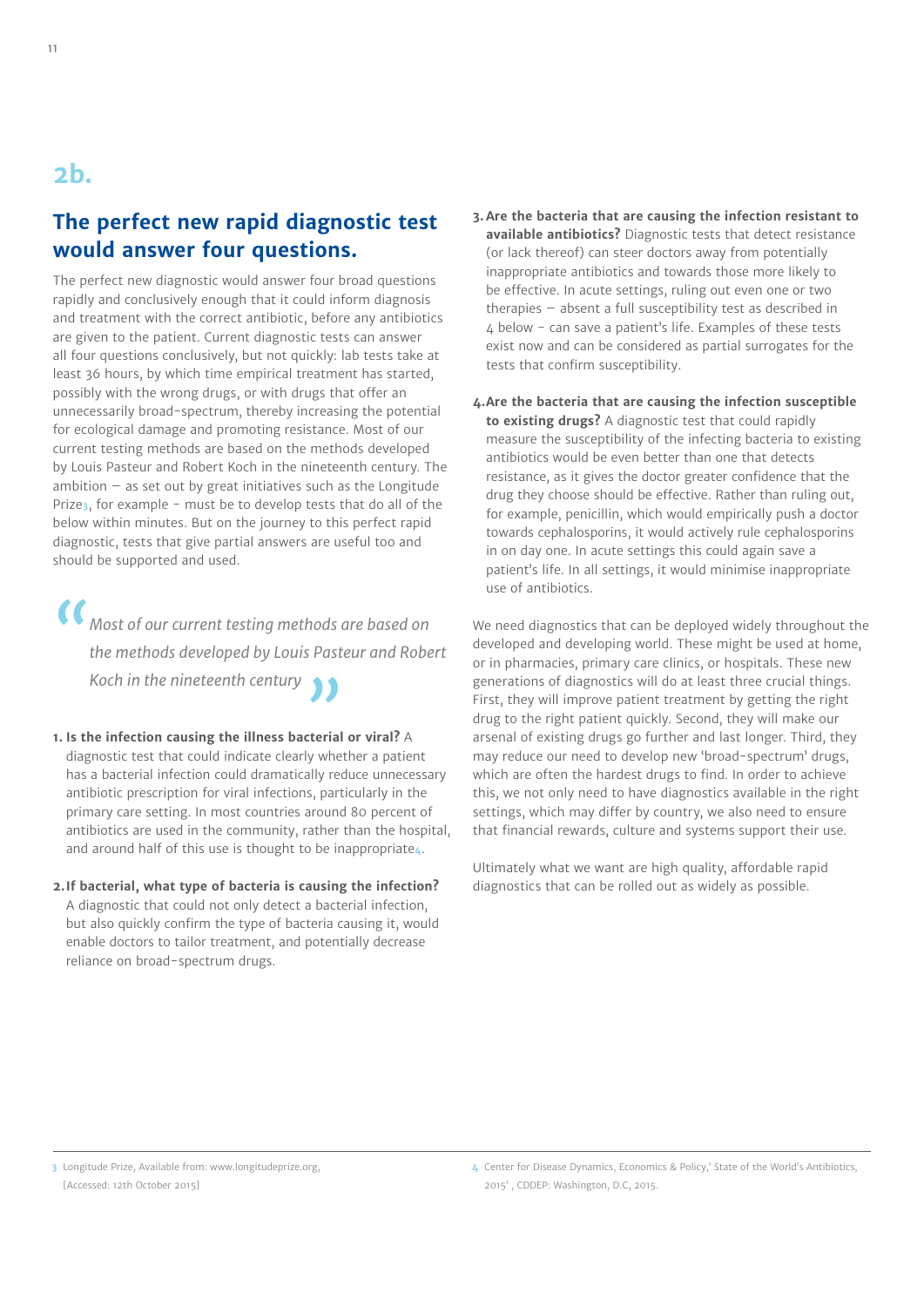# **WHAT RAPID DIAGNOSTICS COULD TEST**

More detailed information

# **4 Susceptibility**

Which drugs are the bacteria susceptible to?

# **2 Bacteria Type**

What type of bacteria are causing the infection?

# **3 Resistance**

Are the bacteria resistant to a particular drug?

# **1 Bacterial or Viral**

Is the infection bacterial or viral?

> **Review on Antimicrobial Resistance**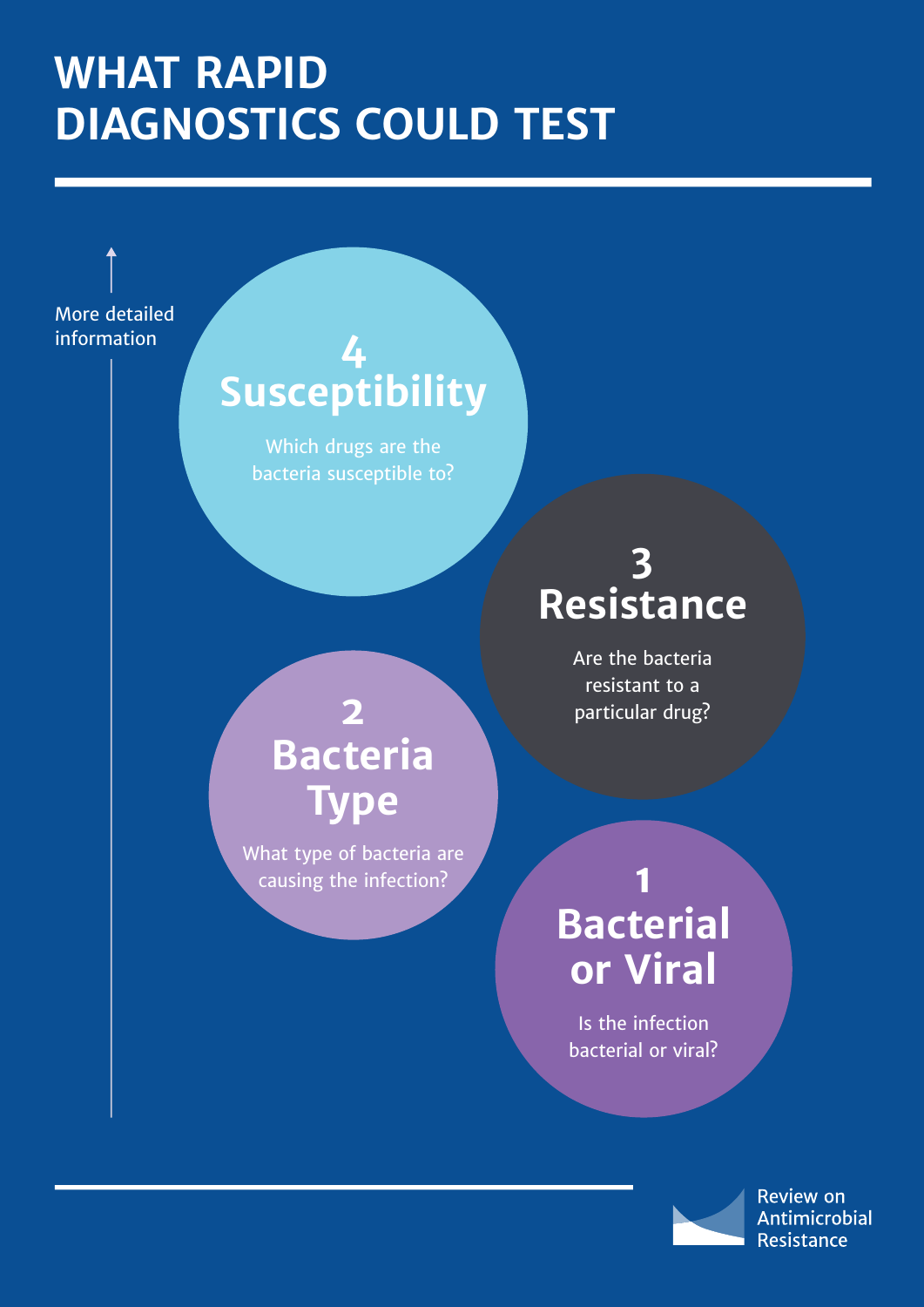#### **2c.**

#### **Diagnostics can reduce costs for hospitals, patients and healthcare systems**

Cost is often thought of as a barrier for rapid diagnostics. With most antibiotics being so cheap, it is often said that for a doctor, pharmacist or patient to use a diagnostic test before prescribing or using an antibiotic is an added cost, falling on hard pressed patients and healthcare systems. Yet this is a very narrow way of looking at the costs of diagnostics, and makes clear the 'public good' issue, in which individuals bear additional upfront costs but patients in aggregate reap benefits and healthcare systems save money.

Drug-resistant infections are a large drain on hospital resources, with a study by Tufts University estimating that in a US hospital a resistant infection costs between 18,588 USD and 29,069 USD per patient**5**. A rapid diagnostic that allows doctors to target the right drug to the right patient immediately could save money by reducing the length of stay in hospital for these patients. Identifying patients with a drug-resistant infection quickly also prevents their infection being passed on to patients around them because they can be rapidly isolated and infection control measures put in place. Conversely, patients who might otherwise be identified empirically as being at high risk of carrying drugresistant infections like Methicillin-resistant *Staphylococcus aureus* – and thus subjected to precautionary isolation pending confirmatory diagnosis – could be quickly screened using a rapid diagnostic and unnecessary (and costly) isolation and expensive infection control measures more promptly stepped down. One Netherlands-based study of such an approach found that rapid diagnostics could reduce the demand for scarce hospital intensive care unit isolation rooms by more than 40 percent**6**.

Even when an infection is not drug-resistant, it is common that without a rapid and reliable test a doctor can 'miss out' on giving an antibiotic to someone who actually needed it. That patient may deteriorate and end up in a hospital, out of hours: in this case, from a financial point of view, the doctor's surgery has shifted much higher costs to the hospital system that dwarf any 'saving' derived from not using a test to guide the prescription.

Another important aspect in the cost-benefit debate about diagnostics is their potential for saving precious doctor's surgery time by allowing a first 'screening' for bacterial infections to be done in pharmacies, or even at home like self-tests that are now available in other areas. In some countries diagnostic tests, for

example for strep throat, are already used in certain pharmacies, enabling the pharmacist to prescribe an antibiotic if the test indicates that the infection is highly likely to be bacterial. This has the potential to alleviate some of the pressure on primary care facilities, enabling someone who has a sore throat, for instance, to walk into a local pharmacy and take a quick test, rather than wait to see a doctor.

And, of course, diagnostics that reduce overall antibiotic use should also slow the rise of resistant bacteria, meaning fewer patients with resistant infections end up presenting to doctors across primary care and hospital settings.

We need a better understanding of the benefits to healthcare systems of using diagnostics but it seems reasonable that increased use of diagnostics to better inform treatment decisions is not only in patients' interests, but also in the financial interest of healthcare systems. We return to this question below, with a recommendation for the payer organisations in health systems to support cost-effectiveness studies.

**<sup>5</sup>** Roberts RR, Hota B, Ahmad I, et al Hospital and Societal Costs of Antimicrobial-Resistant Infections in a Chicago Teaching Hospital: Implications for Antibiotic Stewardship, Clinical Infectious Diseases 2009; 49:1175–84

**<sup>6</sup>** Wassenberg M, Kluytmans J, Erdkamp S, et al. Costs and benefits of rapid screening of Methicillin-Resistant Staphylococcus Aureus carriage in intensive care units.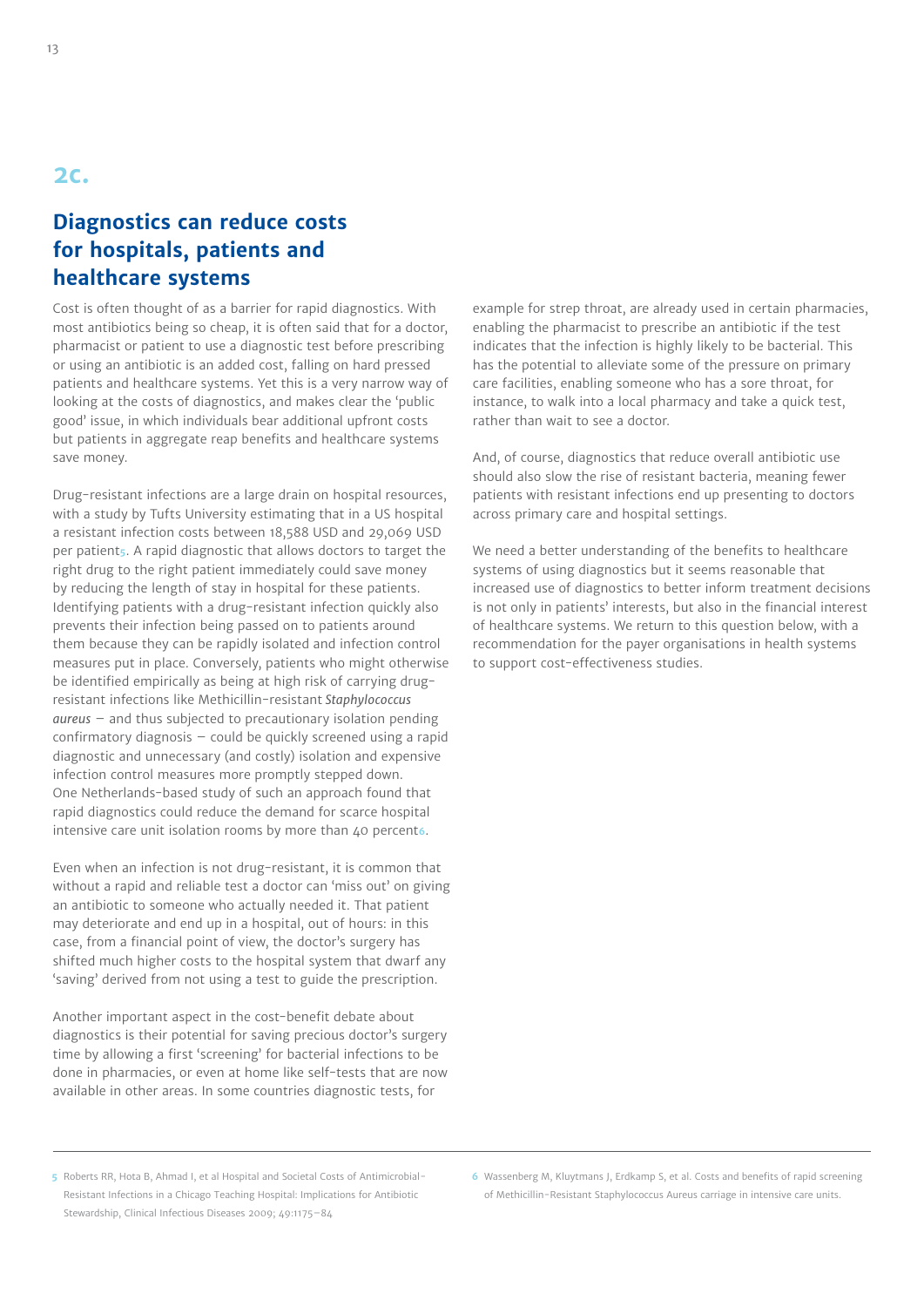# **NEW RAPID DIAGNOSTICS WOULD OPTIMISE TREATMENT**



Review on Antimicrobial Resistance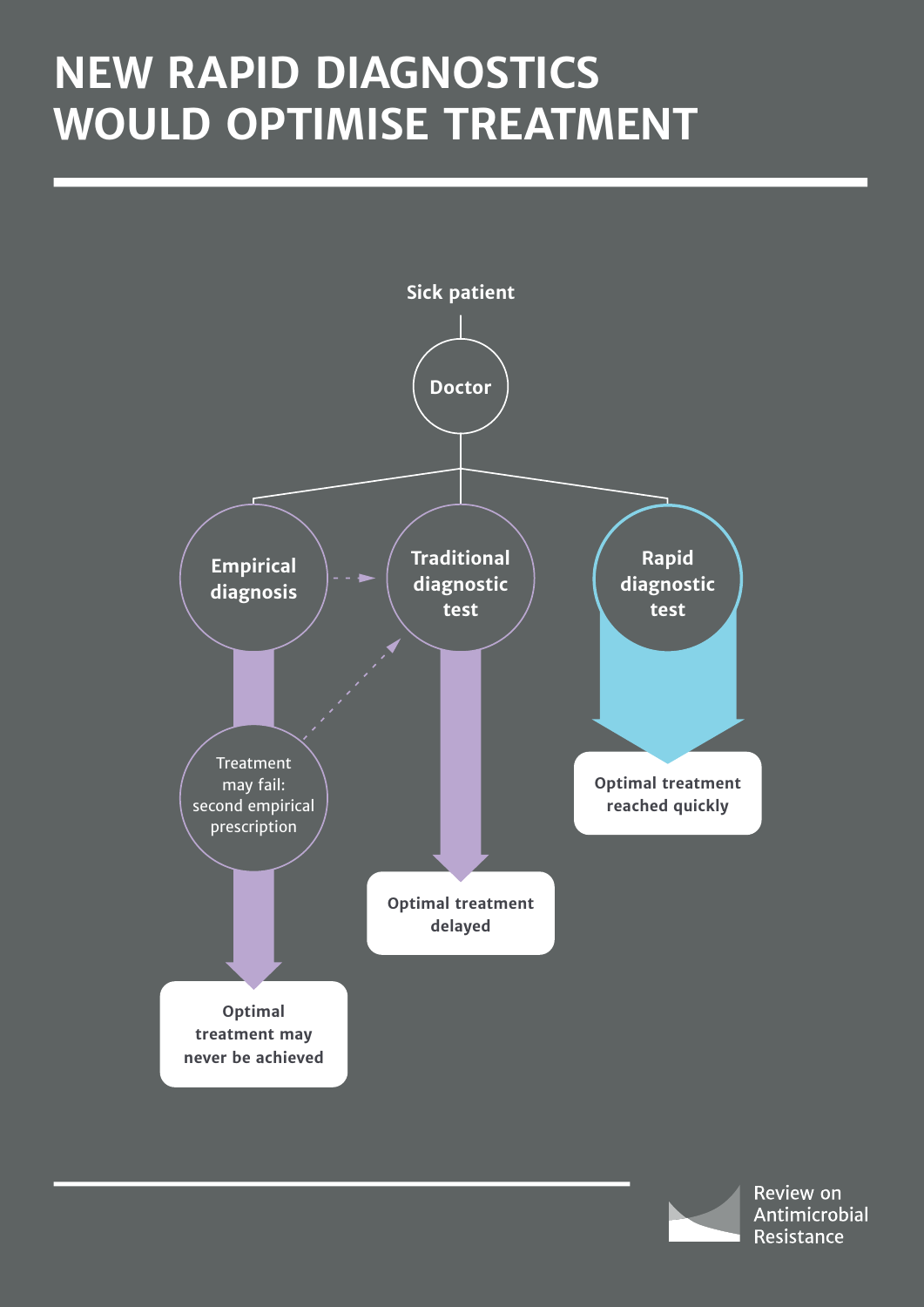## **2d.**

#### **Rapid diagnostics are essential for the transition from broad to targeted antibiotics**

By indicating to doctors what bacteria are harming their patient diagnostics will make it easier for them to prescribe narrowspectrum antibiotics (Appendix B sets out more details).

The terms 'broad-spectrum' and 'narrow-spectrum' are regularly used to describe antibiotics and indicate whether antibiotics are active against a wide variety of bacteria or a more limited range of species.

Bacteria may be divided into two major groups, called Grampositive and Gram-negative. Antibiotics that can be used to treat infections caused by (at least some) bacteria in both of these groups are defined as broad-spectrum. Broad-spectrum antibiotics are needed when a doctor suspects that a patient has a bacterial infection, but does not have any information about what bacteria are causing it; if they consider antibiotics necessary they must prescribe one (or more) that 'covers' a wide range of possible causes and so must reach for broad-spectrum agents. Other antibiotics, however, are active only against Grampositive or Gram-negative bacteria and are described as narrowspectrum. Doctors use these when they are more confident about the type of bacteria causing an infection, for example after diagnostic test results have become available.

When someone takes antibiotics, even if used appropriately, many bacterial species in or on their bodies (their 'good bacteria') are exposed to some extent, not just those that

are causing the infection. Narrow-spectrum antibiotics do not cause as much 'collateral damage' to these 'good bacteria' as broad-spectrum agents; they cause less disruption to someone's normal bacteria, and do not exert as much selective pressure for the emergence and spread of resistance as broad-spectrum agents.

In addition to enabling better targeting of therapies to patients, rapid diagnostics can reduce the cost of clinical trials for narrow-spectrum drugs by making it easier to find patients who have a potentially susceptible infection of interest and therefore reducing the number of patients that need to be screened to join a trial. Ideally clinical trial patients need to be found and enrolled before they start treatment with a different drug in order to best capture the effect of the drug of interest. Because culturing bacteria to see what is wrong with a patient takes too long, clinical researchers must enrol people in a trial through empirical diagnosis. For example when trying to test a drug against *Pseudomonas* (a bacterium that causes a wide range of infections), because patients are enrolled before their bacteria can be cultured, only one in four people on the trial may actually have this infection. This means that in order to run a trial with 200 truly eligible patients, researchers have to screen, register and treat at least 800 people, which drives up the costs of trials **7**. Appendix B sets out more details about the use of diagnostics in clinical trials.

#### **Diagnostics for fungal infections**

Improvements in the quality and uptake of diagnostics for fungal infections will play an important role in reducing antifungal and antibiotic resistance as well as improving human health as a whole. *Candida* spp. bloodstream infections and invasive candidiasis are more common than often appreciated. In many institutions, *Candida* spp. is the most common fungal healthcare associated bloodstream infection **8**. They are often misdiagnosed as bacterial infections, which leads to patients being prescribed unnecessary antibiotics, putting selection pressure on bacteria in their gut and increasing resistance. Early treatment for *Candida* can greatly

improve outcomes, and with up to 75% of patients with blood stream infections dying in some parts of the world, diagnostics could save many people's lives**9 10**.

Similarly, fungal lung infections are often misdiagnosed as TB, in part because the high number of false negative TB tests lead doctors not to trust the results. This leads to patients being treated with a series of ineffective and often toxic drugs, sometimes for as long as two years, when a simple anti-fungal might have worked.

- **7** Rex, JH, Coordinated Diagnostics & Therapeutics: A Clinician Developer's Overview, [Presentation], AstraZeneca Pharmaceuticals, FDA-NIH Overview of diagnostics & development, 2014-09-23
- **8** Magill SS, Edwards JR, Bamberg W, et.al., 'Multistate point-prevalence survey of Healthcare-Associated Infection*s', The New England Journal of Medicine*, 2014, ;370:1198-208. DOI: 10.1056/NEJMoa1306801.
- **9** Garey KW, Rege M, Pai MP et.al., 'Time to initiation of Fluconazole Therapy Impacts Mortality in Patients with Candidemia: A multi-institutional study', Clinical Infectious Diseases., 2006 43 (1): 25-31. doi: 10.1086/504810
- **10** Chakrabarti A, Sood P, Rudramurthy SM, et.al. 'Incidence, characteristics and outcome of ICU-acquired candidemia in India', Intensive Care Medicine, February 2015, Volume 41, Issue 2, pp 285-295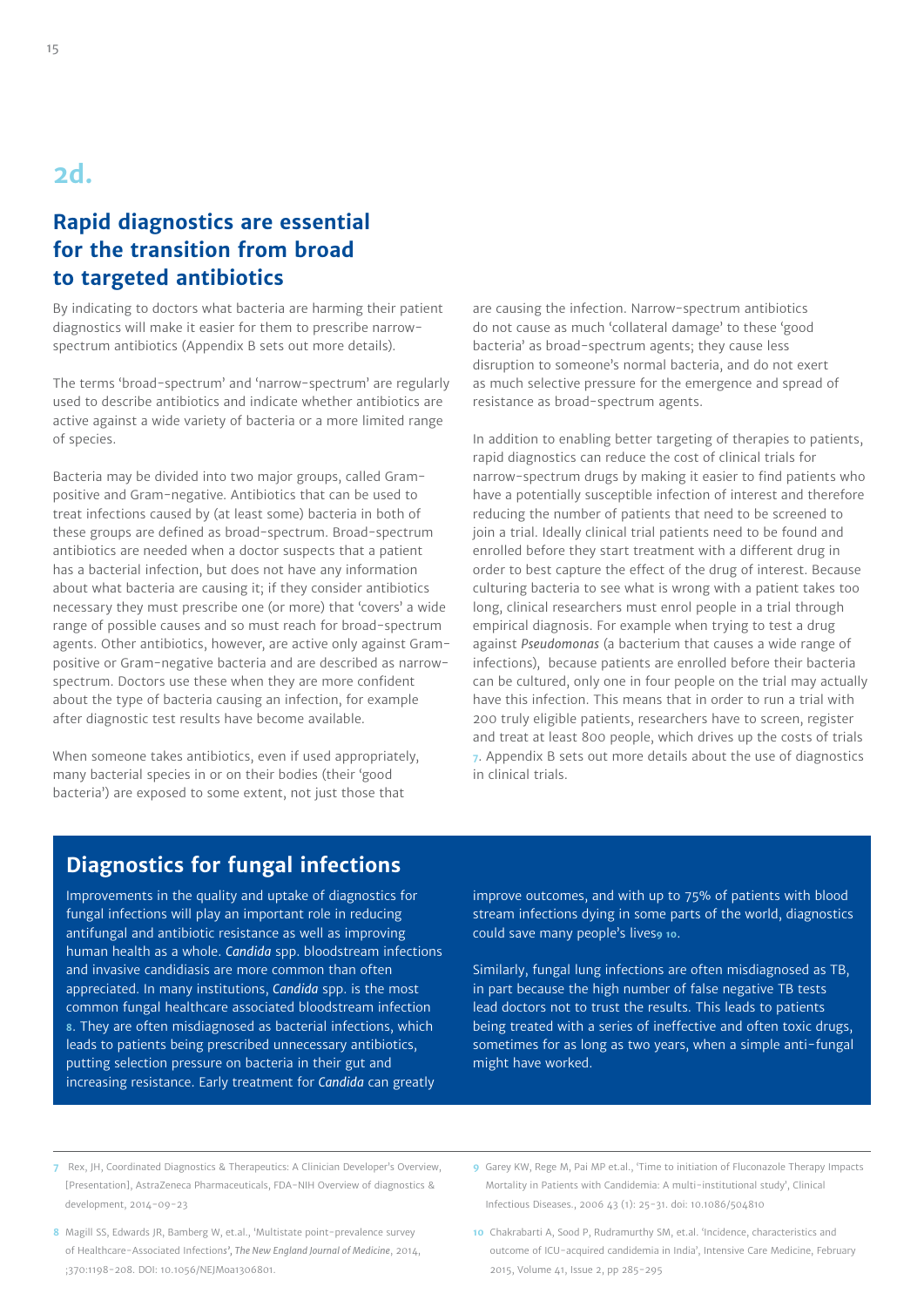# **A PLAN TO OVERHAUL DIAGNOSTIC DEVELOPMENT**

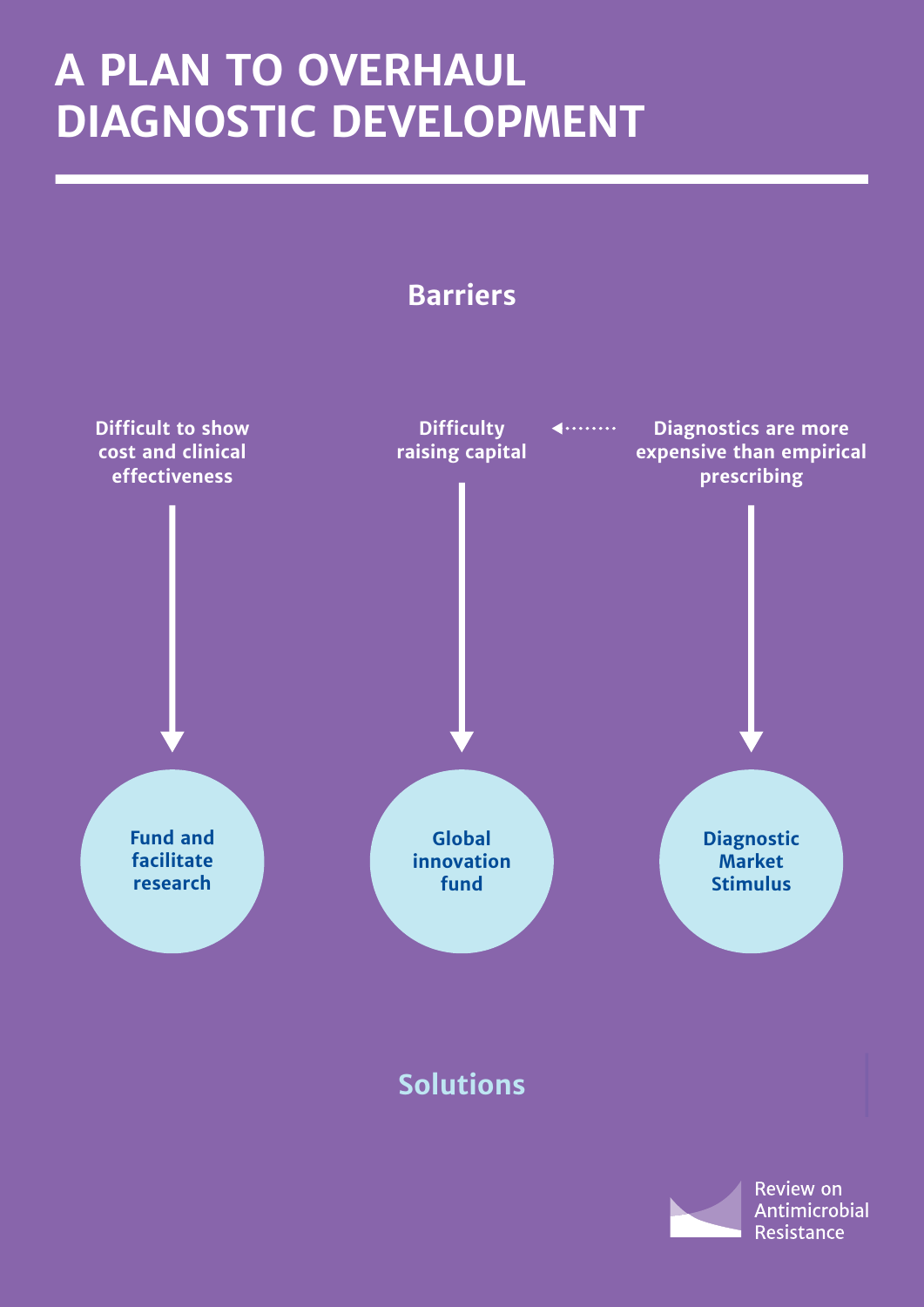# **3. WHY HAS INNOVATION AND TAKE UP OF NEW DIAGNOSTICS BEEN SO SLOW?**

**3a.**

#### **What diagnostics for bacterial infections do we have at the moment?**

While we clearly need to encourage more innovation, there are products available on the market now that could reduce levels of unnecessary antibiotic prescribing, particularly in the primary care setting and notably for areas in which there is high inappropriate use of antibiotics, for example respiratory complaints. As mentioned previously, respiratory complaints account for 40 percent of antibiotic prescriptions to US adults in primary care and outpatient care**11**. Therefore tests that can have a significant impact in this area have the potential to drastically reduce unnecessary prescriptions.

There is a strong case for making step-by-step progress, rather than waiting for the perfectly accurate diagnostic to come to market, as providing the clinician with more information and a strong indication as to the problem, could be very helpful in improving treatment.

Some of the current tests on the market in primary care are laid out below. They may not be perfect and uptake is low in most countries, but there is evidence that they can reduce unnecessary use, such as:

- Rapid tests for strep throat, with some evidence of success, but with a high number of false negatives. These tests are already used in many pharmacies in the US and there is evidence that they can reduce the amount of antibiotics prescribed. However there are criticisms over the accuracy of the tests which have been shown to have high specificity**12** rates of 100 percent, but lower sensitivity rates of between 62-95 percent<sub>13</sub>;
- Quick tests for gonorrhea, syphilis and chlamydia, but all three suffer from lower than ideal levels of accuracy; and
- C-reactive protein (CRP) tests, some of which also assess procalcitonin and white blood cell counts to give a probability of

the patient having a bacterial respiratory infection. CRP tests are increasingly being used in the primary care setting to give an indication of whether an infection is likely to be bacterial or viral, and therefore whether an antibiotic is needed. They have also been used for years in The Netherlands and Scandinavia, who have some of the lowest rates of prescribing antibiotics for human medicine in Europe. Systematic reviews have shown that CRP tests reduce antibiotic prescribing for certain suspected respiratory infections, though not necessarily for other complaints such as pharyngitis**14**.

There are also already rapid diagnostic tests for use in hospitals and more in development. However, the majority of tests lack clinical trial data, validation and cost-effectiveness assessments. More needs to be done to improve the evidence base for the diagnostics that exist, and make them cheaper, quicker, more accurate and easy to use.

While diagnostic technology can and will improve, there needs to be greater uptake of the devices that are already available, many of which have the potential to reduce unnecessary prescription. The biggest indictment of current uptake is the huge variation between different countries and regions. Many systems are too slow rolling out new technology and innovation and going forward this should change.

*"There is a strong case for making step-by-step progress, rather than waiting for the perfectly accurate diagnostic to come to market, as providing the clinician with more information and a strong indication as to the problem, could be very helpful in improving treatment today.* 

**14** Ibid

**<sup>11</sup>** Shapiro DJ, Hicks L.A., Pavia AT, Hersh AL, 'Antibiotic prescribing for adults in ambulatory care in the USA, 2007-2009', Journal of Antimicrobial Chemotherapy, 2014, doi: 10.1093/jac/dkt301.

**<sup>12</sup>** Sensitivity can be described as if a person has the disease, how often will the test be positive, whereas specificity is if a person does not have the disease, how often will the test be negative.

**<sup>13</sup>** Plüddemann A, Onakpoya I, Harrison S, Shinkins B, Tompson A, Davis R, Price CP, Heneghan C, Position Paper on Anti-Microbial Resistance Diagnostics, 2014, Centre for Evidence-Based Medicine, Nuffield Department of Primary Care Health Sciences, University of Oxford.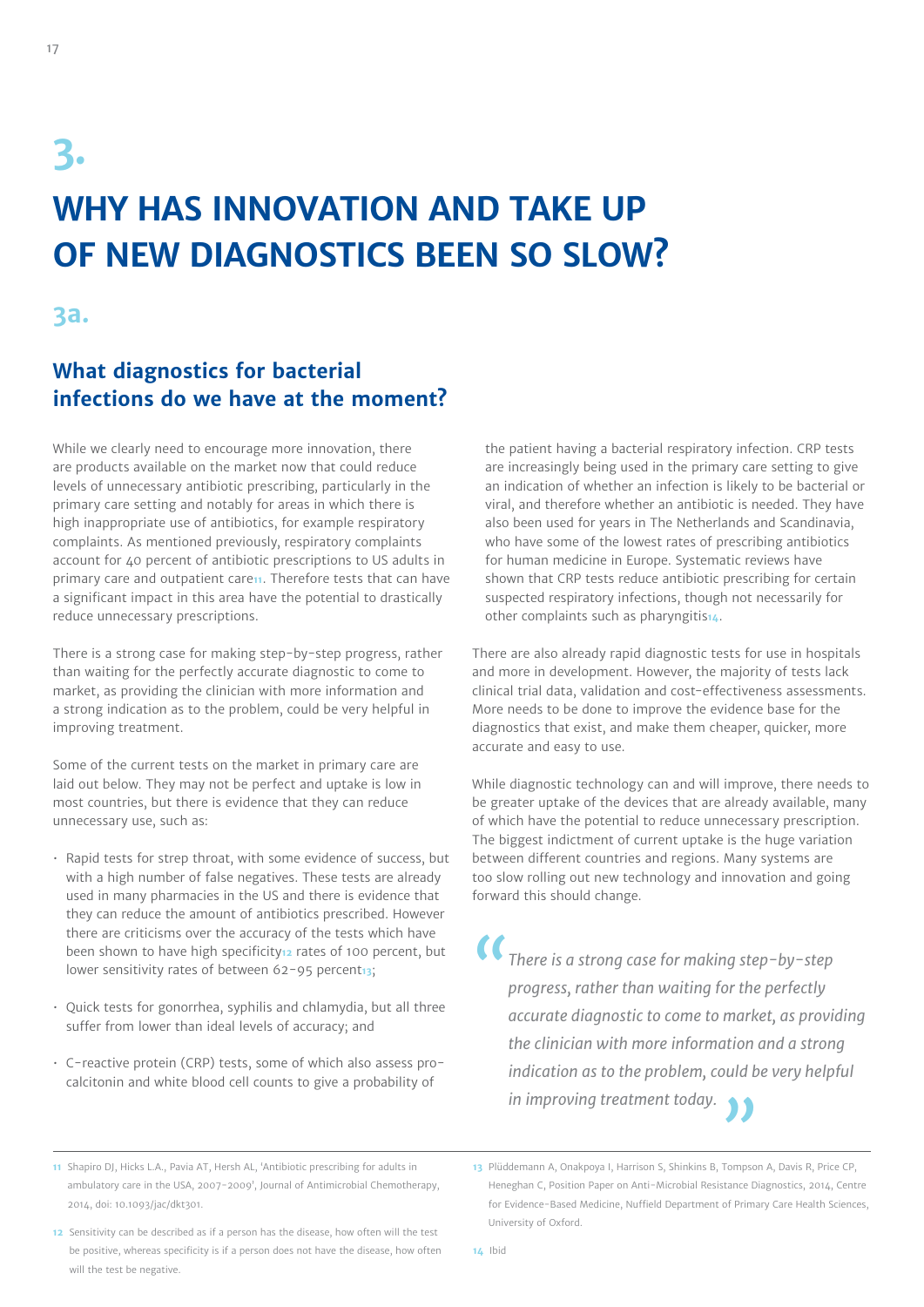#### **The state of current diagnostics pipelines for HIV, Tuberculosis and Malaria**

HIV, Tuberculosis and Malaria, together known as the Big Three, pose a major challenge to global human health, with approximately 5 million people dying each year from them**15**. In 2013, diagnostics R&D for these three stood at 49 million USD, 22 million USD and 11 million USD respectively, compared with diarrhoeal diseases (0.7 million USD) and bacterial pneumonia and meningitis (2.5 million USD)**16**.

The diagnostic technology landscape for these three diseases is relatively advanced compared with diagnostics for many bacterial infections. Many diagnostics, including rapid pointof-care tests, are already available in the market, and more innovative products are in the pipeline. In contrast, diagnostics for bacterial infections have lower levels of public funding, as well as some additional scientific difficulties associated with development. Many bacterial pathogens can also exist without causing infection and it can be very difficult for diagnostics to distinguish the majority that are harmless from those that are making patients unwell. For example, a third of people carry harmless *Staphylococcus aureus* bacteria in their noses without having an infection, and very few will even harmlessly carry the hospital superbug variety, MRSA. In contrast, if someone has the HIV virus in their body, it is evident that the patient needs treatment. This is one of the reasons why rapid and conclusive diagnostic tests are particularly difficult to develop for bacterial infections.

#### **HIV**

HIV diagnostics can detect rapidly the presence of the virus and whether it is resistant to specific antiretroviral drugs. These tests are part of the standard of care in Europe and the US and for patients across the world with good healthcare provision**17 18**. The pipeline for further improvements in HIV diagnostics remains promising with several technologies for different types of testing under development**19**.

#### **Tuberculosis**

There have been major advancements in tuberculosis diagnostics in recent years, including the roll-out of the GeneXpert MTB/RIF diagnostic tool. This is an automated test that detects tuberculosis and can test resistance to rifampicin in less than 2 hours. The tuberculosis diagnostics landscape appeared promising in 2014, with many product developers and technologies in the pipeline, with focus on developing technologies that can be used outside the lab setting**20**. More innovation is needed however to bring costs even further down and make it possible to test for resistance to drugs other than rifampicin.

#### **Malaria**

While there are gaps in research and development, the malaria diagnostics pipeline is also promising. For diagnosing the disease itself there are currently over 200 commercially-available products**21**.

However, there are still gaps in relation to rapid diagnosis of artemisinin drug resistance as well as reliable detection of *Plamosdium vivax* malaria. This is important with respect to AMR to prevent inappropriate prescription of frontline antimalarials.

#### **Going forward**

Although there is still more to be achieved in these areas, the need to stimulate the pipeline for bacterial and fungal diagnostics is a particular priority at the moment, in part because of the great work from NGOs and health system funders already working in HIV, Tuberculosis and Malaria.

- **15** Vitoria, M., Granich, R., Gilks, C.F., Gunnenberg, C., Hosseini, M., Were, W., Raviglione,M.m De Cock, K.M., 2009, "The Global Fight against HIV/AIDS, Tuberculosis and Malaria: Current Status and Future Perspectives", Am J Clin Pathol, 131: 844-848.
- **17** WHO, 2015, List of diagnostics eligible to tender for procurement by WHO in 2015 (including WHO prequalifies diagnostics)
- **18** The Global Fund to fight AIDS, Tuberculosis and Malaria, 'List of diagnostic test kits for HIV classified according to the GF QA Policy Version-8,June 2015'
- **16** Moran et.al. GFINDER Report, 2014, Neglected Disease Research and Development: Emerging Trends, Policy Cures
- **19** UNITAID, 2014, HIV/AIDS Diagnostics Technology Landscape, 4th Edition, WHO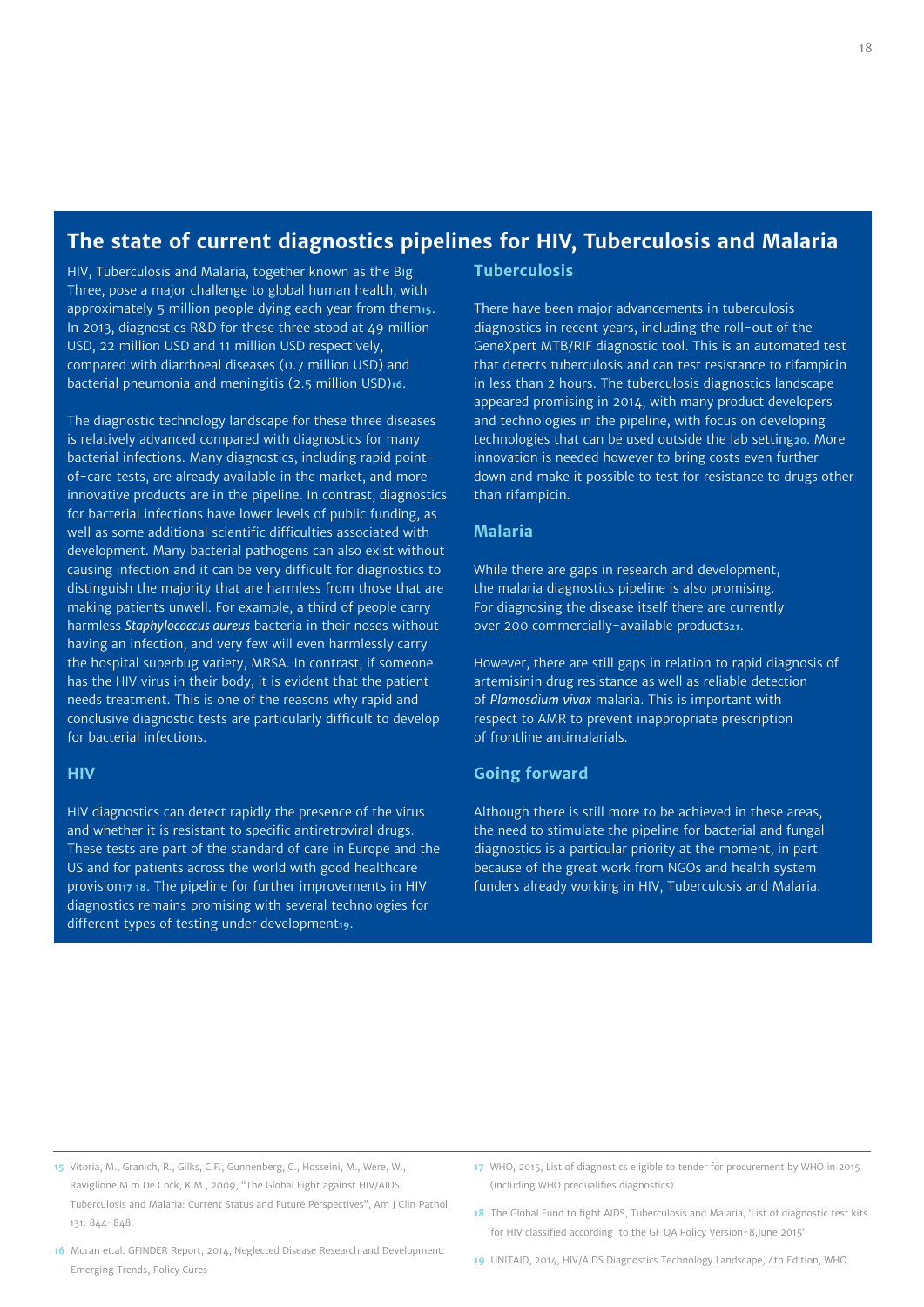## **3b.**

#### **Why innovation and the use of new diagnostics has been slow**

#### **There are problems with the market for diagnostics**

The market for diagnostics is characterised by the following problems: (i) a lack of investment in innovation, and (ii) a lack of uptake. The first problem can be explained by weak commercial returns for the developer as current pricing does not reflect the social value of using diagnostics. The second seems to relate to a combination of real and perceived product quality and clinical value, cost-effectiveness, and a perceived mismatch between what is needed and what is on offer. There also appears to be a challenge from inertia – i.e. it is hard to overcome deeply engrained practices of empirical prescribing.

We explore the issues below:

**A. Mismatch between individual, commercial, and social value of using diagnostics:** The value of rapid diagnostics that could reduce unnecessary use of antibiotics is not fully reflected in pricing and adoption. This is because doctors focus on the best diagnosis and treatment they can provide to an individual patient at a certain cost and at a particular point in time. Wider and longer-term health and economic benefits that might accrue to society as a whole, or even to the hospital as a whole, are rarely taken into account either by the doctor or by those paying for diagnostic tests.

Because antibiotics are generally cheap, whereas rapid diagnostic tools add an expense, few doctors are incentivised to use them. This means that although there are diagnostic developers with products ready to come to market in certain areas, they are not being bought and used.

This issue is exacerbated by the fact that the costs of pointof-care diagnostics are often accrued in a different area to the gains, for example a primary care facility may pay for a diagnostic device that reduces the probability of a patient being admitted to an intensive care unit.

Not only are these financial gains very hard to quantify, but even if they are calculated, the primary care facility might not receive the benefit of saving money for the system as a whole, even though it pays for the test.

- **B. Creating the right product:** Coordination between diagnostic developers and doctors/ purchasers / policy makers could be much improved, in order to avoid products coming to market that do not address vital needs or are impractical for those using them. The situation is also complicated by the lack of a single diagnostic platform, with common standards, an area on which the World Health Organisation (WHO) is consulting at the moment. Clinics are not able to maintain, supply and repair multiple platforms, and the platforms that they have are likely to drive the diagnostic tests that they buy. In addition, collaboration with drug developers could facilitate the development of diagnostics, which would aid more efficient enrolment into clinical trials and could guide appropriate use of new antibiotics.
- **C. Evidence cost, speed and degree of accuracy:** As well as the financial hurdles, doctors need to be convinced that a diagnostic is accurate and reliable (sensitive and specific) enough to make a diagnosis. We recognise that doctors are bound by a duty of care to each individual patient and may therefore prescribe a course of treatment that is unlikely but may in a few cases help, in the absence of clearer diagnostic evidence.

In acute hospital settings the hurdles that payers and doctors expect devices to reach are even higher. The doctor needs to know incredibly quickly and accurately if the patient is infected and, if so, by what. Unless they have a test to target therapy which is very accurate, reliable and quick, they will give broad-spectrum antibiotics, at least as a first dose, to minimise the chance of harm or, indeed, death. For example, giving an ineffective drug in sepsis has been shown to double mortality rates.

**<sup>20</sup>** UNITAID, 2014, Tuberculosis: Diagnostics Technology and Market Landscape, 3rd Edition, WHO

**<sup>21</sup>** Jacobs J, Barbé B, Gillet P, Aidoo M, Serra-Casas E, Van Erps J, Daviaud J, Incardona S, Cunnigham J, Visser T, 2014, Harmonisation of malaria rapid diagnostic tests:best practices in labelling including instructions for use, Malar.J. 13: 505. 1-10

**<sup>22</sup>** Morel C, McClure L, Edwards S, Goodfellow V, Sandberg D, Mossialos E, Ensuring Innovation in Diagnostics for Bacterial Infection : Implications for Policy, World Health Organization European Observatory on Health Systems ans Policies, 2015, chapter 12)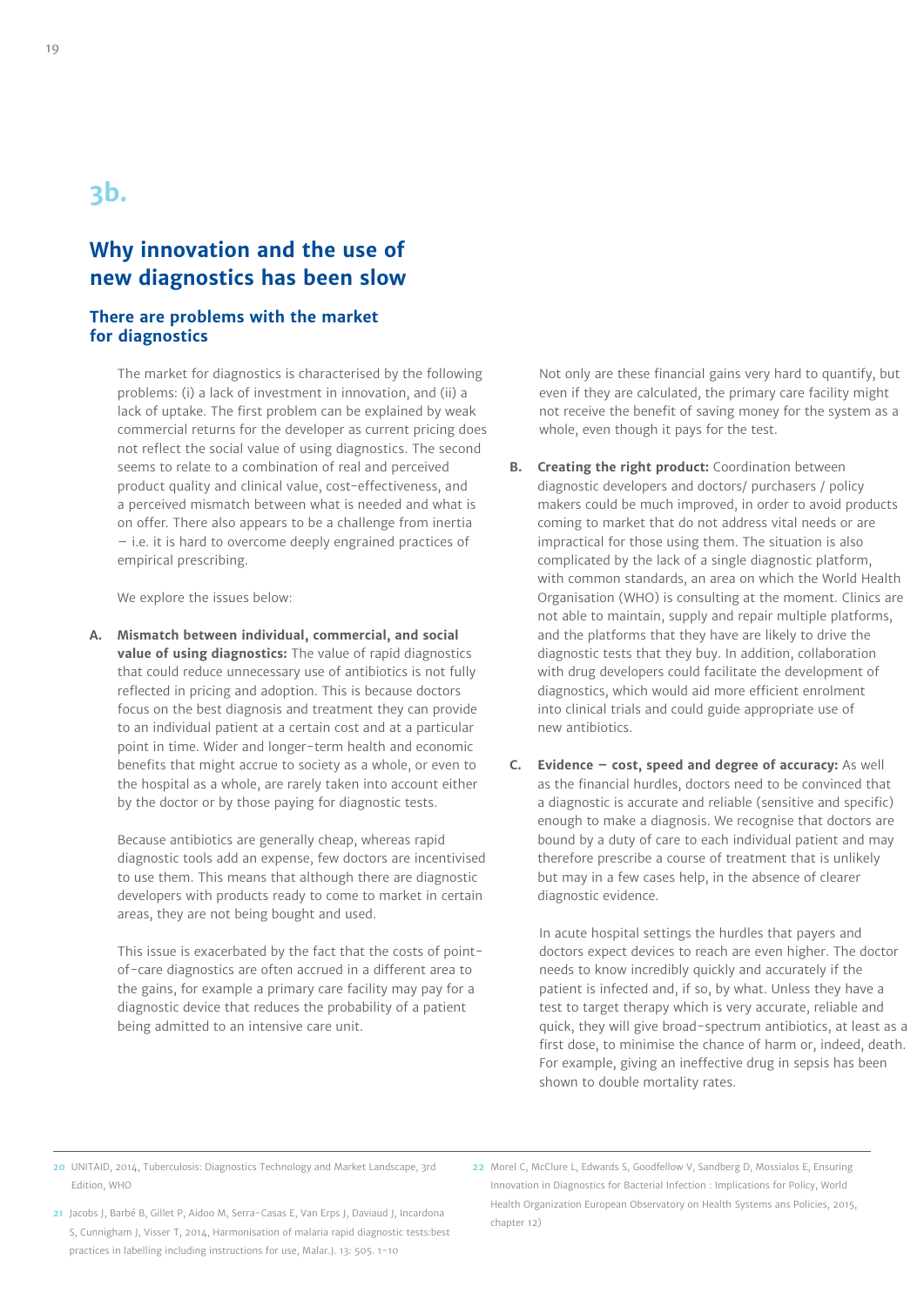

# **THREE POLICY INTERVENTIONS TO ENCOURAGE INNOVATION AND IMPROVE ADOPTION OF RAPID DIAGNOSTICS OVER THE NEXT TWO TO FIVE YEARS**

We propose three policy interventions to encourage game-changing new rapid diagnostics and their widespread adoption over the next two to five years. These three interventions aim to be useful to the largest number of patients globally. We do not underestimate the behaviour change needed to alter long-established ways of using antibiotics, which will need to occur alongside interventions to encourage this technology, but we believe regulation and behaviour change alone cannot solve this problem.

#### **4a.**

#### **Diagnostic Market Stimulus pots to support a viable market for what is a classic 'public good'**

Diagnostic use for bacterial infections represents a classic example of a 'public good'. The benefits are better antibiotic conservation and slower development of resistance and these accrue to society at large. The costs are incurred at the doctor or patient level and add expense and time.

#### **How it would work**

Diagnostic Market Stimulus pots (DMS), would be pots of money, which would be allocated by a global payer and paid out to incentivise the development and purchase of diagnostics technology to help tackle the problem of drug resistance. Companies would sign up to a DMS and sell their products under certain conditions, such as at affordable prices. Every time a product was sold, a payment would be made from the pot, until it ran out.

This approach is informed by the work undertaken by Gavi (the Vaccine Alliance), to purchase pneumococcal vaccines. However our proposed solution has several key differences, in particular it tops up a payment per product sold, without guaranteeing or pre-agreeing a minimum volume of sales or overall payment. This would mean that firms would still need their products to be adopted and face competition with other products, as in a

'normal' market. The DMS would incentivise future innovation by increasing the overall potential value of the market, thereby increasing firms' incentives to devote resources to innovation.

From the global payer's perspective, DMS are attractive because they would only pay out when a product reaches the market and is bought. Under the DMS the global payer would only pay for success. This also means that companies would have an added incentive to be efficient and only pursue research that is promising and relevant to users.

The greatest advantage of this system is that it allows multiple companies to come up with useful products, and lets health professionals decide which is the most useful. Companies then get rewarded based on the number of products they sell. This means that if there are two diagnostic devices and one is quicker or easier to use, whilst the other is more accurate, doctors can decide which one makes more sense for their specific circumstances and the needs of their patients, and the companies will be rewarded as they normally would in a market except they gain an additional subsidy**22**. A ten year notional projection of how this could work for three different diagnostic devices is outlined in 'How a \$1BN Diagnostic Market Stimulus could work' (Page 23), with company one receiving 15 percent of payments from the DMS, company two receiving 25 percent, and company three receiving 60 percent.

*"The costs of point-of-care diagnostics are often accrued in a different area to the gains, e.g. a primary care facility may pay for a diagnostic device that reduces the probability of a patient being admitted to an intensive care unit."*

#### **The Challenges**

The difficulty in implementing this system would be deciding which parts of the diagnostic market need to be stimulated, and how big the stimulation should be. If the pot was too small then innovation might not be encouraged, too big and it might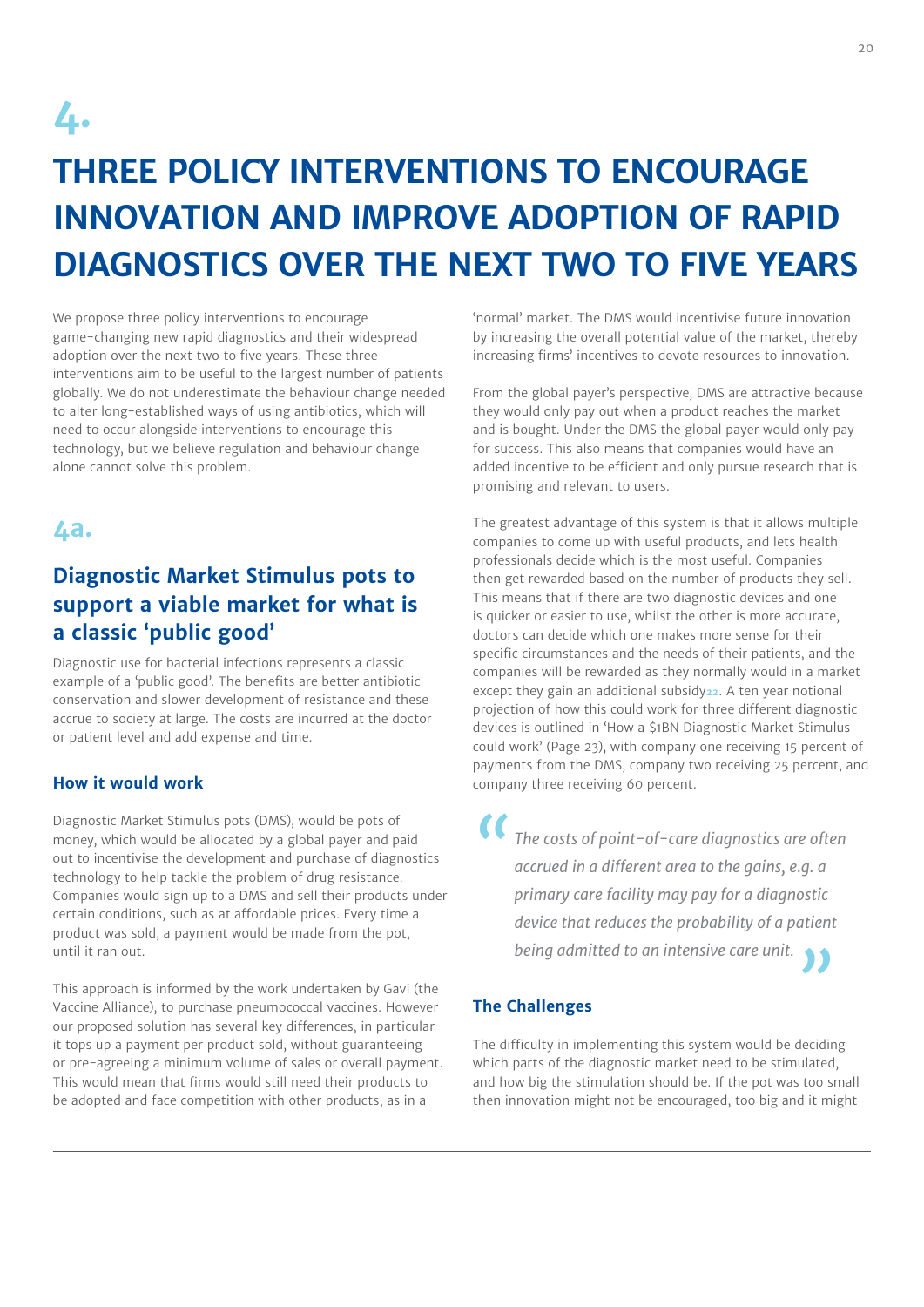waste precious resources. Further to this, the global payer's commitment to provide funds also needs to be credible, as companies need to know the money would be paid for success before they invest in innovation. The experience and track record of Gavi (the Vaccine Alliance) provides assurance that such a system can be put in place, with credible guarantees to convince companies to put up investment upfront.

The main drawback of this approach is that the financial reward goes to the investor late in the development cycle for making the product**23**. This exposes the developer to considerable risk at early stages, and small firms may particularly struggle to fund early research. However this could be mitigated with a combined element of push funding – something we have recommended the global innovation fund could provide**24**. We also believe that it is better to have the payments being made later and companies taking on more of the risk, than to have health system funders and governments pick winners long before they know what type of innovation might prove most useful to doctors and patients.

#### **How it could help AMR now**

We are also keen that DMS pots help increase the uptake of existing diagnostic technology and technology which is soon to come to market, by making successful products more affordable to purchasers.

In order to test how a DMS would work in practice, and to support some of the technology which is already available, we recommend that urgent work should be done to set up a pilot.

This pilot would be backed by health system funders who have an interest in reducing the impact and cost of AMR. It would support payers in buying devices and tests and undertaking training on how to use them. Removing the upfront cost of equipment and training would alleviate the immediate financial impact of adopting the new technology for healthcare providers. Training would be essential to ensure appropriate use.

*"In order to test how a DMS would work in practice, and to support some of the technology which is already available, we recommend that urgent work should be done to set up a pilot. "*

#### **Taking this proposal forward**

The way we envisage this working, is that a global payer  $$ the same body that we recommend should be created to incentivise drug innovation to combat AMR**25**- will create DMS pots for different specifications or bacterial infections. Great consideration will need to be given to issues such as how many different DMS are needed, how the specification criteria are set, and what level the reimbursement prices should be set at. We look forward to discussing the practical details of implementation with interested stakeholders, and we will attempt to do further analysis on the size of the intervention that would be needed to stimulate the diagnostics market. From our work so far, however, we expect this cost to be significantly less than the cost of new drugs. We also think it could be funded as part of the 16 billion USD to 37 billion USD a decade that we estimated would be needed to solve the antibiotic supply problem.

**25** Ibid

**23** Ibid

**<sup>24</sup>** Review on Antimicrobial Resistance, Securing New Drugs for Future Generations: The Pipeline of Antibiotics, 2015.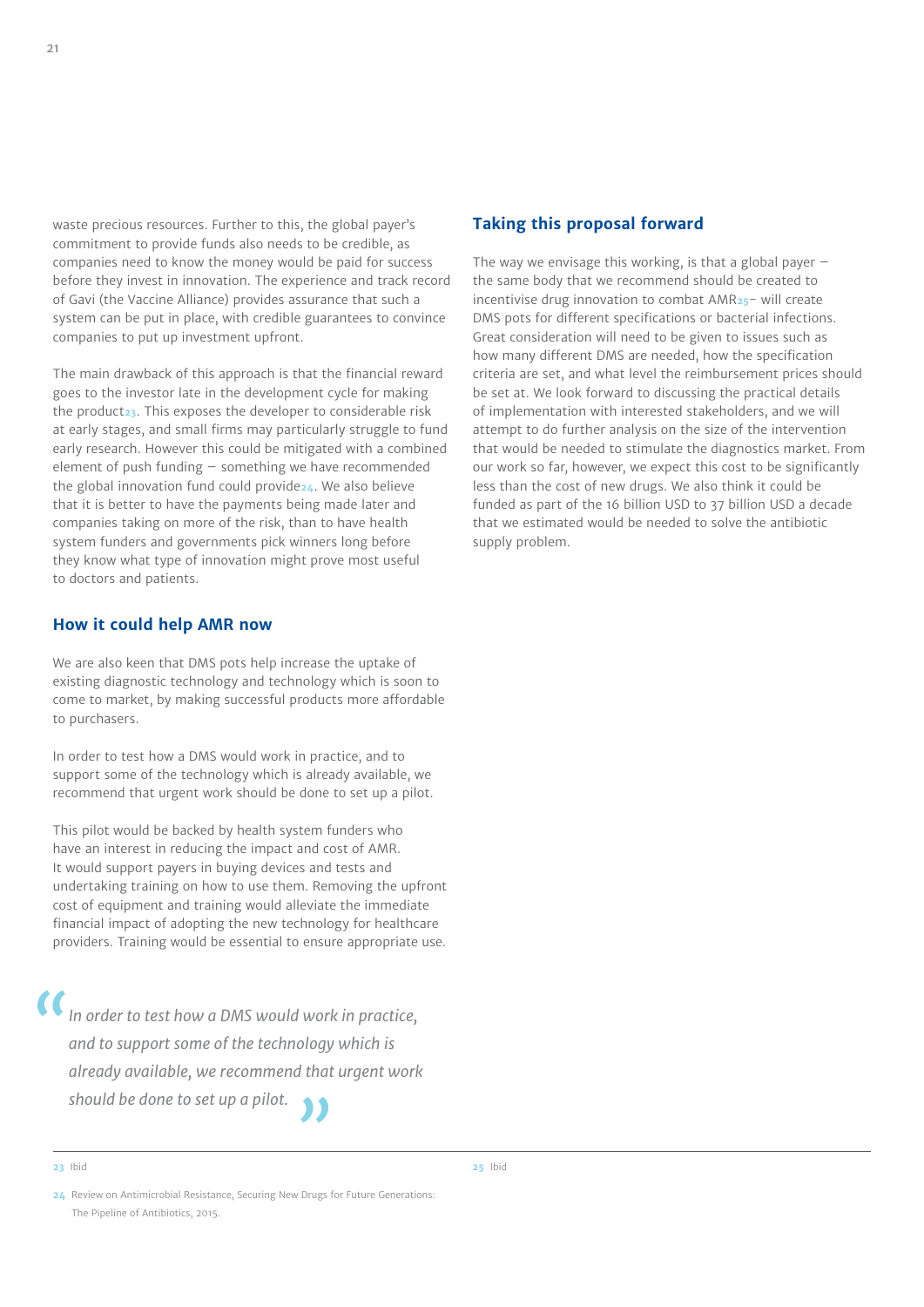#### **An illustrative example of how this system could work**

The global payer in charge of the scheme would need to decide how big a DMS to create, and what products would qualify, based on criteria of critical need. In addition to assessment of clinical need, the size of each DMS should take into account how much companies would have to spend in research and development costs to create the diagnostic and how long it would take to develop (the longer it takes, the larger the DMS could be). It would be important to give developers enough money to encourage innovation, but not so much that it is wasteful. If 'infection x' was thought to need a 1 billion USD market commitment to encourage innovation, the best way to spend this could then be to give the first 100 million tests sold a subsidy of 10 USD each.

Any firm that comes up with a product that meets the requirements set by the global payer would receive a 10 USD subsidy every time their test was bought, until the 1 billion USD pot runs out (the subsidy can either be given directly to them or to the purchaser - both should have a similar impact upon

the market). The diagnostics that benefit from the DMS would not need to be specifically designed for 'infection x' - broad platforms that test for different types of infection, including 'infection x', would also be eligible, and indeed should be encouraged. If these tests also meet the criteria for another clinical area they would be able to benefit from multiple DMS.

Whether it will take six months or 20 years to come up with such products would not matter, the payer would commit to maintaining the market until the diagnostics are available, provided the pot does not run dry in the meantime due to subsidies paid to competing products that are earlier to the market. Firms would be incentivised to surpass the minimum requirements because this would make doctors more likely to use their product, thus increasing the amount of the pot they get. More ambitious requirements could act as a guide to developers of what clinicians would want in order to use their products.

#### **Why infectious disease diagnostics differ from those in other areas of medicine**

What particularly justifies subsidising infectious disease diagnostics, in contrast to innovations relating to non-communicable diseases, is that other people in society face negative consequences when infections are not dealt with properly. As we have already discussed, one of the problems with diagnostics for antibiotics is that often the test costs more than the medication. For the patients it thus often makes sense to take the drug and not use the test. In some other areas of medicine this might be fine. But taking antibiotics unnecessarily can lead to drug resistance that impacts others. So it makes sense for everyone in society to help pay for the diagnostic, in order to protect society from the spread of infections, in particular drug-resistant infections.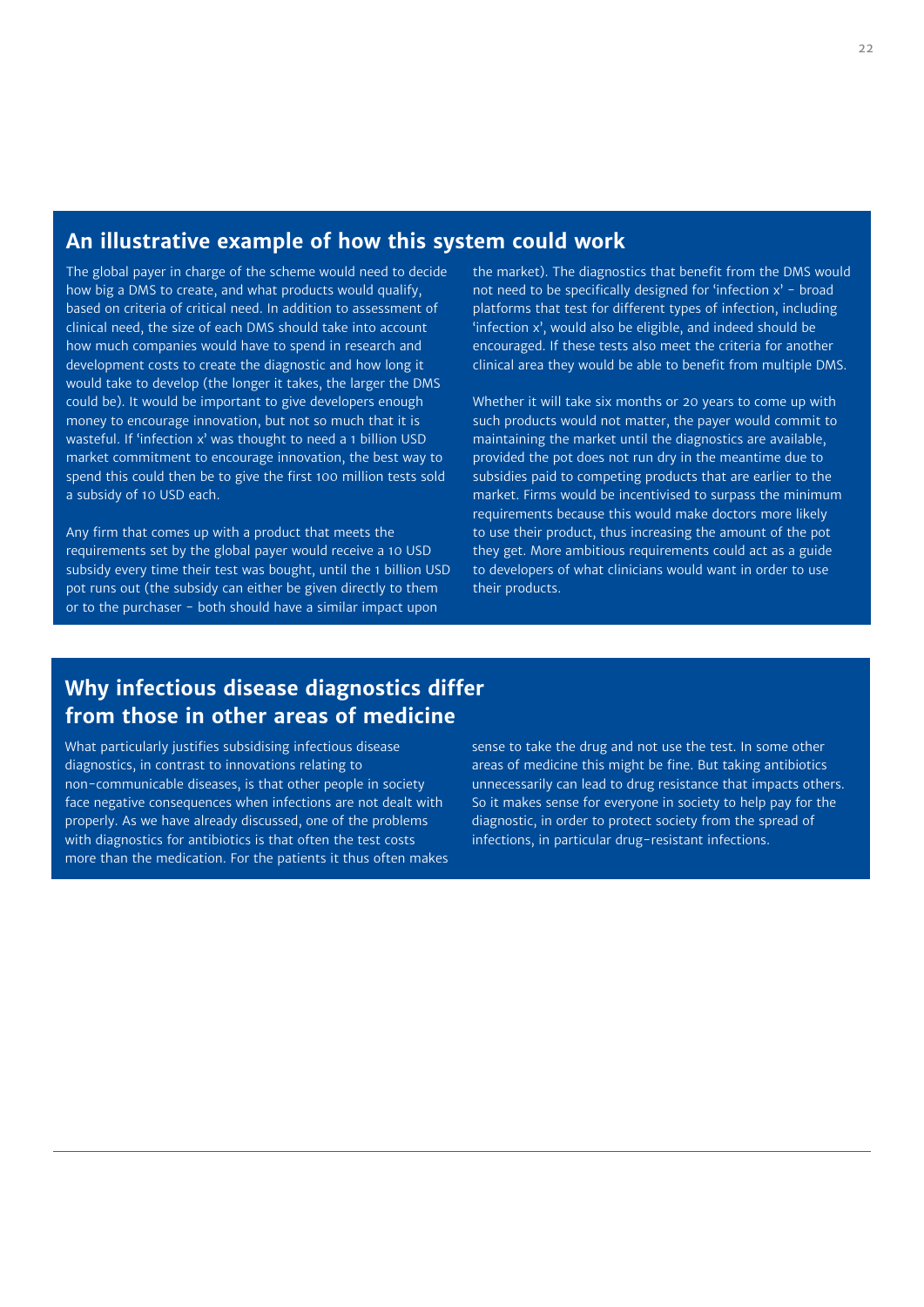# **HOW A \$1BN\* DIAGNOSTIC MARKET STIMULUS COULD WORK**

#### **An illustrative example: Cumulative payout from a Diagnostic Market Stimulus**



Diagnostic 1 is good and the first one on the market so receives first mover advantage

Diagnostic 2 is the cheapest and is used in some low resource settings

Diagnostic 3 enters the market four years after the other two, but is far better than the first diagnostic so replaces it on the market

\* The "\$1BN" figure has been used for simplicity and does not refer to the actual amount that may be needed. More research is needed to estimate the cost of each Diagnostic Market Stimulus.

N.B. This is a cumulative graph, so the figures listed in each year represent the total pay-out that each company has received up until year 10.

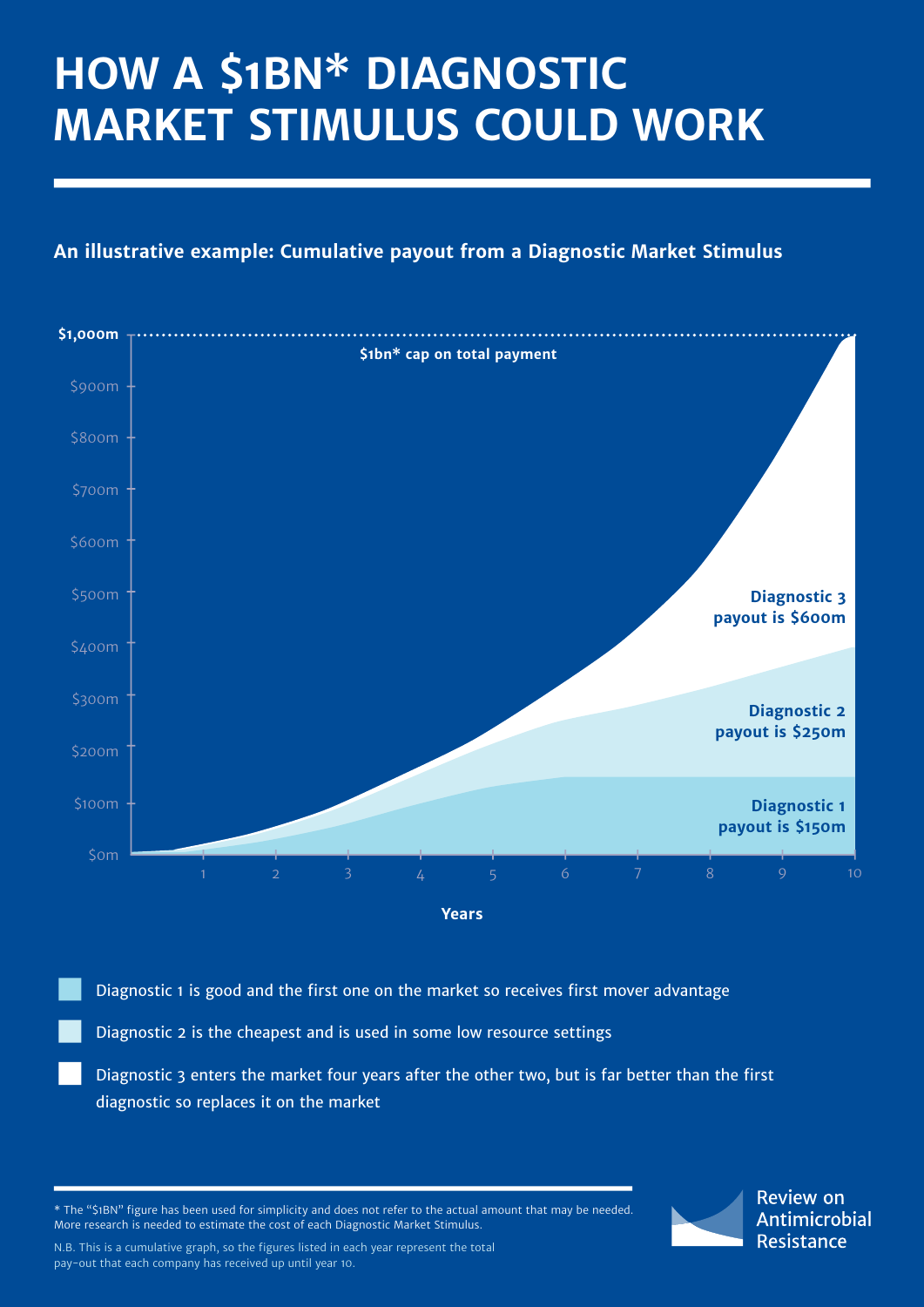## **4b.**

#### **Funding from a Global Innovation Fund to jump-start innovation of rapid diagnostics**

In addition to DMS pots, there is a strong case for push funding for rapid diagnostics. In the Review's **February and May 2015 papers**, we recommended a global innovation fund of 2 billion USD over five years to jump-start early stage research. This Fund should be made available to those looking to create new rapid diagnostics and those in other technology sectors or even the social sciences that may influence prescription or improve use. One example would be advanced computer systems that can guide clinicians effectively to appropriate treatment.

'Push' funding is generally best used when there is a high risk of failure that the private sector is unwilling to take on. With early stage medical research the risks can be so high that people will not invest, regardless of potential future rewards.

There is also a case for funding innovations through early clinical development stage, the so-called 'valley of death', when many small and medium-sized developers struggle to raise enough capital to progress.

There may be areas of diagnostics where it makes sense to support (particularly early stage) research being made publically available through common platforms or a standard code of practice. In these areas we believe it might make sense for the innovation fund to help navigate blockages in the system.

## **4c.**

#### **Health systems should help build the economic case for rapid diagnostics and also support developers to build the clinical case**

For health systems to adopt new technology, clinical value and cost benefit must be demonstrated. The best way to do this is through large controlled trials to demonstrate clinical effectiveness, and cost benefit studies to demonstrate economic value to regulators and healthcare providers. The cost of clinical trials is usually born by the company developing the technology and can be in the region of tens of millions of USD for new diagnostic technology. There is a strong case for health system funders, or non-profit funders, to support interventions to accelerate the pace of innovation.

Firstly, we think healthcare systems can make clinical trials cheaper in this area by encouraging shared clinical trial platforms – this is true for both diagnostics and new therapeutic products. While developing our proposals on diagnostics, we have also been struck by the scope for publicly-supported clinical trial platforms. They could reduce the cost and accelerate the process of achieving clinical effectiveness. Appendix D sets out some of these ideas in more detail.

Secondly, payers should fund cost-effectiveness studies that consider how diagnostic tests may decrease overall costs for a hospital or a healthcare system, despite increasing spending in parts of that hospital or healthcare system budget.

#### **Prizes**

We welcome the UK Longitude prize, as well as the US and European Commission prizes in this area. They have reinvigorated this space by giving far more attention to AMR and the important role that diagnostics can play in tackling it, which has been incredibly valuable. In our last paper we recommended lump sum payments in order to incentivize the development of new antibiotics (a prize based system) and we think that in this field they can also play an important role.

But to go further the sums involved would need to be larger to truly change the landscape, and for such an intervention lump sum prizes are not our preferred choice. The diagnostic market is more diverse than the drug development market, making it harder to definitively pick winners. Diagnostics, unlike drugs, do not have negative externalities, and their value can be judged based on the amount that they are used. Because of this we feel that a payment based on the amount the product is used is the best way forward.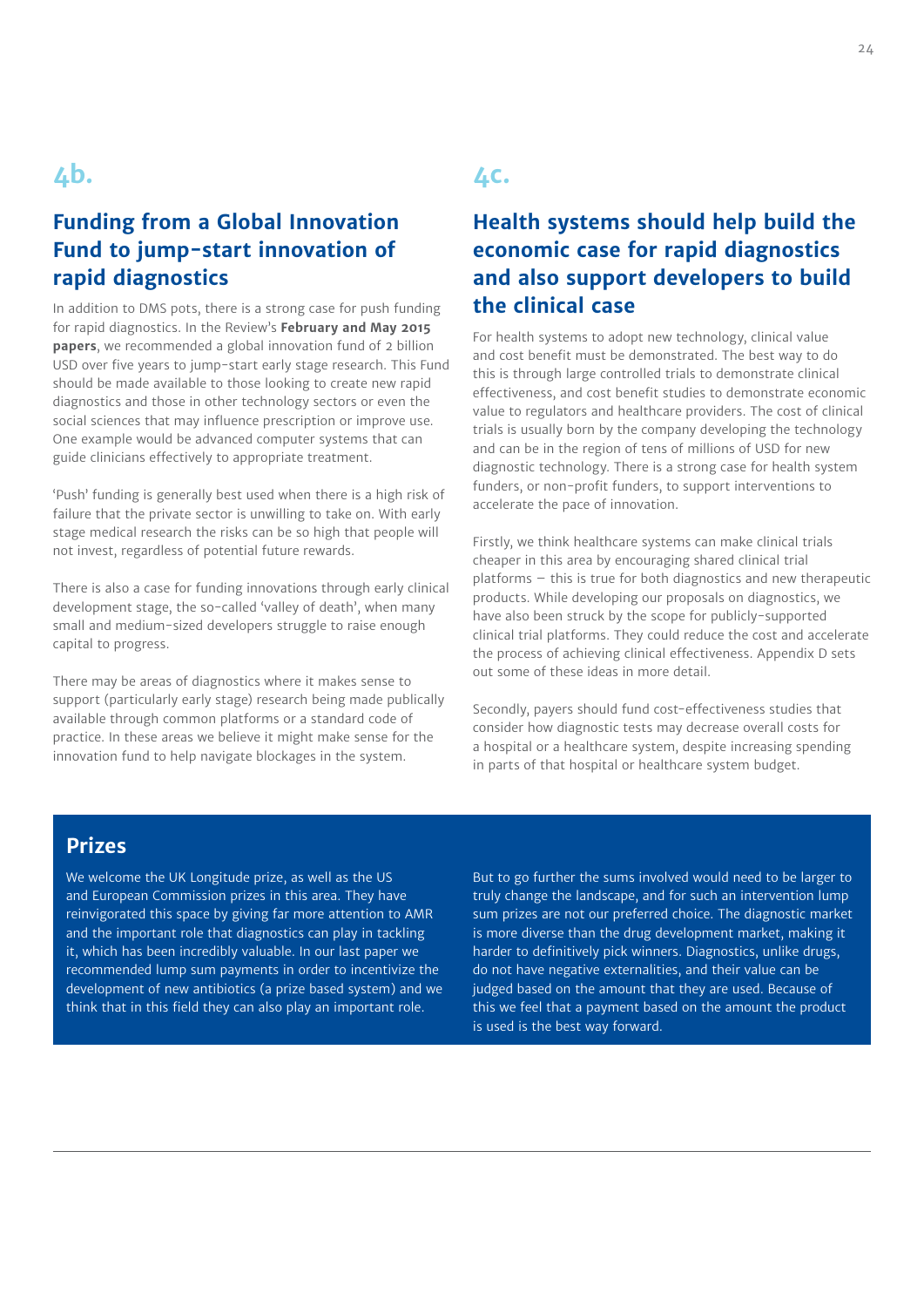# **5.**

# **WE CAN IMPROVE OUR USE OF ANTIBIOTICS TODAY BASED ON EXISTING DIAGNOSTICS, COUPLED WITH PUBLIC EDUCATION**

#### **5a.**

### **Clearer guidelines for doctors and awareness of cultural attitudes to prescribing, could help reduce unnecessary use of antibiotics, alongside diagnostics**

It is clear that behaviour change, for doctors and patients, will be needed in order to encourage the appropriate use of diagnostics. However, even when a diagnostic is not needed to guide prescription, we waste antibiotics, allowing an opportunity for drug resistance to increase.

The problem of unnecessary use of antibiotics is widespread even where there is clear medical evidence, for example with respect to 'prophylactic use' (where antibiotics are used preventatively to ward off potential infections in vulnerable people).

For example, it is established in medical literature**26** that a very short course (one or possibly two doses over less than 24 hours) of pre-operative antibiotics is the correct duration for most clean surgical procedures such as a hip replacement. But, a study by Michael Borg**27** of European hospitals found that there is enormous regional variation in practice, ranging from less than a day to multiple days. Indeed, a recent survey published by the European Centre for Disease Prevention and Control (ECDC) indicated that in 70 percent of the participating countries more than half of surgical procedures were preceded by prophylactic antibiotic courses lasting more than 24 hours**28**.

Why is there such variation when the evidence is clear that dosing for longer than 24 hours is not necessary? Borg found that at least part of the difference was attributable to cultural biases, in particular the extent to which the particular society tolerates uncertainty. The doctor in this circumstance may think they are 'going the extra mile for their patient'. However this did not seem to be purely attributable to the doctor's behaviour, but also reflected the expectations of the patient

and the patient's family. Strategies for improving stewardship, including assimilating new diagnostic tests into patient care need to consider these cultural factors. This also highlights the importance of raising public awareness of AMR and to improve the use of antibiotics.

Furthermore, a systematic review examining interventions to improve antibiotic prescribing practices for hospital inpatients showed that many interventions designed to stop antimicrobial resistance have a positive impact. However in most cases when prescriptions levels are measured six months later most of these benefits had gone and there were no significant differences at 12 or 24 months**29**. This shows the need for careful and well thought out change, interventions should not simply be short term, but should try to change the way prescribers and patients act, as well as changing the culture in hospitals. One of the reasons that we strongly support diagnostics is that we believe they can make long lasting changes in the way we fight infectious disease.

### **5b.**

#### **Educating the public could support doctors to prescribe fewer antibiotics**

In this paper we have primarily focused on the market for diagnostics as we believe that they are an essential part of the strategy to combat AMR. However, in addition, raising awareness of AMR amongst doctors and their patients, such that both parties understand the long term impact of prescribing antibiotics, is a very important goal. Such understanding could reduce pressure on doctors from patients to prescribe, a pressure that could feel particularly worrying in litigious health systems. It could also keep doctors more alert to 'decision fatigue' which has been demonstrated to lead to a higher level of antibiotic prescribing towards the end of working sessions. Antibiotic prescription levels often peak before lunch time and towards the end of afternoon clinics**30**.

The use of delayed prescriptions has been shown to reduce antibiotic use effectively without excess morbidity**31**. This can enable doctors who are uncertain if an infection is bacterial,

- **26** Healthcare Improvement Scotland, SIGN 104: Antibiotic prophylaxis in surgery, A National Clinical Guideline, 2008 Updated 2014, ISBN 978 1 905813 34 6, [Online] http://www.sign.ac.uk/pdf/sign104.pdf
- **28** Ibid.
- **27** Borg, M. Prolonged perioperative surgical prophylaxis within European hospitals: an exercise in uncertainty avoidance? Journal of Antimicrobial Chemotherapy; 2013. doi: 10.1093/jac/dkt461
- **29** Davey P, Brown E, Charani E, Fenelon L, Gould IM, Holmes A, Ramsay CR, Wiffen PJ, Wilcox M. Interventions to improve antibiotic prescribing practices for hospital inpatients. Cochrane Database Syst Rev. 2013 Apr 30;4:CD003543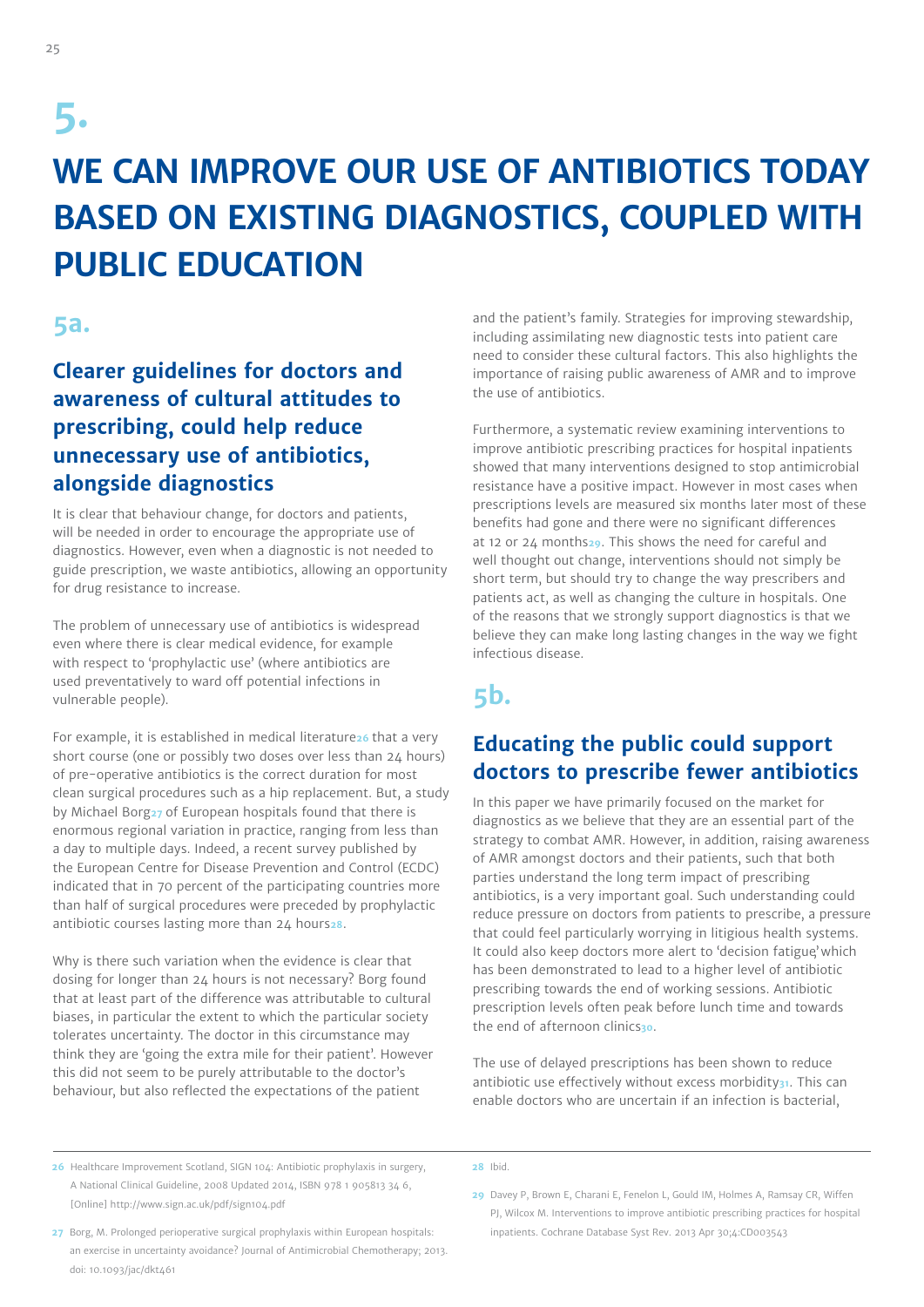or who are under pressure from patients to prescribe, to send the patient away with a delayed prescription that they can only pick up a few days later. If their symptoms improve in this time, the patient is less likely to collect and use the antibiotic. This approach could potentially be enhanced by integrating existing diagnostic tests that provide conclusive results but take time.

Improving global public awareness of AMR and the negative side-effects of using antibiotics when they are not needed, would help to address some these issues and the Review recommends that a global public awareness campaign should be started that makes good use of new technology and social media, to spread important messages on AMR to audiences across the world.

**30** Linder, JA., Doctor JN, Friedberg MW, Nieva HR, Birks C, Meeker D, Fox.CR. 'Time of Day and the Decision to Prescribe Antibiotics', JAMA Intern Med. 2014 174(12): 2029-2031

**31** Little P, Stuart B, Francis N, Douglas E, Tonkin-Crine S, Anthierens S, Cals JW, Melbye H, Santer M, Moore M, Coenen S, Butler C, Hood K, Kelly M, Godycki-Cwirko

M, Mierzecki A, Torres A, Llor C, Davies M, Mullee M, O'Reilly G, van der Velden A, Geraghty AW, Goossens H, Verheij T, Yardley L; GRACE consortium. Effects of internet-based training on antibiotic prescribing rates for acute respiratory-tract infections: a multinational, cluster, randomised, factorial, controlled trial. Lancet. 2013 Oct 5;382(9899):1175-82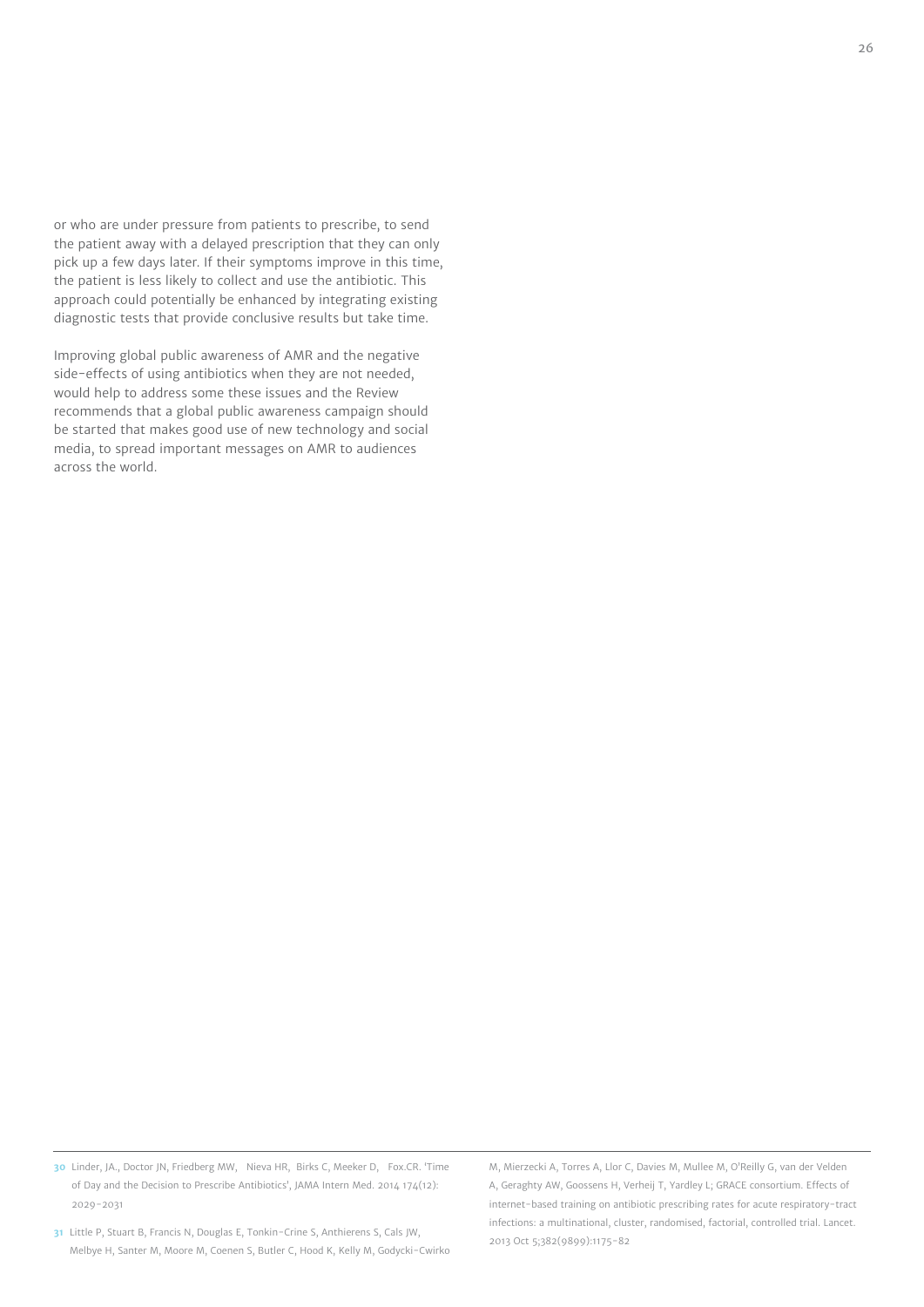# **6. NEXT STEPS**

#### **6a.**

### **Improving the human use of antibiotics is a crucial part of the fight against AMR – but there are other issues we need to address as well**

In our last paper we outlined recommendations to improve the supply of new antibiotics. We have subsequently been examining issues on the demand side, starting with this paper, which looks at the problem with unnecessary use of antibiotics in humans. This paper proposes that health system funders and international organisations make greater efforts to encourage innovation in the field of diagnostics and also make better use of the technology currently available.

Going forward we will provide analysis and recommendations in multiple areas including:

- **• Agriculture and the environment.** A large proportion of the global consumption of antibiotics is in the agricultural sector. We will examine the health and economic impacts of this as well as the wider impact of antibiotics in the environment.
- **• Preventing and limiting the spread of infections.** Prevention removes the need for therapeutic treatment, thereby reducing the need for antibiotics to be used. The ways we can improve this range from washing our hands better, to improving global health infrastructure and surveillance systems, to track and act on the spread of resistant infections.
- **• Alternatives to antibiotics.** Although antibiotics have become the dominant treatment for bacterial infections and will continue to play a key role, there are other opportunities to tackle bacterial infections that we will explore, including the role of vaccines, phage and other alternatives therapies that could replace or accompany antibiotics.

#### **6b.**

### **Moving towards tangible political action**

AMR is one of the biggest health threats that the world faces, but it is not beyond the world's ability to tackle, either economically or scientifically. The economic cost of inaction, with a potential hit to the world economy of 100 trillion USD by 2050, dwarves the cost of action, which will be less than 0.1 percent of global GDP. This is not to mention the many millions more lives that will be lost if rapid progress is not made.

As well as developing new drugs, we must use our existing and new drugs better. Resistance will never be eradicated but it must be managed, and by reducing unnecessary use of antibiotics we can help slow its rise, and ensure our medicines work when they are most needed. We hope that world leaders take note of this problem and use international forums including the G20 and the UN General Assembly next year, to agree specific recommendations for action.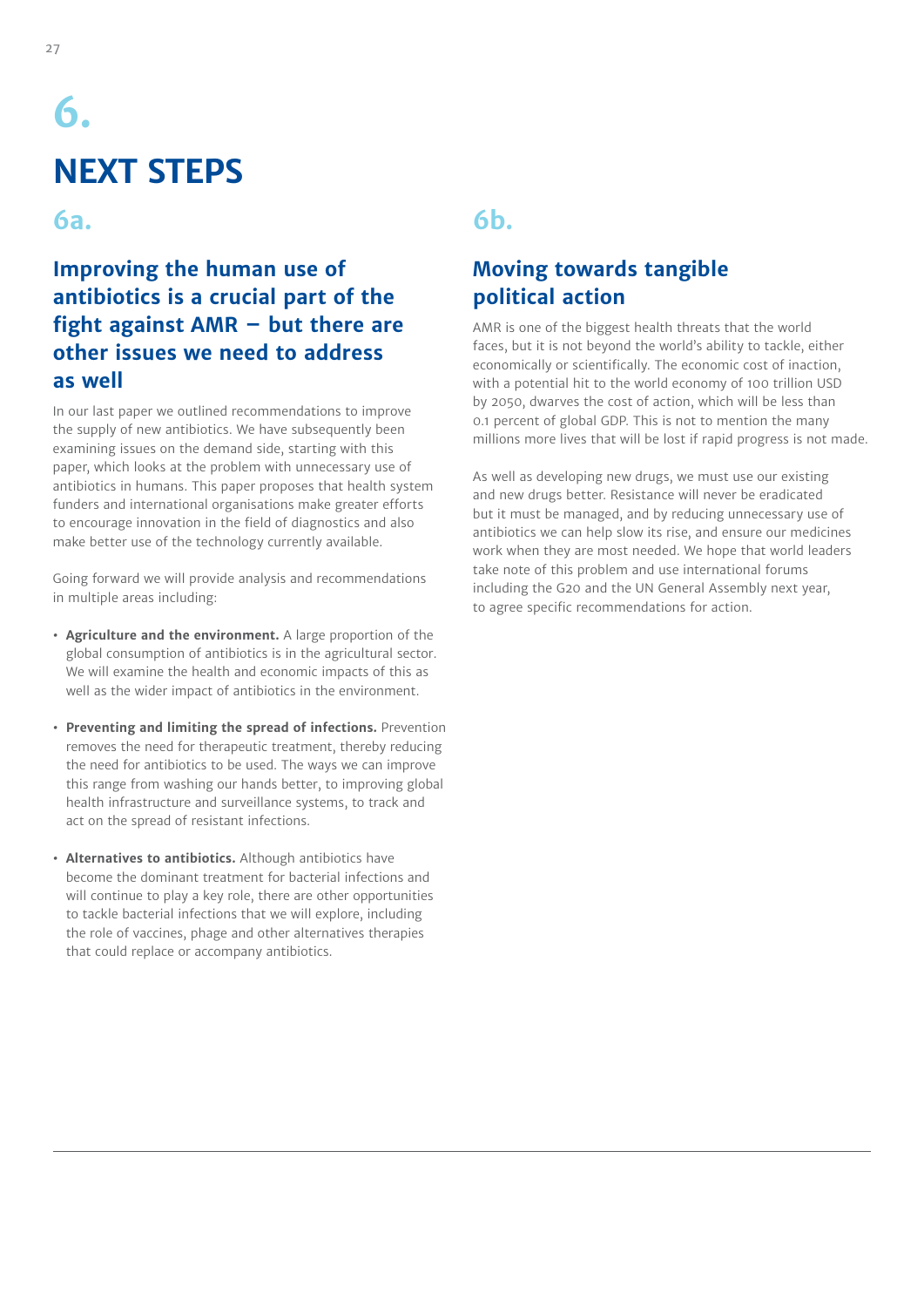# **APPENDIX A OUR DIAGNOSTIC 'WISH LIST'**

In order to develop the Diagnostic Market Stimulus pots suggested in this paper there would need to be consultation with healthcare professionals to ensure that future products better match consensus needs and so merit wide adoption. To give some initial indication, a small group was consulted. Their suggestions for 'game-changing' diagnostics, by no means exhaustive, were:

#### **1.**

Rapid diagnostics that could be used at home to indicate bacterial or viral infections. These would potentially reduce visits to the doctor and so reduce healthcare resource consumption.

#### **2.**

Biomarker panels to distinguish whether patients admitted via A&E for pneumonia or fever have bacterial infections or not.

## **3.**

A bedside test that would reliably exclude any infection. This should reduce the empirical use of antimicrobials and could also often be used as part of the treatment protocol for sepsis. Patients with heart failure are often being misdiagnosed and treatment delayed.

### **4.**

A definitive test to confirm a viral infection. A lot of money is spent looking for the cause of viral infections, the majority of which cannot be detected by existing technology.

## **5.**

Rapid tests to rule out bacteria or fungi in blood cultures, so reducing time to conclude that a negative result is real and offering the chance to reduce the length of unnecessary antibiotic treatment by several days.

## **6.**

Rapid categorisation test for pathogens and resistance. Easier in samples from sterile sites than in samples from sites with potential pathogens and normal bacterial flora.

## **7.**

There is opportunity to develop new tests that make use of technologies and platforms that are already being adopted widely in diagnostic laboratories. It should be easier to encourage wide adoption of such tests faster than those that rely on novel technologies. Combining reliable resistance detection with 'MALDI-ToF'**32**, which is increasingly used to identify bacteria would be enormously helpful and efforts to make commercial solutions available should be accelerated.

## **8.**

"Fast and frugal heuristics"**33** that can provide reliable guidance to clinicians on the need to prescribe antibiotics. These are rules of thumb that integrate a small number of immediately available data sources to support a decision that is '*satisficing*' – both satisfactory and sufficient. An example of the principle is the CENTOR score**34** although the clinical benefits from this example are possibly not that significant.

#### **9.**

Comprehensive sequence-based or rapid phenotypic resistance diagnostic able to detect ALL species and resistance working from clinical specimen (blood, urine or deep lung), or after brief (less than four hours) growth.

- **32** Matrix-assisted laser desorption/ionization Time of Flight (MALDI-ToF) is a relatively new, quick and effective, lab based method for diagnosing bacterial types, that it is hoped in the future will be able to distinguish some types of resistant bacteria.
- **34** The CENTOR criteria is a method to predict whether patient will have culture-confirmed *Staphylococcus aureus*.' http://www.mdcalc.com/modified-centor-score-for-strep-pharyngitis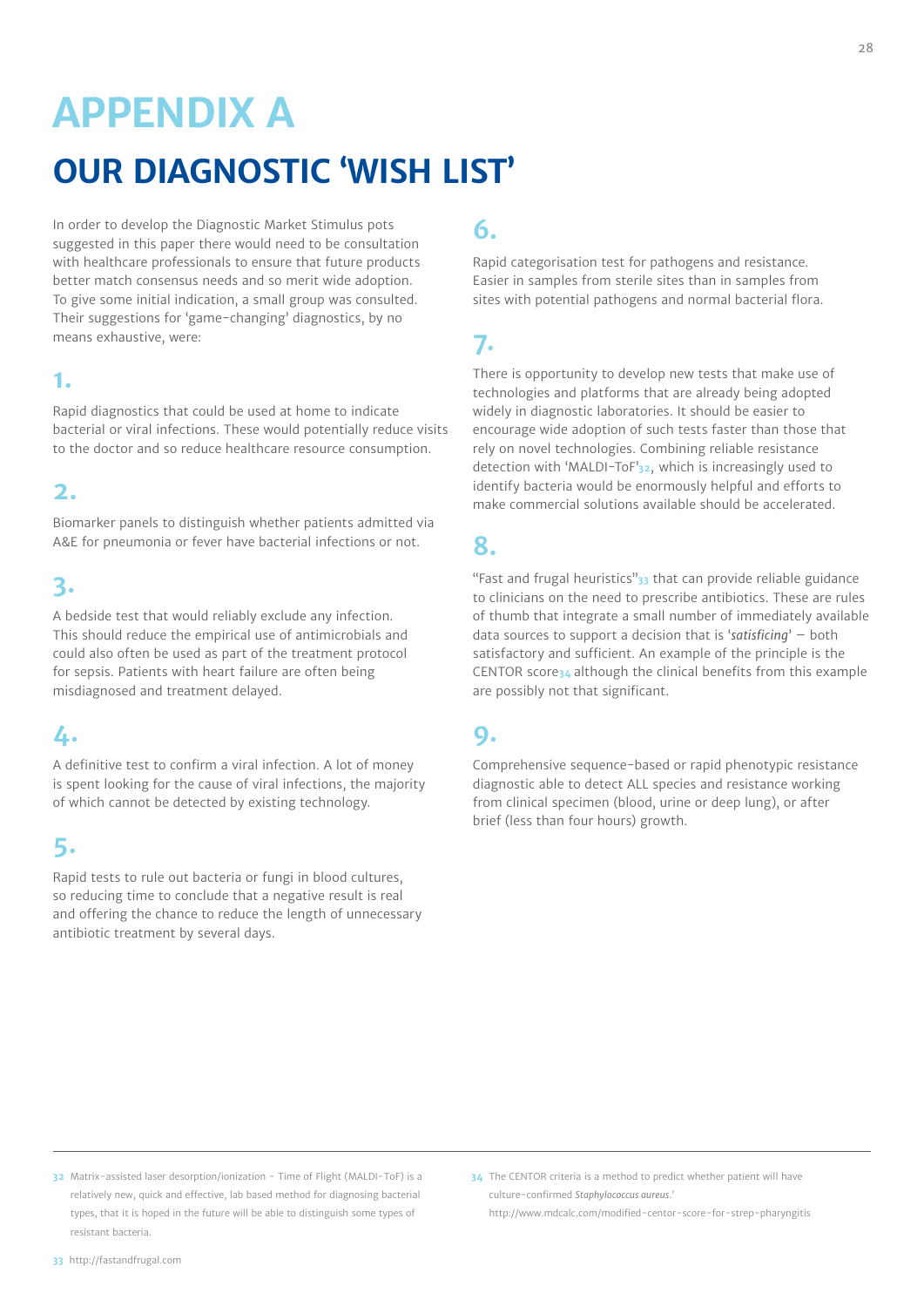### **10.**

Rapid tests to detect gonococci (which cause gonorrhoea) and confirm susceptibility at presentation to ciprofloxacin, penicillin, ceftriaxone / cefixime and azithromycin.

#### **11.**

A reliable molecular test for clinical infections with all species of *Legionella*. Most people still rely on urinary antigen testing.

#### **12.**

Tests to be used mainly in primary care that would allow the antimicrobial management of the commonest infections (chest infection, UTI, pharyngitis) to become evidence-based, with effective antimicrobial stewardship to help control resistance. These might include: (i) rapid (i.e. within one hour) detection of 'pneumococci' in sputum and measurement of their susceptibility to penicillin, erythromycin and tetracycline; (ii) rapid AMR assessment directly on urine samples for patients with suspected UTI; and (iii) rapid detection of group A streptococci plus penicillin / erythromycin susceptibility for patients presenting with a sore throat.

What this list clearly indicates is that there is no shortage of areas where diagnostics are needed, what is needed now is to have a framework to encourage innovation to tackle these problems.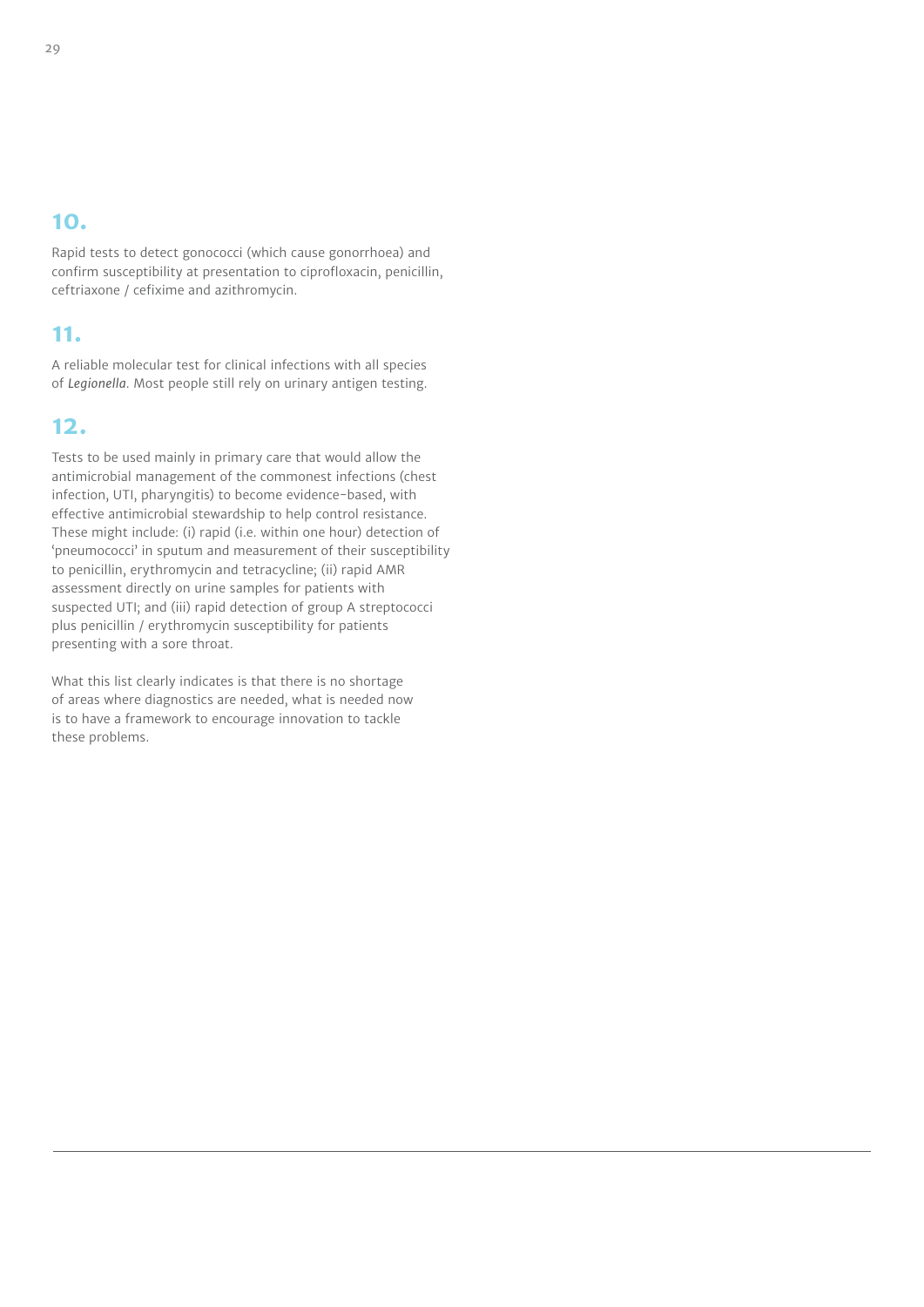# **APPENDIX B**

## **HOW DIAGNOSTICS CAN CHANGE THE DRUG PARADIGM**

The introduction of diagnostic tests that allow for rapid identification of bacteria at a very detailed level (for example, recognising strain types, resistance mechanisms, etc.) promises not just to bring benefits for direct patient care, but also for clinical trials that are essential to the development of new antibiotics.

At present, the efficiency of clinical trials for novel antibiotics active against bacteria resistant to existing drugs is undermined by difficulties in identifying and recruiting suitable patients; such studies take longer, cost far more and must recruit far greater numbers of patients. This is because when a patient presents with an infection – and when a hospital participating in a trial might recruit them  $-$  there is currently no way of rapidly identifying whether they are infected with bacteria of the 'right' species or with the 'right' resistance(s) to make them eligible for inclusion in the study. As a consequence, either (i) patient enrolment will be delayed until a positive laboratory diagnosis can be made, by which time another treatment will most likely have been prescribed, potentially compromising inclusion of that patient as a trial subject, or (ii) patients will be recruited to the trial but will subsequently be found not to be in the target group for the drug. These problems are particularly acute for trials of drugs that target resistant bacteria that are currently very rare, and serve to exacerbate existing problems inherent to the design of clinical trials for narrow-spectrum antibiotics.

An ability to identify the exact cause of a patient's bacterial infection (and its susceptibilities) has the potential to overcome these issues and markedly improve the ability of drug developers to run appropriately targeted and therefore efficient clinical trials to test drug efficacy. The subset of patients suitable for recruitment to trials could be quickly and efficiently identified, allowing patients to be consented and recruited in a timely manner, before other treatments have started in earnest. Fewer patients would be recruited into trials inappropriately – something that has potential to somewhat reduce the costs and administrative overheads associated with conducting the trial.

Substantial problems will still remain in designing and conducting trials for new antibiotics, particularly in a way that demonstrates a new product's clinical superiority to existing treatments, as opposed to simply its 'non-inferiority'. Where the resistant strains being targeted are especially rare, it will always take considerable time to recruit an adequate number of patients to a trial, particularly when this will often need to be done at a time when a patient is acutely ill. But by reducing some important inefficiencies in the way that eligible patients are identified, a new generation of diagnostics has the potential to offer an important  $-$  if not entirely paradigm-shifting – contribution to wider efforts to facilitate successful antibiotic development.

Diagnostics will therefore allow us to use narrow agents instead of broad agents which are both easier to fund and as we discussed earlier, less likely to generate resistance.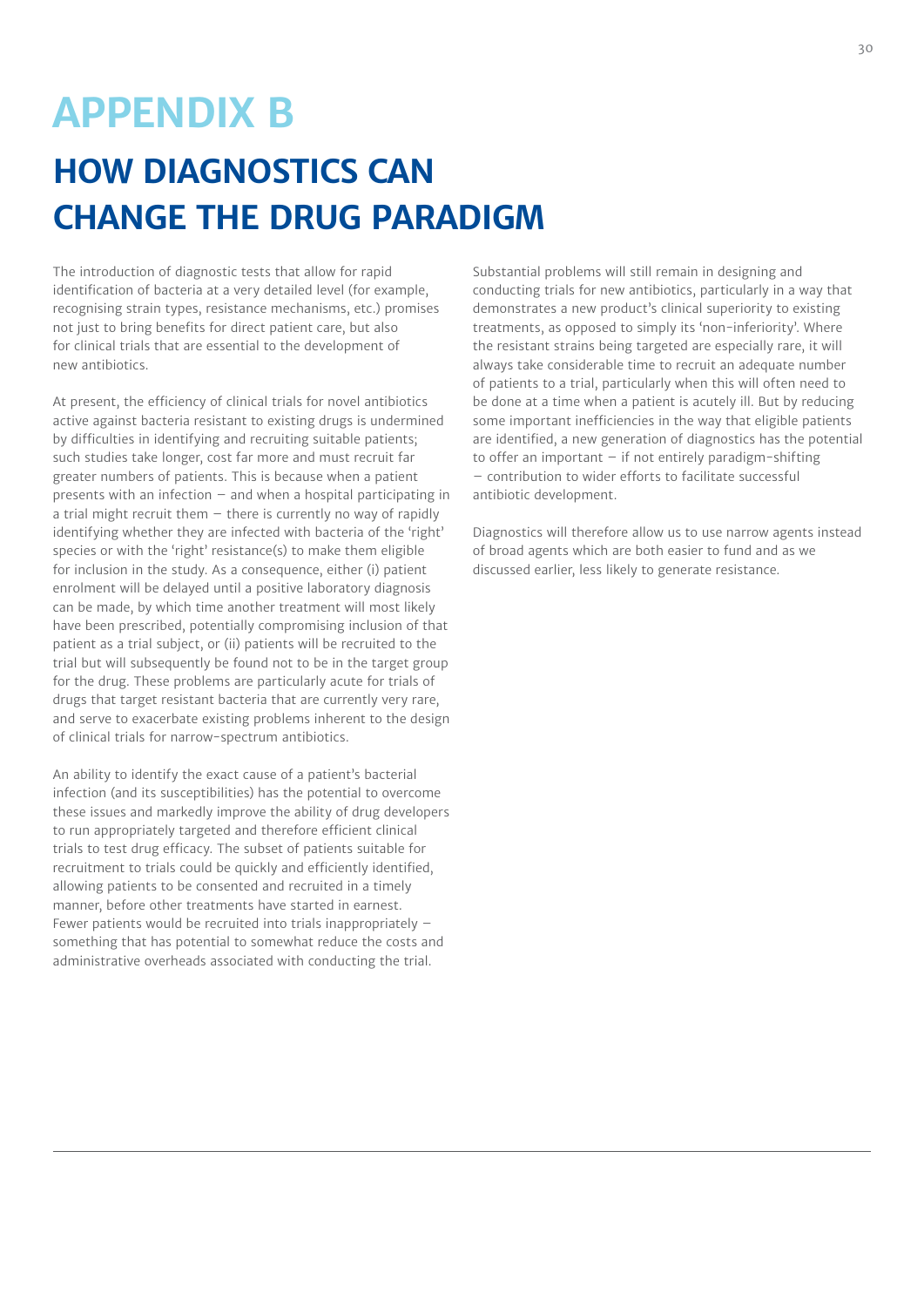# **APPENDIX C**

# **WHY THE INVESTMENT CASE FOR FIRMS TO DEVELOP RAPID DIAGNOSTICS FOR INFECTIOUS DISEASES IS GENERALLY UNCERTAIN**

Diagnostic devices do not generally have to conform to the same stringency of trials expected of drugs in order to receive approval to be sold, especially in the EU, where multiple agencies can clear, or 'CE Mark' a product. In practice, this means that diagnostic devices can reach the market with relatively little evidence of their merits in a clinical setting (both in terms of efficacy and cost-effectiveness). Purchasers may therefore feel that they do not have enough clinical evidence to buy the tests, and that there is too much risk as the testing has not been extensive enough. Different payers may also have different demands with respect to the level of evidence needed, and what test they want. These needs and preferences can be hard to navigate, especially for small companies. The speed of advances in the technology sector can also be incredibly quick. This combined with the amount of time it currently takes to get through the regulatory process, find funding and build the evidence to convince purchasers of the value of the product, means that the technology has often moved on before the product gets to market. This can be a limiting factor for change since buyers may question an investment that already appears 'out of date'.

The fundamental problems involved in the development of diagnostic devices are somewhat different from those related to antibiotics. With antibiotics, the fact that resistance builds up with increased use makes the current model, of making profit on a per pill sold basis, problematic. In addition, given that it is difficult to predict the rise of drug resistance, a useful drug for the future may come to the market when there is not yet large demand because other cheaper drugs are still effective. If a new antibiotic is used when dictated by resistance to alternative drugs, its patent may well have expired before it is needed in large quantities, meaning that the developer cannot make the level of financial return they need to.

In contrast, diagnostics can be sold on a volume basis without fear that their use will make them ineffective. They also usually have shorter development cycles than antibiotics (which may take 10-15 years to develop). However, there are some common features, namely payers' unwillingness to pay high prices and the risk of free riders (when people try to benefit from a system without paying into it).

The cost of point-of-care diagnostics are often also accrued in a different area to the gains, e.g. a primary care facility may pay for a diagnostic device that reduces the probability of a patient being admitted to an intensive care unit.

Not only are these financial gains very hard to quantify and can accrue over a long period of time, but even if they are calculated, the primary care facility might not receive a financial gain itself, even though it is paying for the test.

As for drug development, companies investing in diagnostics must sink considerable resources into developing a number of years before they can hope to generate revenues. Once they are approved for sale, and crucially after these costs are sunk, purchasers (of which there are likely to be only a few major players, although this varies by country) will seek to obtain the lowest possible price. The device developer's bargaining power at this stage relies on their ability to demonstrate value and ideally to demonstrate that their device helps address an unmet medical need. As we have discussed previously, this can be more challenging in some infectious disease settings. This search for the lowest possible price, by necessity, may be required for rapid point-of-care diagnostics that meet the need of those on very low incomes in many parts of the world, where such diagnostics will only be available and affordable if the marginal cost of production is low along with the price.

The long-term social value of a new diagnostic, just as for a new antibiotic, is likely to far outweigh the value that accrues to any single funder. This creates the incentive for each country effectively to free-ride on medical advances achieved with the help of other funders. In other words, the incentives for any one funder to help in developing a new diagnostic test are weaker than those of all funders together. This type of under-provision of a global public good is similar to the problem that can be seen in vaccines, where concerted efforts by governments and nonprofit funders have been necessary to incentivise innovation and delivery. Similarly important is the coordination problem among drug developers, sharing the need for a common companion diagnostic, which might reduce their individual costs of clinical trial recruitment.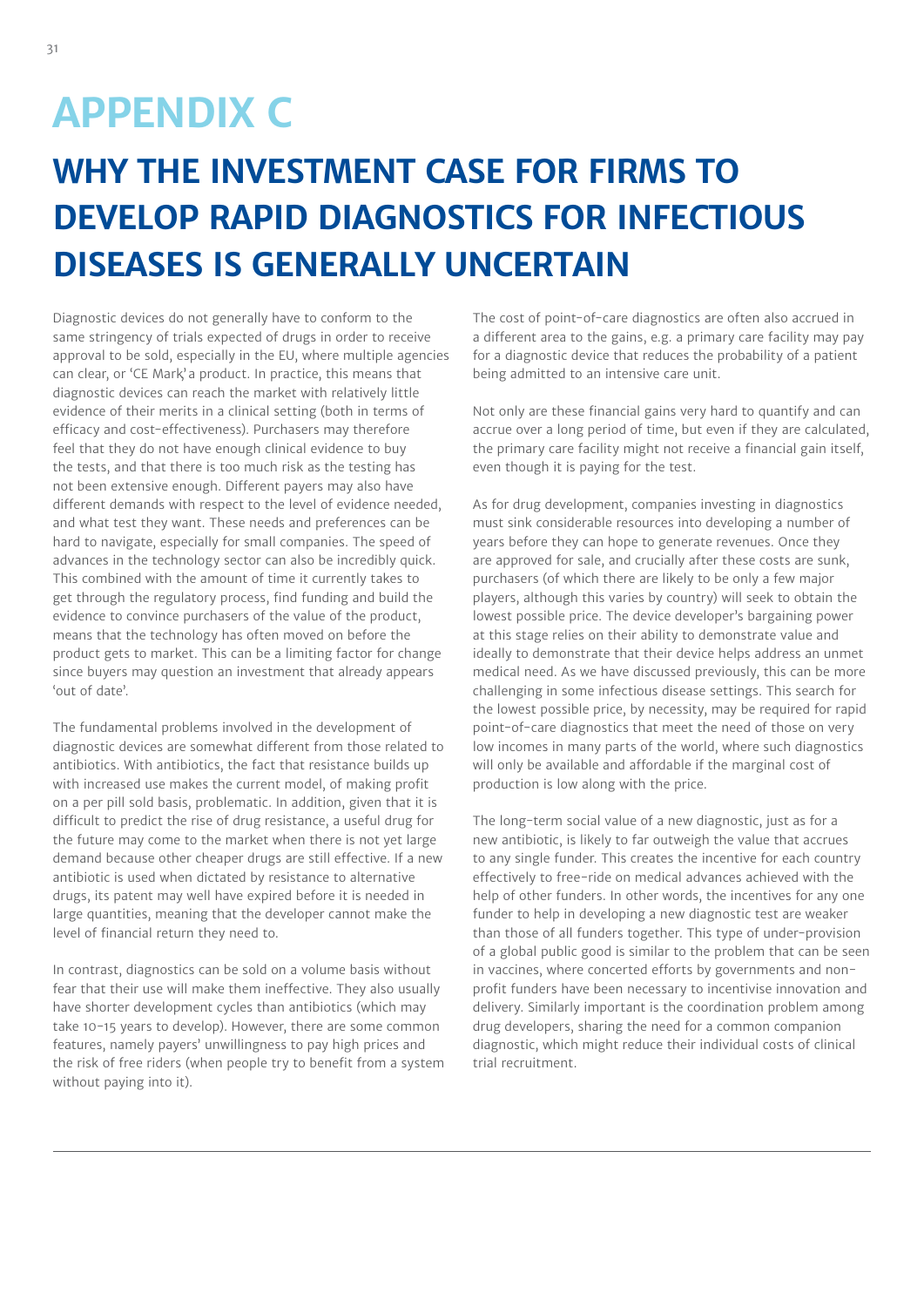# **APPENDIX D**

# **THE CASE FOR SUPPORTING FASTER AND CHEAPER CLINICAL TRIAL NETWORKS FOR DEVELOPING RAPID DIAGNOSTICS**

#### **Standard practice for clinical trials**

Clinical trials play a vital role in bringing new and particularly more complex point-of-care medical devices into the market. They are not only needed to convince regulators that the new device or system works and are safe, they also important for convincing doctors and healthcare systems of their efficacy. Regulation for point-of-care diagnostics is not as stringent as it is for drugs, meaning that developers are not forced to put their product through as many trials to get it on the market. While this is good for getting products on the market, the low levels of evidence can make doctors wary of using them.

With antibiotics and other drugs, pharmaceutical companies are often willing to invest money in trials that are not required by regulation, in order to build an evidence base to get doctors and prescribers to use their product. However in diagnostics this seems not to happen for several reasons. Clinical trials can take two to three years to run and are very expensive. This is problematic because diagnostic technology and development advances much more quickly than drugs, so by the time evidence has been built on a diagnostic it can already be out of date. Diagnostic companies at the moment are often much smaller than pharmaceutical companies who do late stage development, this means they often do not have the resources or expertise to undertake these studies.

As a solution to these problems, we propose enabling either hospitals or networks of physicians to become point-of-care diagnostic test specialists, where economies of scale can hugely reduce the cost of testing a diagnostic. Many of the delays that lead trials to take years can be avoided. Ethical approval can take 3-4 months for every new trial. While this makes sense in drugs when a patient's treatment pattern is changed, testing the accuracy of diagnostics need not change the way patients are given treatment when they are used in a clinical trial, thus a system of blanket rule giving ethical approval to these trials should be possible. If testing diagnostics is common practice, then there can be one standard process that new tests can be dropped into, rather than creating one for every test. This can include things like having a template contract and price for doing the trial, which will again reduce the trial time and cost to each trial. Finally, because it will be so much easier to set up test sites

and have the diagnostics tested, we hope that more patients can be tested more easily and this will significantly reduce the time that it takes to run a full trial. We believe that if such a system was introduced it could reduce trial times down to three to six months. These networks can be set up in such a way as to still allow companies to keep commercially sensitive information to themselves as they do at present, so long as they do not hide information that will hinder human health.

Reducing the time and cost of trials, should not only improve uptake, but it will hopefully improve the diagnostics themselves. If diagnostic companies are able to get back reliable information quickly on their products' accuracy and sensitivity, they will be able to more easily tweak their products and re-test them under the current system.

#### **Consistent standard of evidence**

As well as better procedures in place to run trials of pointof-care diagnostics, hospitals and health professionals need to standardise the evidence they use to accept such devices. A constant complaint that diagnostic companies have raised is that the evidence needed to secure adoption and uptake of a point-of-care diagnostic differs between countries, regions and even hospitals. This makes it very difficult for even the best diagnostics to be rolled out and means that a large amount of time and money sometimes has to be spent to get a diagnostic into the right settings.

There is a further role for health system funders to play in developing and disseminating a consistent evidence base about these products. Health technology assessment agencies, for instance, or major social and private insurers could play an important role in supporting the uptake of point-of-care diagnostics by developing and disseminating clear evidence reviews and best practice guidelines. These will support uptake by clinicians and overcome some of the challenges faced by product developers.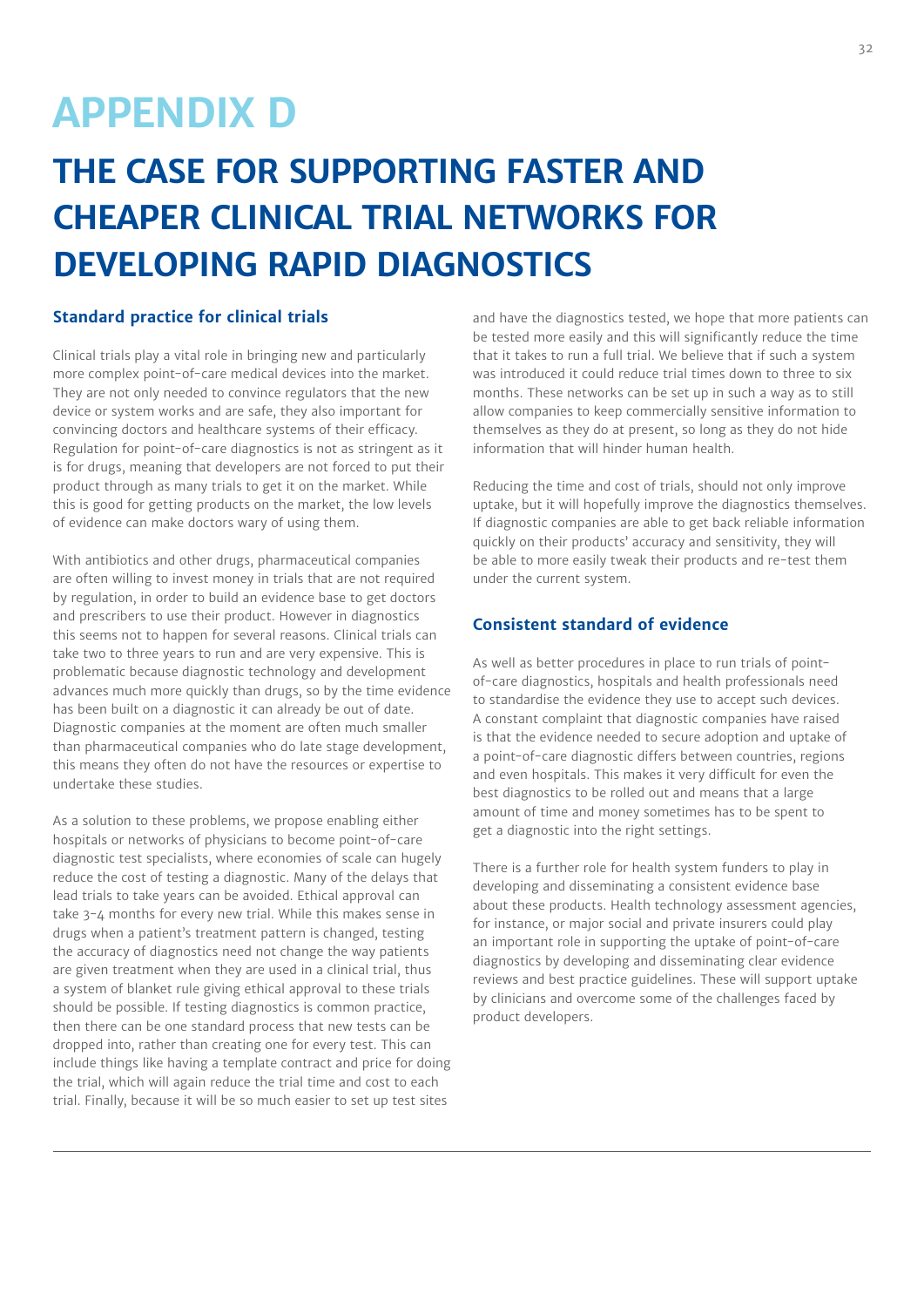# **APPENDIX E**

# **OTHER MECHANISMS TO SUPPORT INNOVATION THAT WE HAVE CONSIDERED BUT WE THINK WOULD BE LESS EFFECTIVE**

#### **Intellectual property protection**

We do not think that extending the market exclusivity of a product is a sensible way to improve investment in diagnostics for two reasons. Firstly, is that extending the revenue runway by many years gives a relatively small expected return at the point of R&D spending, because developers will use relatively high discount rates for investment analysis. These discount rates will generally be higher than for government or non-profits, reflecting higher cost of funding and the individual product's risk of failure. Thus, society will have to pay developers a lot in the future to convince them to bear the development risk today. Secondly, the diagnostics market typically changes more quickly than the drugs market, meaning that something that is invented now is far less likely to be relevant in 20 years. As such an extended period of market exclusivity once on the market is less likely to be valuable for a diagnostic than for a drug or, if it is, that might reflect an inappropriate deterrent to new market entrants.

#### **Diagnostic related groups**

Many health systems use tariff-based systems of reimbursement which see hospital providers being paid a fixed sum for each patient 'episode' depending upon that individual's symptoms and the recommended treatment. All inpatient costs, including diagnostics and medication, are bundled into a single tariff for a given 'diagnosis-related group' (DRG). Such systems are a popular  $-$  and largely effective  $-$  means of promoting efficiency and cost-control within healthcare systems. However, unless they are highly responsive to the emergence of new medical innovations, that enhance overall outcomes but may increase upfront per patient costs, they can unintentionally act as a deterrent to the uptake of new technology. Policymakers and healthcare payers therefore need to ensure that innovative diagnostic technologies are properly priced into DRGs relating to the treatment of infections. This could also go a step further, and use DRG-based systems to make the use of rapid diagnostics a condition of reimbursement against relevant conditions.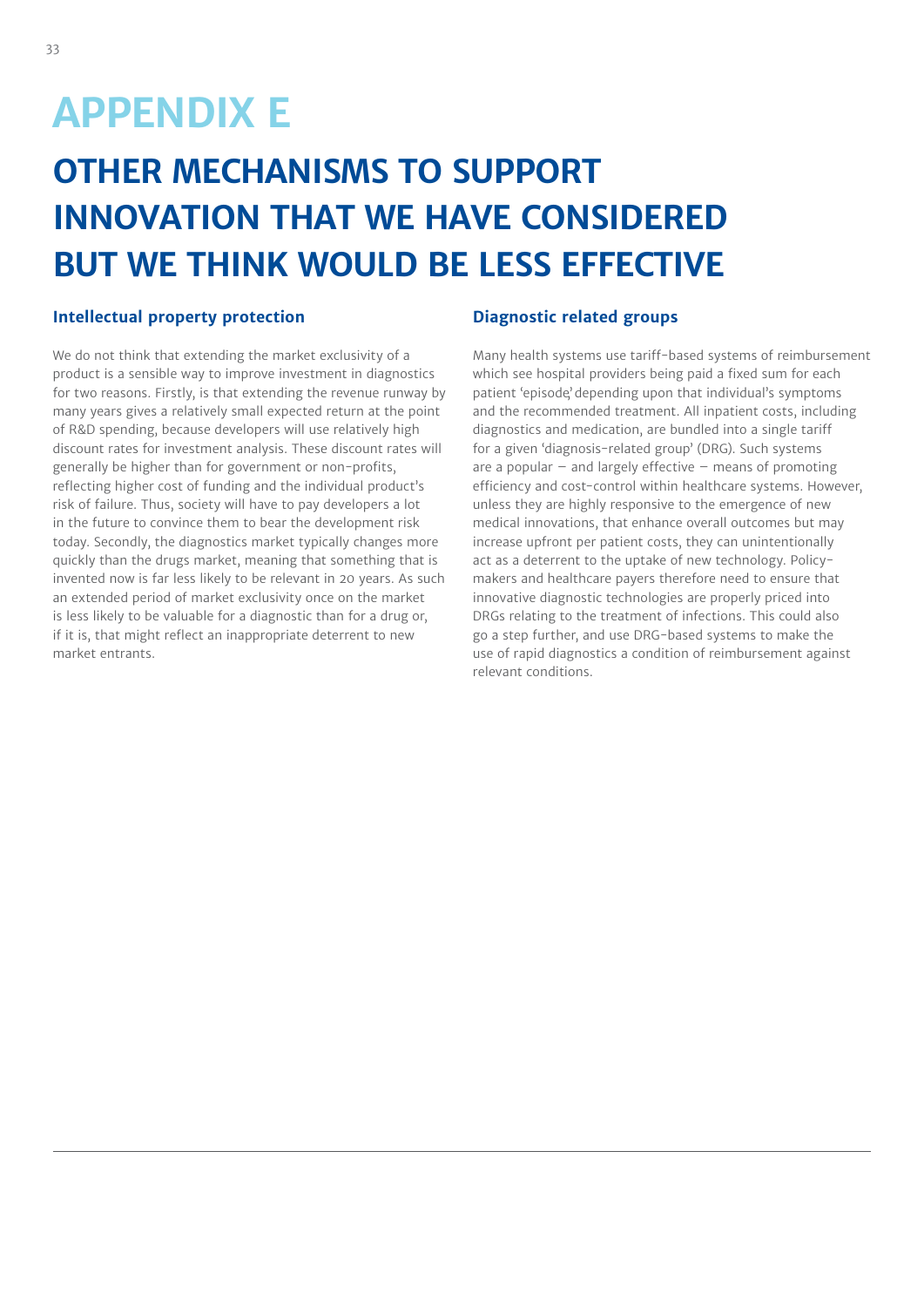## **ACKNOWLEDGEMENTS**

We are extremely grateful to the very wide range of individuals from clinical, academic and economic backgrounds - as well as representatives from the WHO, industry and NGOs - who have provided such extensive assistance and support during the preparation of this paper.

The work of Chantal Morel and Elias Mossialos who have looked at the problem of antimicrobial resistance from a health economic perspective has been invaluable. As has the feedback and advice received from others listed below (in alphabetical order).

However, please note that the views and opinions expressed in this report represent those of the Review on Antimicrobial Resistance, and do not necessarily reflect those of the individuals and organisations named below.

The Review has also engaged with many companies in preparing this report, and are grateful for their contribution, including from:

Abbott, Alere, Biocartis, Biomerieux, Boots Walgreen, Cepheid, GSK, Hemocue, IBM Watson, MeMed, Merck, Philips Diagnostics,

QuantuMDx, Roche, Spectromics.

**Dr Manica Balasegeram**, Médecins Sans Frontières Access Campaign

**Owen Barder**, Head of the Center for Global Development in Europe

**Mike Bonney**, Former Chief Executive Officer, Cubist Pharmaceuticals Inc.

**Tobias Broge**r, Technical Officer, Foundation for Innovative New Diagnostics

**Neil Butler**, Chief Executive Officer Spectromics

**Dr Charles Clift**, Senior Consulting Fellow, Centre on Global Health Security, Chatham House

**Professor Dame Sally Davies**, UK Chief Medical Officer

**Carla Deakin**, Associate Director - Diagnostics Assessment Programme, National Institute of Clinical and Health Excellent

**Professor David Denning**, President of the Global Action Fund

for Fungal Infections

**Dr Miles Denton**, Lead Public Health Microbiologist, Public Health England

**Staff at the Department of Health**

**Nicholas Gertler**, Co-Founder at Galen/Atlantica

**Professor Herman Goossens**, Professor of Medical Microbiology at the university Hospital of Antwerp

**Professor Kate Gould**, Lead Public Health Microbiologist, Public Health England

**Professor Carl Heneghan**, Centre for Evidence-Based Medicine, Nuffield Department of Primary Care, University of Oxford

**Professor Richard Holliman**, Lead Public Health Microbiologist, Public Health England

**Dr David Jenkins**, Consultant Medical Microbiologist, University Hospitals of Leicester NHS Trust

**Dr Sue Kinn**, Research Manager at Department for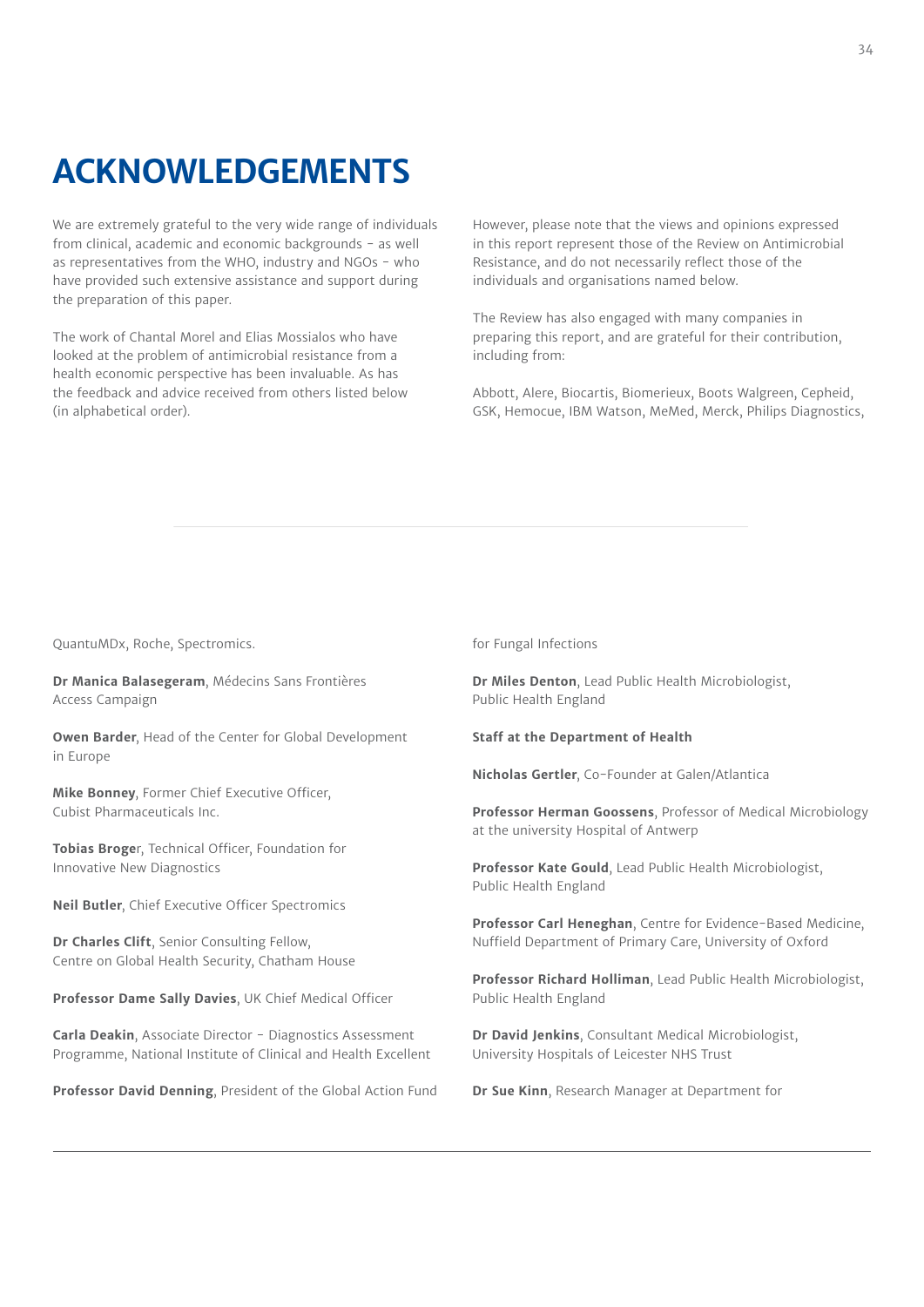International Development

**Dr Susan Hopkins**, Consultant in Infectious Diseases and Microbiology, Royal Free London NHS Foundation Trust

**Professor Marc Lipsitch**, Professor of Epidemiology Harvard University

**Professor David Livermore**, Medical Microbiology at the University of East Anglia

**Professor David McAdams**, Professor of Business Administration and Economics, Duke University

**Chantal Morel**, Department of Sociology, London School of Economics and Political Science

**Professor Elias Mossialos**, Professor of Health Policy at the London School of Economics

**Francis Moussy**, Leader of Innovative Diagnostics for AMR, World Health Organization

**Professor Dilip Nathwani**, Antimicrobial Research Centre, Academic Health Sciences Partnership in Tayside

**Staff at Nesta**

**Staff at the Office for Life Sciences**

**Professor Kevin Outterson**, Boston University and Chatham House

**Karen Pierce**, UK Ambassador to Afghanistan

**Dr Elizabeth Pisani**, Founder of Ternyata

**Professor John Rex**, Senior Vice-President and Head of Infection, Global Medicines Development, AstraZeneca

**Dr Jack Scannell**, Associate Fellow at Casmi and Associate at the Innogen Institute

**Professor Mike Sharland**, Professor of Paediatric Infectious Diseases at St George's Hospital

**Dr Anthony D. So**, Professor of the Practice of Public Policy and

Global Health, Sanford School of Public Policy, Duke University

**Dr Steve Solomon**, Global Public Health Consulting, Atlanta, Georgia.

**Dr Peter Stephens**, Director, IMS Health UK

**Staff at Her Majesty's Treasury**

**Ann Versporten**, Laboratory of Medical Microbiology, University of Antwerp

**Dr Desmond Walsh**, Head of Infections and Immunity, the Medical Research Council

**Staff of the Wellcome Trust**

**Professor Christopher Whitty**, University College Hospital

**Professor Mark Woolhouse OBE**, Centre for Immunity, Infection and Evolution, University of Edinburgh

**Dr Anna Zorzet**, Coordinator for ReAct in Europe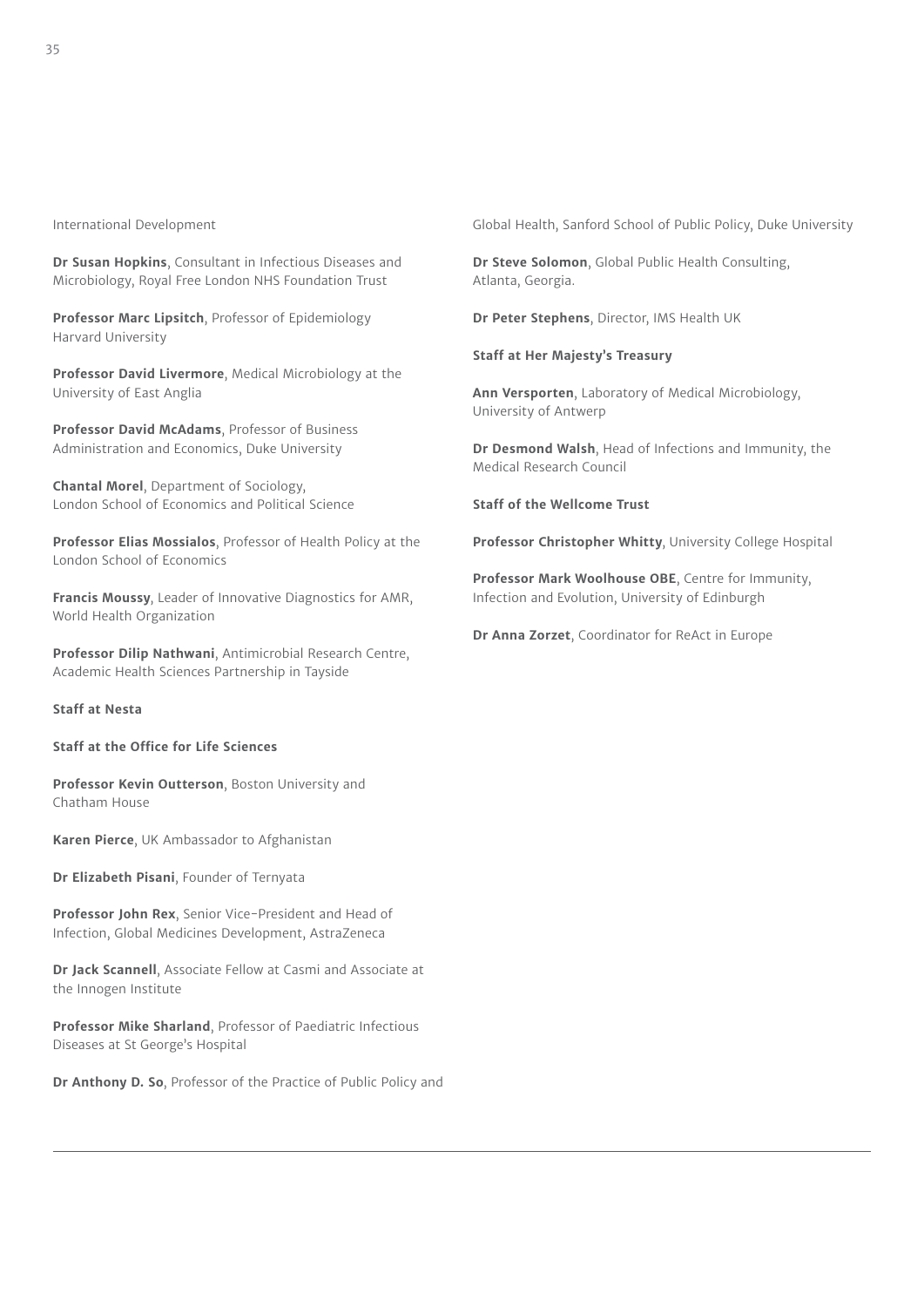## **NEW ADVISORY GROUP MEMBERS**

We are delighted that three new members have joined our informal advisory group this month from India and Brazil:

**Congressman Antonio Brito**, Chair of the Commission on Health and Social Security of the Brazilian Parliament

**Dr Yusuf K. Hamied**, Chairman of Cipla

**Dr Milton O. Moraes**, Dean of graduate Programs, Fundação Oswaldo Cruz in Brazil

They join current members:

**Michael W. Bonney**, President and Chief Executive Officer of Cubist 2003 to 2012

**Dr Sanjeev Chaudhry**, Managing Director of SRL Limited, India

**Nana Kuo**, Senior Manager of the Every Woman Every Child Health Team in the Executive Office of the UN Secretary-General, United Nations, New York

**Dr Ren Minghui**, Director-General for International Cooperation, China National Health and Family Planning, Beijing

**Dr Steven Solomon**, infectious disease physician, formerly Director of the Office of Antimicrobial Resistance at US CDC and retired from the United States Public Health Service at the rank of Rear Admiral.